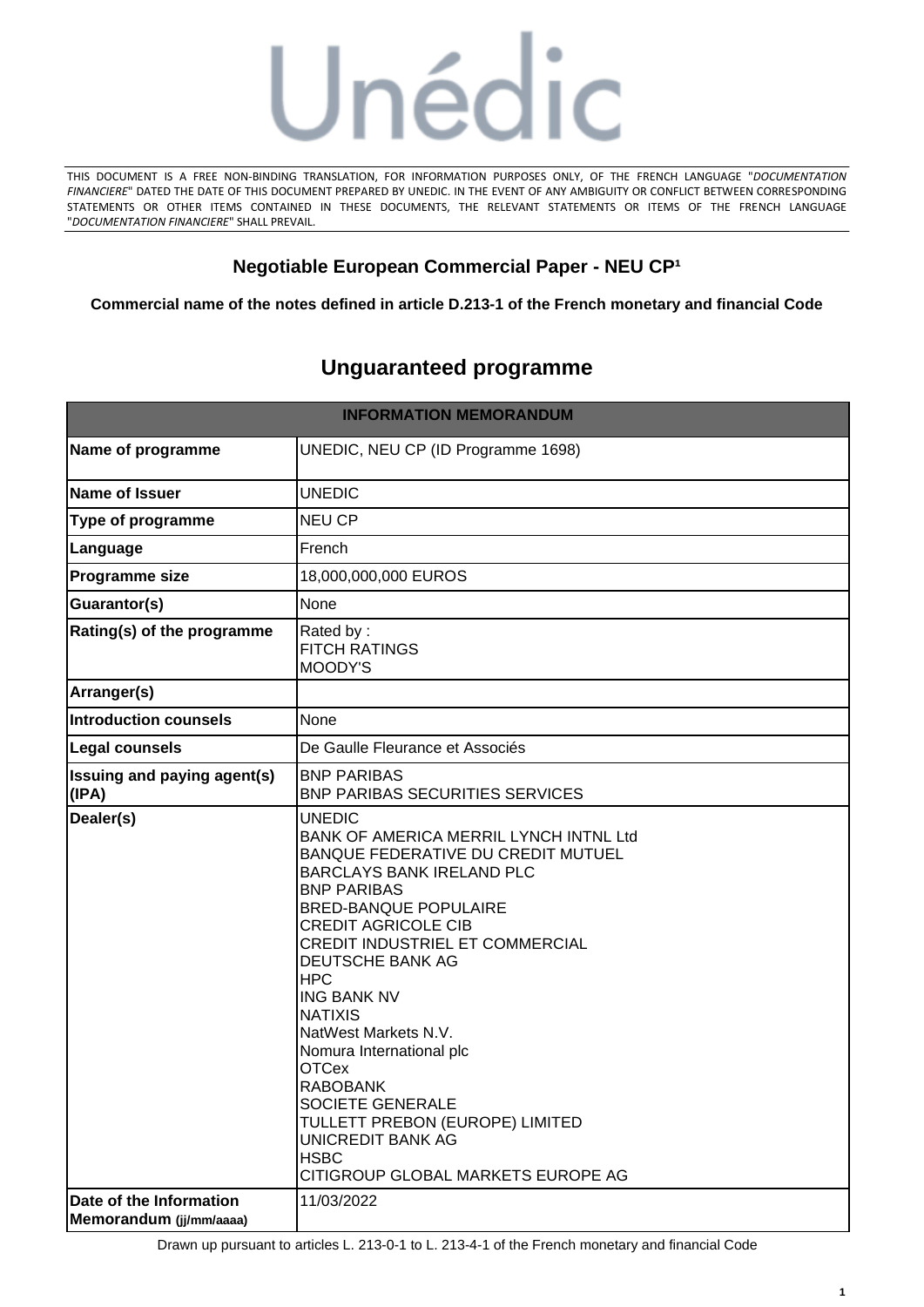A copy of the information memorandum is sent to:

#### **BANQUE DE FRANCE Direction générale de la stabilité financière et des opérations (DGSO) Direction de la mise en œuvre de la politique monétaire (DMPM) S2B-1134 Service des Titres de Créances Négociables (STCN) 39, rue Croix des Petits Champs 75049 PARIS CEDEX 01**

**The Banque de France invites the reader to see the general conditions related to the use of informations regarding negotiable commercial paper:**

[https://www.banque-france.fr/politique-monetaire/financements-de-marche/marche-des-titres-negociables-court-et-moyen-terme-neu-cp-neu](https://www.banque-france.fr/politique-monetaire/financements-de-marche/marche-des-titres-negociables-court-et-moyen-terme-neu-cp-neu-mtn)[mtn](https://www.banque-france.fr/politique-monetaire/financements-de-marche/marche-des-titres-negociables-court-et-moyen-terme-neu-cp-neu-mtn)

> **The information marked "Optional" may not be provided by the issuer because French regulations do not require it**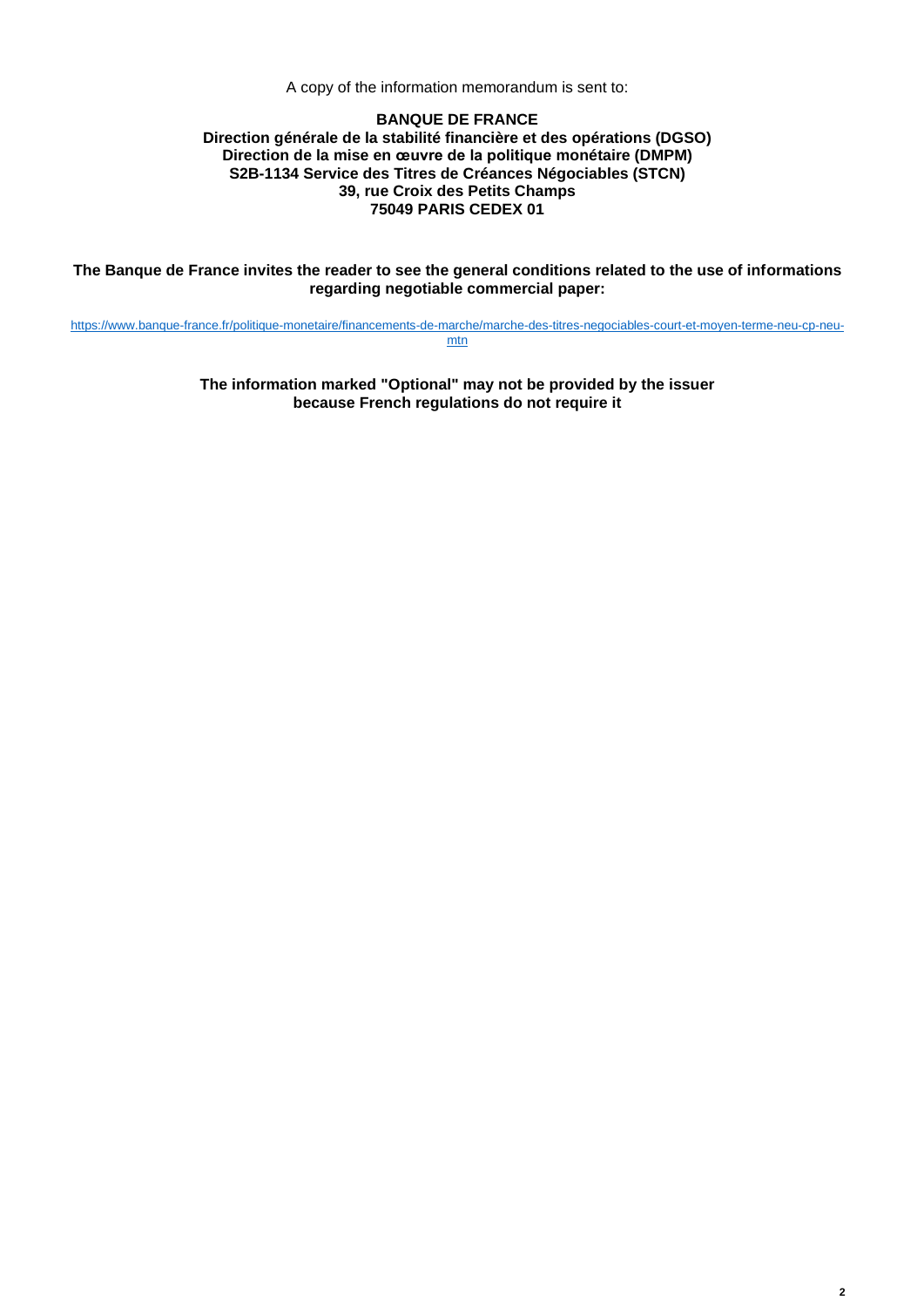### **1. GENERAL DESCRIPTION OF THE ISSUANCE PROGRAMME**

**Articles D. 213-9, 1° and D. 213-11 of the French monetary and financial Code and Article 6 of the Order ("***Arrêté***") of 30 May 2016 and subsequent amendments**

| $1.1$ |                                            | Name of programme UNEDIC, NEU CP (ID Programme 1698)                                                                                                                                                                                                                                                                                                                                                                                                                                                                                                                                                                                                                                                                                                                                                                                                                                                                                                                                                                                                                                                             |  |
|-------|--------------------------------------------|------------------------------------------------------------------------------------------------------------------------------------------------------------------------------------------------------------------------------------------------------------------------------------------------------------------------------------------------------------------------------------------------------------------------------------------------------------------------------------------------------------------------------------------------------------------------------------------------------------------------------------------------------------------------------------------------------------------------------------------------------------------------------------------------------------------------------------------------------------------------------------------------------------------------------------------------------------------------------------------------------------------------------------------------------------------------------------------------------------------|--|
| $1.2$ | Type of programme                          | <b>NEU CP</b>                                                                                                                                                                                                                                                                                                                                                                                                                                                                                                                                                                                                                                                                                                                                                                                                                                                                                                                                                                                                                                                                                                    |  |
| $1.3$ | <b>Name of Issuer</b>                      | <b>UNEDIC</b>                                                                                                                                                                                                                                                                                                                                                                                                                                                                                                                                                                                                                                                                                                                                                                                                                                                                                                                                                                                                                                                                                                    |  |
| $1.4$ | Type of the Issuer                         | Non-profit organisation (association loi 1901) within the meaning of Article L.213-<br>3.9 of the CMF                                                                                                                                                                                                                                                                                                                                                                                                                                                                                                                                                                                                                                                                                                                                                                                                                                                                                                                                                                                                            |  |
| 1.5   | <b>Purpose of</b><br>programme             | The net proceeds of the issue of the notes shall be used to finance the activity of<br>the Issuer, which must ensure the performance of the unemployment insurance<br>scheme for the benefit of employees, companies and jobseekers, by ensuring<br>that the operators apply the rules and provisions decided by the social partners<br>and in close cooperation with the latter, with a view to the socially responsible<br>management of the unemployment insurance scheme.                                                                                                                                                                                                                                                                                                                                                                                                                                                                                                                                                                                                                                    |  |
| 1.6   | Programme size                             | 18,000,000,000 EUROS<br>Eighteen billion EUROS or its in other authorised currencies                                                                                                                                                                                                                                                                                                                                                                                                                                                                                                                                                                                                                                                                                                                                                                                                                                                                                                                                                                                                                             |  |
| $1.7$ | Form of the Notes                          | NEU CP are Negotiable Debt Securities (Titres de Créances Négociables),<br>issued in bearer form and recorded in the books of authorised intermediaries<br>(book entry system) in accordance with French laws and regulations.                                                                                                                                                                                                                                                                                                                                                                                                                                                                                                                                                                                                                                                                                                                                                                                                                                                                                   |  |
| 1.8   | <b>Yield basis</b>                         | Compensation Type(s):<br>Free<br>Compensation Rule(s):<br>The remuneration of the NEU CP is unrestricted. However, if the Issuer<br>proceeds with the issuance of NEU CP's whose remuneration is linked to an<br>index or varies with an index clause, such NEU CP's shall only carry a<br>remuneration linked to an usual money market index, like and limited to: Euribor,<br>Libor or $\epsilon$ STER. The Issuer may not issue NEU CPs with principal payments that<br>may potentially be variable. In the case of an issue of NEU CP embedding an<br>option of early redemption, extension or repurchase, as mentioned in paragraph<br>1.10 below, the conditions of remuneration of such NEU CP will be set at when<br>the said NEU CP will be initially issued and shall not be further modified,<br>including when such an embedded option of early redemption, extension or<br>repurchase will be exercised.                                                                                                                                                                                            |  |
| 1.9   | <b>Currencies of issue</b><br>of the notes | Euro or any other currency authorized by applicable regulations in force in<br>France at the time of the issue                                                                                                                                                                                                                                                                                                                                                                                                                                                                                                                                                                                                                                                                                                                                                                                                                                                                                                                                                                                                   |  |
| 1.10  | <b>Maturity</b>                            | The NEU CP may be redeemed before maturity in accordance with the laws and<br>regulations applicable in France.<br>The NEU CP issued under the Programme may carry one or more embedded<br>option(s) of extension of the term (hold by either the Issuer or the holder, or<br>linked to one or several events not related to either the Issuer or the holder).<br>An option of early redemption, extension or repurchase of NEU CP, if any, shall<br>be explicitly specified in the confirmation form of any related issuance of NEU<br>CP. In any case, the overall maturity of any NEU CP embedded with one or<br>several of such clauses, shall always - all options of early redemption, extension<br>or repurchase included - conform to laws and regulations in force in France at<br>the time of the issue.<br>The term (maturity date) of the NEU CP shall be determined in accordance with<br>laws and regulations applicable in France, which imply that, at the date hereof,<br>the term of the NEU CP shall not be longer than 1 year (365 days or 366 days in<br>a leap year), from the issue date. |  |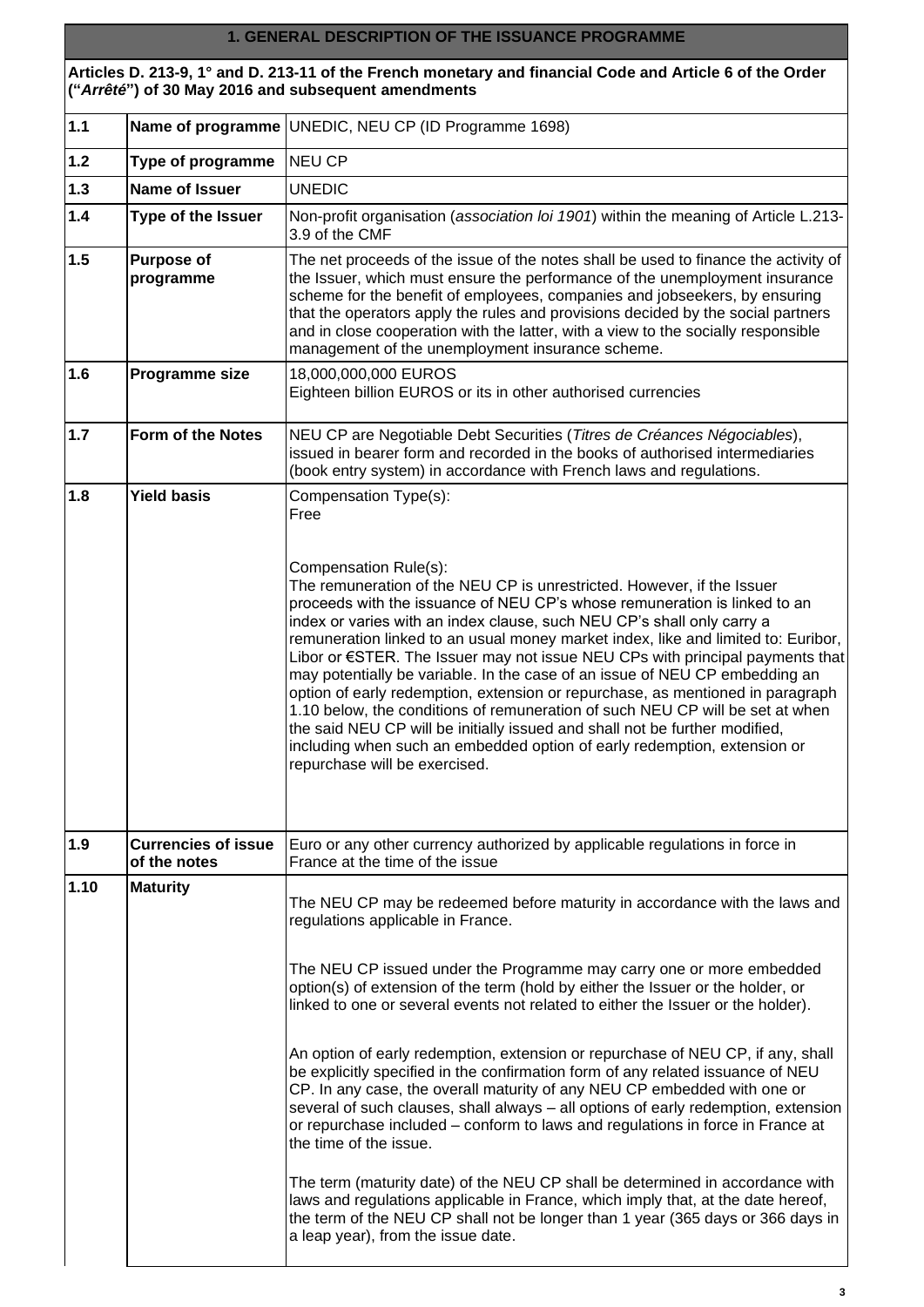| 1.11 | <b>Minimum Issuance</b><br><b>Amount</b>                                        | 1,000,000 EURO or any other higher amount (or its equivalent value in any other<br>currency authorized by the French legislation in force at the date of issue)                                                                                                                                                                                                                                                                                                                                                                                                                                                                                                              |  |
|------|---------------------------------------------------------------------------------|------------------------------------------------------------------------------------------------------------------------------------------------------------------------------------------------------------------------------------------------------------------------------------------------------------------------------------------------------------------------------------------------------------------------------------------------------------------------------------------------------------------------------------------------------------------------------------------------------------------------------------------------------------------------------|--|
| 1.12 | <b>Minimum</b><br>denomination of<br><b>NEU CP</b>                              | In compliance with the regulations, the minimum legal face value of the NEU<br>CP issued within the framework of this programme shall be 150,000 euros or its<br>equivalent value in any other currency authorized by the French legislation in<br>force at the time of the issue).                                                                                                                                                                                                                                                                                                                                                                                          |  |
| 1.13 | Ranking                                                                         | Senior Unsecured                                                                                                                                                                                                                                                                                                                                                                                                                                                                                                                                                                                                                                                             |  |
| 1.14 | Governing law that<br>applies to the Notes                                      | The NEU CP are issued under French law and are subject to the provisions of<br>articles L. 213-0-1 to L. 213-4 and D. 213-1 A to D.213-4 of the French Monetary<br>and Financial Code.<br>Any dispute related to the issuance of the NEU CP under this programme may<br>give rise shall be interpreted in accordance with the rules of French law and shall<br>be brought before the competent courts located in Paris.                                                                                                                                                                                                                                                      |  |
| 1.15 | Listing of the<br><b>Notes/Admission to</b><br>trading on a<br>regulated market | <b>No</b>                                                                                                                                                                                                                                                                                                                                                                                                                                                                                                                                                                                                                                                                    |  |
| 1.16 | <b>Settlement system</b>                                                        | <b>Euroclear France</b>                                                                                                                                                                                                                                                                                                                                                                                                                                                                                                                                                                                                                                                      |  |
| 1.17 | Rating(s) of the<br>programme                                                   | <b>FITCH RATINGS:</b><br>fitchratings.com/entity/unedic-88233466#securities-and-obligations<br>MOODY'S:<br>moodys.com/credit-ratings/UNEDIC-credit-rating-600012665/ratings/view-by-<br>debt<br>Ratings can come under review at any time by Rating Agencies. Investors are<br>invited to refer to the websites of the relevant Rating Agencies in order to have<br>access to the latest rating.                                                                                                                                                                                                                                                                             |  |
| 1.18 | <b>Guarantor</b>                                                                | None                                                                                                                                                                                                                                                                                                                                                                                                                                                                                                                                                                                                                                                                         |  |
| 1.19 | <b>Issuing and paying</b><br>agent(s) (IPA)<br>(Exhaustive list)                | <b>BNP PARIBAS</b><br>BNP PARIBAS SECURITIES SERVICES                                                                                                                                                                                                                                                                                                                                                                                                                                                                                                                                                                                                                        |  |
| 1.20 | Arranger                                                                        |                                                                                                                                                                                                                                                                                                                                                                                                                                                                                                                                                                                                                                                                              |  |
| 1.21 | <b>Placement method Direct placement</b>                                        | Placement Agent(s):<br>BANK OF AMERICA MERRIL LYNCH INTNL Ltd<br><b>BANQUE FEDERATIVE DU CREDIT MUTUEL</b><br><b>BARCLAYS BANK IRELAND PLC</b><br><b>BNP PARIBAS</b><br><b>BRED-BANQUE POPULAIRE</b><br><b>CREDIT AGRICOLE CIB</b><br><b>CREDIT INDUSTRIEL ET COMMERCIAL</b><br><b>DEUTSCHE BANK AG</b><br><b>HPC</b><br><b>ING BANK NV</b><br><b>NATIXIS</b><br>NatWest Markets N.V.<br>Nomura International plc<br><b>OTCex</b><br><b>RABOBANK</b><br>SOCIETE GENERALE<br>TULLETT PREBON (EUROPE) LIMITED<br><b>UNICREDIT BANK AG</b><br><b>HSBC</b><br>CITIGROUP GLOBAL MARKETS EUROPE AG<br>The Issuer may however elect to place the Notes itself or replace any of the |  |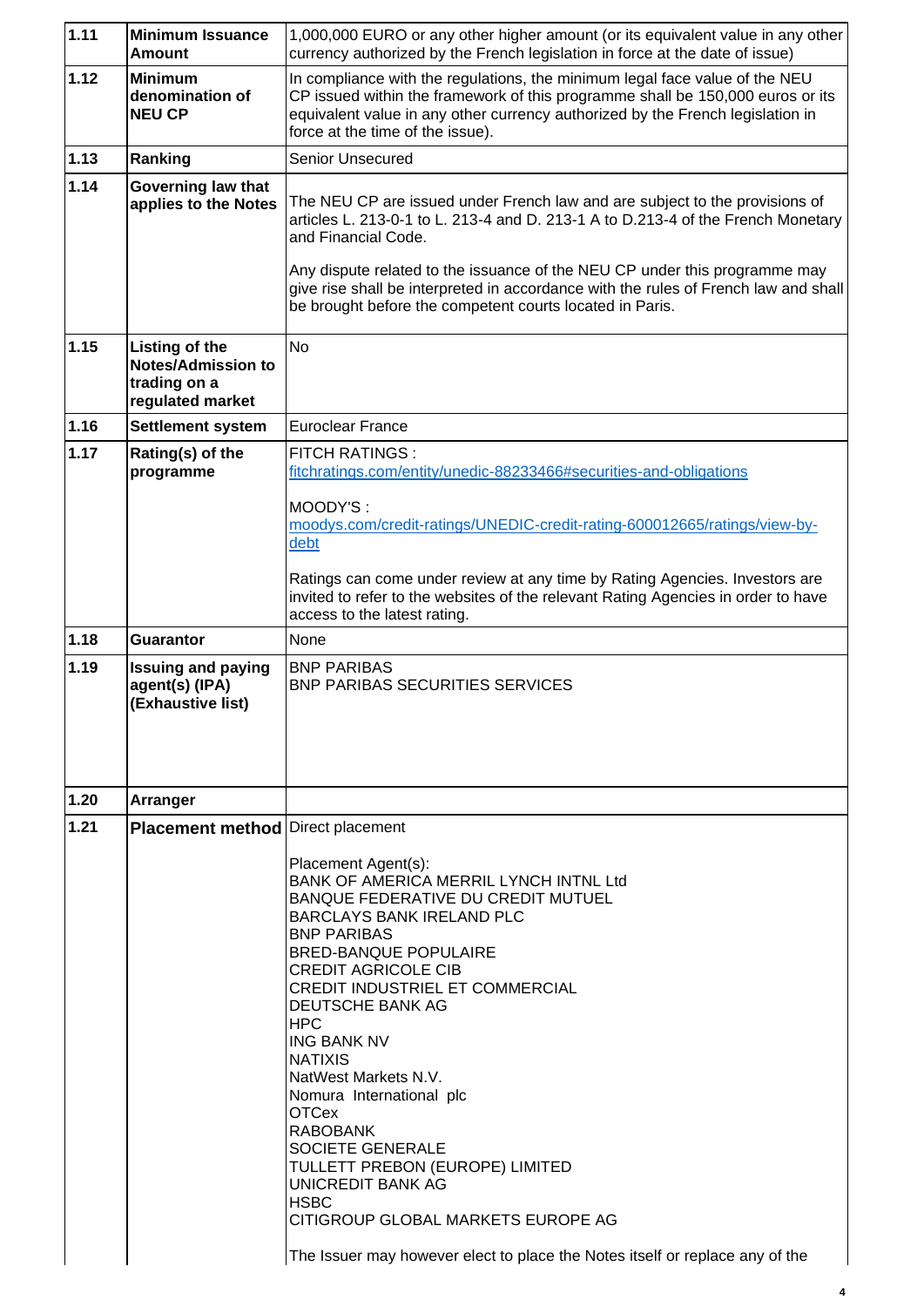|      |                                                                  | Dealers or appoint other Dealers; an updated list of such Dealers shall be<br>disclosed to investors upon request to the Issuer                                                                                                                                                                                                                                                                                                                                  |
|------|------------------------------------------------------------------|------------------------------------------------------------------------------------------------------------------------------------------------------------------------------------------------------------------------------------------------------------------------------------------------------------------------------------------------------------------------------------------------------------------------------------------------------------------|
| 1.22 | <b>Selling restrictions</b>                                      | Optional.                                                                                                                                                                                                                                                                                                                                                                                                                                                        |
| 1.23 | <b>Taxation</b>                                                  | This Information Memorandum does not describe the tax treatment applicable to<br>the NEU CPs or the tax considerations that should be taken into account in<br>making a decision to acquire, own or dispose of such securities. Investors or<br>beneficiaries of the NEU CPs are invited to consult their own tax advisors as to<br>the tax consequences of any acquisition, ownership or disposition of such<br>securities with respect to their own situation. |
| 1.24 | Involvement of<br>national authorities                           | Banque de France                                                                                                                                                                                                                                                                                                                                                                                                                                                 |
| 1.25 | Contact(s)                                                       | The Managing Director of the Unedic<br>Phone: 01 44 87 64 74<br>Email: investors@unedic.fr<br>The Director of Finance and Accounting of the Unedic<br>Phone: 01 44 87 64 48<br>Email 1: investors@unedic.fr<br>Email 2 : dfttreso@unedic.fr                                                                                                                                                                                                                      |
| 1.26 | <b>Additional</b><br>Programme<br>informations                   | Optional.                                                                                                                                                                                                                                                                                                                                                                                                                                                        |
| 1.27 | <b>Authentic language</b><br>of the<br>information<br>memorandum | French                                                                                                                                                                                                                                                                                                                                                                                                                                                           |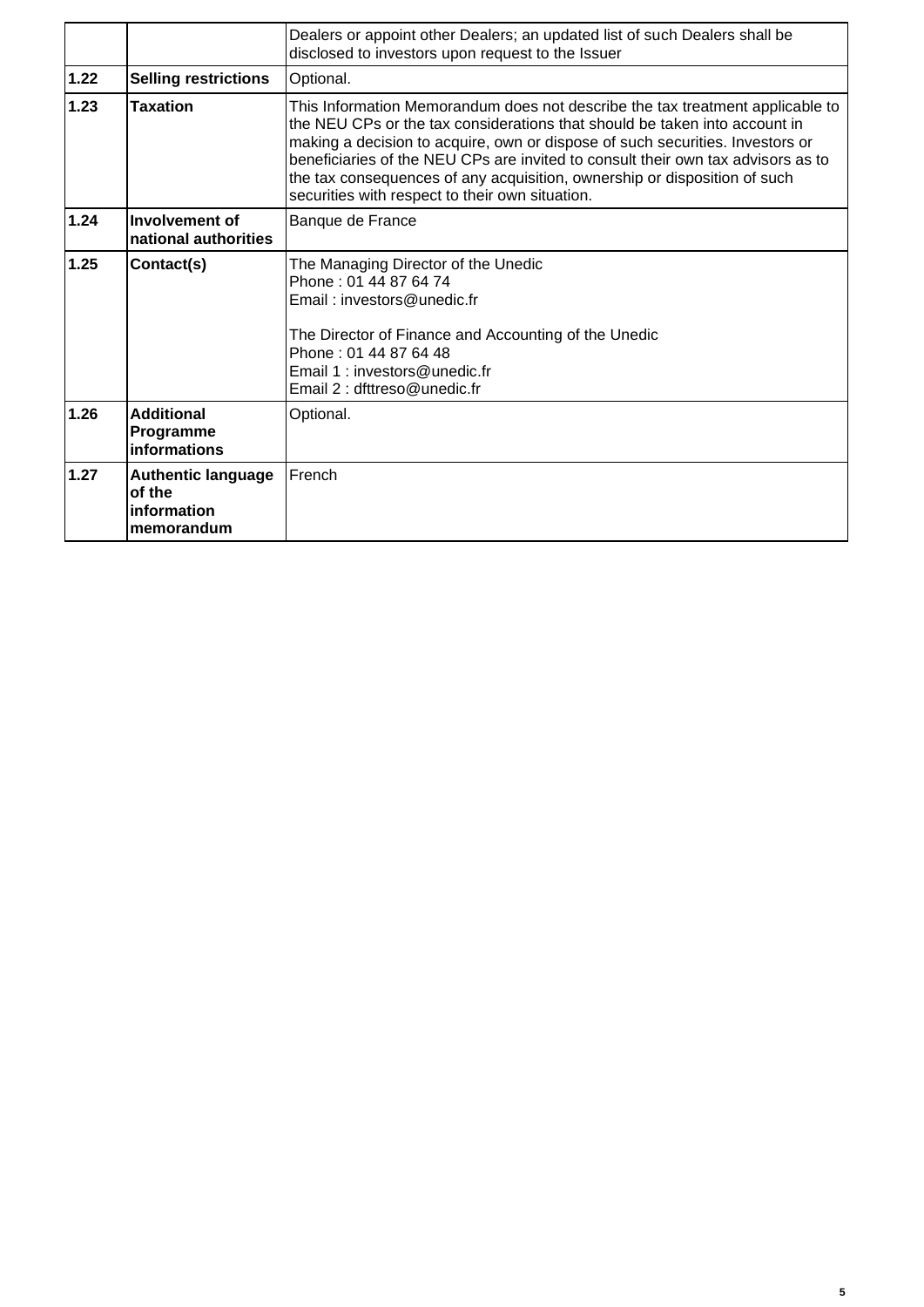## **2. GENERAL DESCRIPTION OF THE ISSUER**

**Article D. 213-9, 2° of the French monetary and financial Code and Article 7. 3°of the Order ("***Arrêté***") of 30 May 2016 and subsequent amendments.**

| 2.1 | <b>Legal Name</b>                          | <b>UNEDIC</b>                                                                                                                                                                                                                                                                                                                                                                                                                                                                                                                                                                                                                                                                                                                                                                       |
|-----|--------------------------------------------|-------------------------------------------------------------------------------------------------------------------------------------------------------------------------------------------------------------------------------------------------------------------------------------------------------------------------------------------------------------------------------------------------------------------------------------------------------------------------------------------------------------------------------------------------------------------------------------------------------------------------------------------------------------------------------------------------------------------------------------------------------------------------------------|
| 2.2 | Legal form/status,<br>governing law of the | Legal form:                                                                                                                                                                                                                                                                                                                                                                                                                                                                                                                                                                                                                                                                                                                                                                         |
|     | issuer and competent<br>courts             | Non-profit organisation (association loi 1901)                                                                                                                                                                                                                                                                                                                                                                                                                                                                                                                                                                                                                                                                                                                                      |
|     |                                            | Legislation governing the Issuer's activities:                                                                                                                                                                                                                                                                                                                                                                                                                                                                                                                                                                                                                                                                                                                                      |
|     |                                            | The Issuer is governed by French law and in particular by the provisions of the<br>non-profit associations Act of 1 July 1901 and by the provisions of the French<br>Code du Travail and of the aforementioned national agreements concerning the<br>unemployment-insurance institutions and the unemployment insurance scheme<br>which apply to all employers in the private sector.                                                                                                                                                                                                                                                                                                                                                                                               |
|     |                                            | The Issuer implements the provisions of relevance to unemployment insurance.                                                                                                                                                                                                                                                                                                                                                                                                                                                                                                                                                                                                                                                                                                        |
|     |                                            | Agreements concerning the unemployment insurance institutions                                                                                                                                                                                                                                                                                                                                                                                                                                                                                                                                                                                                                                                                                                                       |
|     |                                            | The agreement of 31 December 1958 was succeeded by the agreement of 24<br>February 1984, then by that of 22 March 2001 relating to institutions concluded<br>for an indefinite term, both maintaining the institutions created in 1958. The<br>agreement of 22 March 2001 currently governs the Issuer's internal operation,<br>supplementing its articles of association.                                                                                                                                                                                                                                                                                                                                                                                                          |
|     |                                            | The unemployment insurance agreements                                                                                                                                                                                                                                                                                                                                                                                                                                                                                                                                                                                                                                                                                                                                               |
|     |                                            | Since 1984, the social partners have concluded unemployment insurance<br>agreements for fixed terms to take account in particular the financial position of<br>the unemployment insurance scheme. These agreements are then approved by<br>the national authorities competent in employment matters to make those<br>agreements binding upon all employers and employees in the private sector. The<br>Issuer is tasked with the responsibility of implementing these unemployment<br>insurance agreements.                                                                                                                                                                                                                                                                         |
|     |                                            | The latest unemployment insurance agreement dated 14 April 2017, which<br>replaces the previous agreement dated 14 May 2014was approved by Order<br>issued by the Minister of Work, Employment, Professional Training and Social<br>Dialogue dated 4 May 2017 <sup>1</sup> , notably in application of the provisions of Article<br>L.5422-20 to Article L.5422-23 of the Labour Code. The agreement and the<br>appended texts establish the implementation measures of the unemployment<br>benefit scheme with effect from 1 October 2017 for a period of 3 years, until 30<br>September 2020.                                                                                                                                                                                     |
|     |                                            | The main changes made to the unemployment benefit scheme under the<br>agreement of 14 April 2017 notably concerned (i) calculation of unemployment<br>benefit, which was solely based on the number of days worked, (ii) modification<br>of the maximum benefit period for unemployed people aged over 50 (progressive<br>scale from 24 months to 36 months maximum for unemployed people aged over<br>55), (iii) specific benefit deferral in the event of supra-legal indemnities being<br>paid (reduced from 180 to 150 days), (iv) creation of an extraordinary<br>contribution at the rate of 0.05% and exclusively payable by the employer, and<br>(v) elimination of the current adjustment of employers' contributions to<br>unemployment benefit for fixed-term contracts. |
|     |                                            | On 18 June 2019, the government presented the social partners with a proposal<br>on the reform of the unemployment insurance system. The social partners not<br>having reached an agreement within the planned time period, it fell to the<br>government to determine the measures for implementing the unemployment<br>insurance system by decree n°2019-797 dated 26 July 2019.                                                                                                                                                                                                                                                                                                                                                                                                   |
|     |                                            | Most of the provisions of the decree of 26 July 2019 came into force starting 1<br>November 2019 and will apply until 1 November 2022.                                                                                                                                                                                                                                                                                                                                                                                                                                                                                                                                                                                                                                              |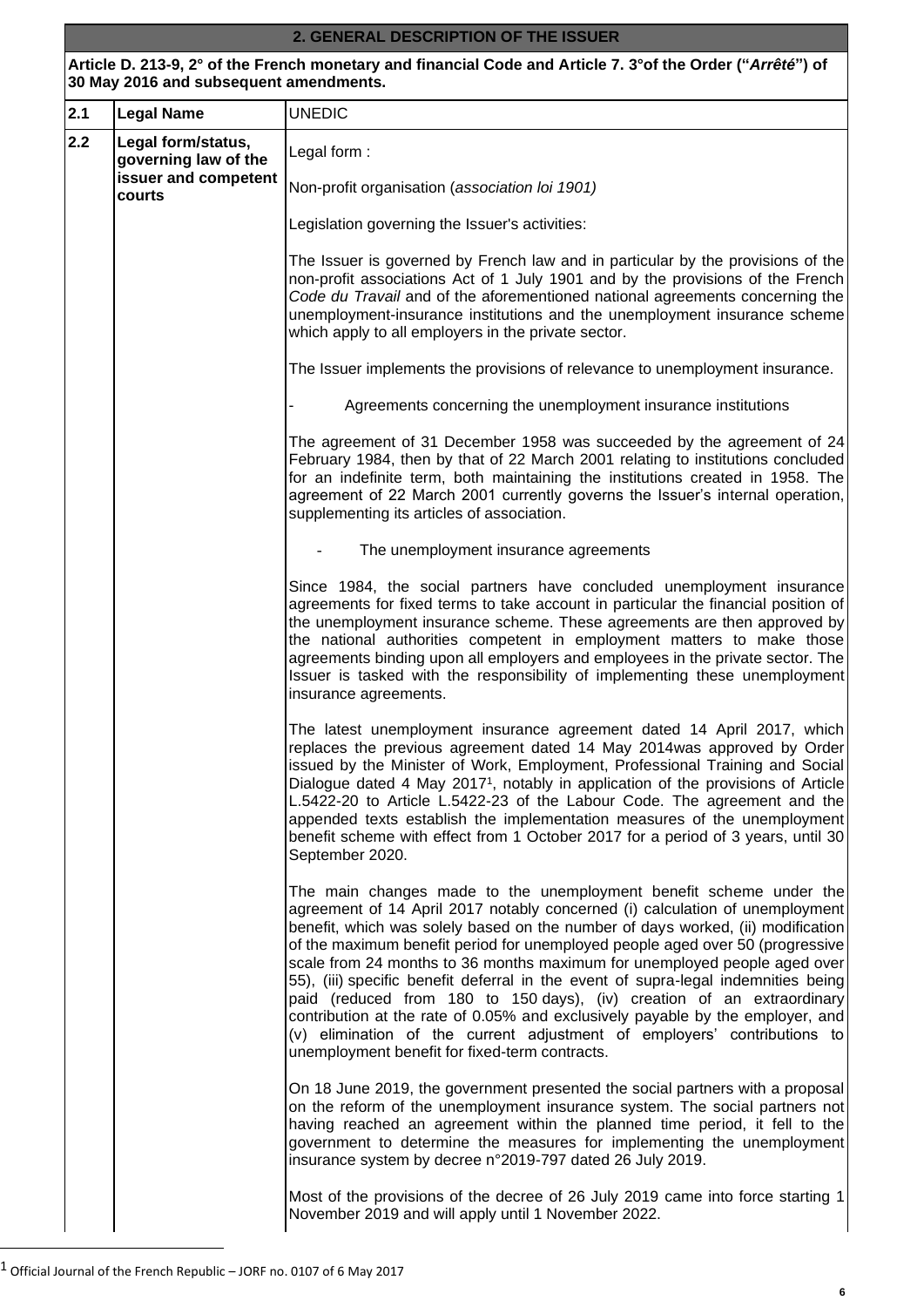| Adoption of the unemployment insurance regulation by decree dated 26 July<br>2019                                                                                                                                                                                                                                                                                                                                                                                                                                                                                                                         |
|-----------------------------------------------------------------------------------------------------------------------------------------------------------------------------------------------------------------------------------------------------------------------------------------------------------------------------------------------------------------------------------------------------------------------------------------------------------------------------------------------------------------------------------------------------------------------------------------------------------|
| The changes made by decree no. 2019-797 dated 26 July 2019 as amended by<br>decree no. 2019-1106 dated 30 October 2019 concern in particular:                                                                                                                                                                                                                                                                                                                                                                                                                                                             |
| (i) the method for calculating unemployment insurance benefits, which will<br>no longer be based only on the number of days worked but on the job's<br>average monthly pay,                                                                                                                                                                                                                                                                                                                                                                                                                               |
| (ii) the minimum employment period necessary to benefit from back-to-work<br>allowance (aide au retour à l'emploi, or "ARE"), which will be increased<br>to 130 days (or 910 hours) over the 24 months that preceded the end of<br>the employment contract with respect to employees aged less than 53<br>years at the date of the end of their employment contract (and over the<br>last 36 months for employees aged 53 years and older) <sup>2</sup> ,                                                                                                                                                 |
| (iii) an adjustment of the entitlement renewal system, which will be subject to<br>the condition that the employee demonstrates that he/she has been<br>affiliated with the unemployment insurance system for at least 130 days<br>worked (or 910 hours worked) in respect of one or more activities carried<br>out prior to the employment contract end date <sup>3</sup> ,                                                                                                                                                                                                                              |
| (iv) the maximum compensation period giving rise to the payment of<br>unemployment benefits (ARE), which cannot be less than 182 calendar<br>days nor more than 730 calendar days. For the unmployed aged at least<br>53 years and less than 55 years on the date of the end of their<br>employment contract, this limit is increased to 913 calendar days (and to<br>1,095 calendar days for the unemployed aged at least 55 years),                                                                                                                                                                     |
| (v) the implementation of a 30% degressivity principle (i.e., 0.7 degressivity<br>coefficient) applicable to unemployment insurance benefits starting on<br>the 183 <sup>rd</sup> day of being paid benefits with respect to jobseekers whose<br>former salaries exceed a certain amount $(€4,500 (gross)),$                                                                                                                                                                                                                                                                                              |
| (vi) the creation of a bonus-penalty system relating to employers' separation<br>rate for firms with more than 11 employees operating in the seven<br>business sectors that most often have recourse to short-term contracts,                                                                                                                                                                                                                                                                                                                                                                             |
| (vii) entitlement to employment benefits (ARE) for certain resigning<br>employees and for independent workers under certain conditions,                                                                                                                                                                                                                                                                                                                                                                                                                                                                   |
| (viii) the implementation of new support measures for jobseekers who<br>combine employment income with unemployment benefits or who go<br>between being employed and unemployed, and                                                                                                                                                                                                                                                                                                                                                                                                                      |
| (ix) revaluation of the Issuer's rate of contribution to the financing Pôle<br>Emploi, from 10% to 11%.                                                                                                                                                                                                                                                                                                                                                                                                                                                                                                   |
| In the context of the spread of Covid-19 and in light of the disease's<br>consequences on the job market, the effective date of certain provisions of<br>decree 2020-797 of 26 July 2019, as updated, concerning in particular (i) the<br>method for calculating the daily reference salary serving to calculate<br>unemployment benefits, (ii) the implementation of the degressivity principle for<br>jobseekers with a former high income, and (iii) the minimum period of affiliation<br>required for the opening or recharging of unemployment insurance rights, has<br>been successively postponed. |
| By decree No. 2021-1251 of 29 September 2021, published in the JORF on 30<br>September 2021, the method for calculating the daily reference salary, the<br>duration of compensation and the compensation deferrals under the<br>unemployment insurance scheme provided for by decree No. 2019-797 of 26                                                                                                                                                                                                                                                                                                   |

 $2$  Up until the effective date of the new provisions of the unemployment insurance regulation, in order to receive back-to-work allowance (*aide au retour à l'emploi*, or "ARE"), an employee who was involuntarily deprived of his/her work had to have worked at least 88 days (i.e., four months) over the last 28 months in the same company or with different employees (or 36 months in respect of persons aged 53 years and over at the date of the last employment contract).

 $^3$  Up until the effective date of the new provisions of the unemployment insurance regulation, to be able to renew one's entitlements, it was sufficient to have worked 150 hours.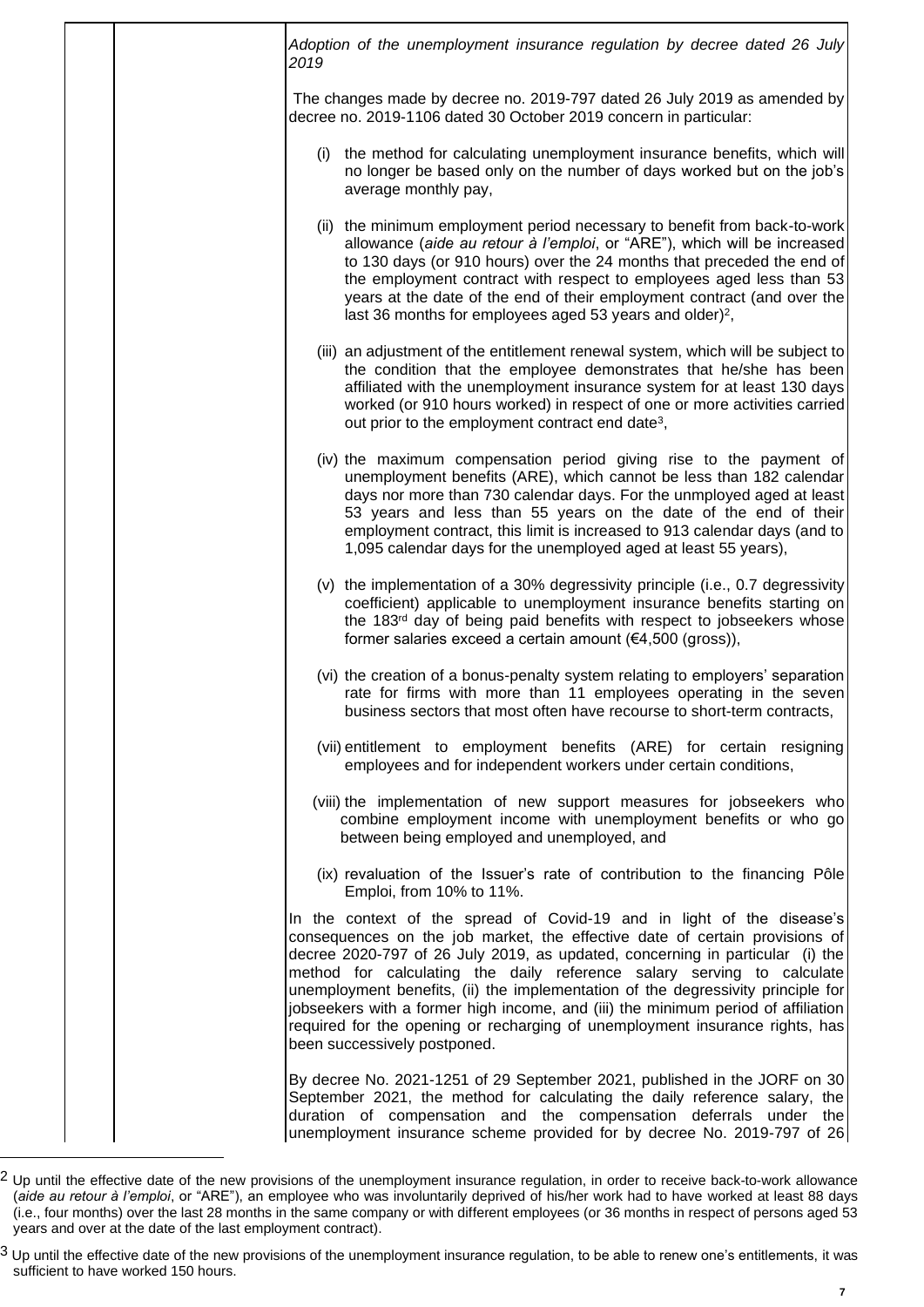|            |                                                                                   | July 2019, as amended, came into force on 1 October 2021.                                                                                                                                                                                                                                                                                                                                                                                                                                                                                                                                                                                                                                     |
|------------|-----------------------------------------------------------------------------------|-----------------------------------------------------------------------------------------------------------------------------------------------------------------------------------------------------------------------------------------------------------------------------------------------------------------------------------------------------------------------------------------------------------------------------------------------------------------------------------------------------------------------------------------------------------------------------------------------------------------------------------------------------------------------------------------------|
|            |                                                                                   | It should be noted that by order dated 22 October 2021, the interim relief judge<br>(juge des référés) of the Conseil d'Etat rejected the requests of certain social<br>partners to obtain the suspension of decree No. 2021-1251 of 29 September<br>2021, on the grounds that the various arguments presented by the latter were<br>not such as to create a serious doubt as to the legality of the decree. Following<br>this decision, certain social partners lodged an appeal on the merits against the<br>unemployment insurance reform, which was rejected by the Conseil d'Etat in its<br>decision dated 15 December 2021.                                                             |
|            |                                                                                   | The effective date of the provisions relating to the degressivity of the allowance<br>and the increase in the minimum employment period necessary to benefit from<br>back-to-work allowance (aide au retour à l'emploi, or "ARE") (to 6 months out of<br>24 months) provided for by decree No. 2019-797 of 26 July 2019, had been<br>adjusted and postponed to take into account the impact on employment of the<br>crisis due to the Covid-19 epidemic and was to be determined on the basis of<br>economic criteria for a "return to better fortunes", set by decree no. 2021-346 of<br>30 March 2021, in order to take into account the evolution of the economic and<br>social situation. |
|            |                                                                                   | The order of the Minister of Employment of November 18, 2021 noted the<br>achievement on 1 October 2021 of the two criteria of return to better fortune. The<br>publication of this order led to the reinstatement of the 6-month affiliation<br>condition and the reinstatement of the 6-month period before application of<br>degressivity, starting 1 December 2021.                                                                                                                                                                                                                                                                                                                       |
|            |                                                                                   | Any related decision or regulatory change will lead to an update of Information<br>Memorandum.                                                                                                                                                                                                                                                                                                                                                                                                                                                                                                                                                                                                |
|            |                                                                                   | Jurisdiction:                                                                                                                                                                                                                                                                                                                                                                                                                                                                                                                                                                                                                                                                                 |
|            |                                                                                   | The Issuer is an association subject to French law and is subject to the<br>jurisdiction of the French courts.                                                                                                                                                                                                                                                                                                                                                                                                                                                                                                                                                                                |
|            |                                                                                   |                                                                                                                                                                                                                                                                                                                                                                                                                                                                                                                                                                                                                                                                                               |
| 2.3<br>2.4 | Date of incorporation 31/12/1958<br>Registered office or                          | Registered Office:                                                                                                                                                                                                                                                                                                                                                                                                                                                                                                                                                                                                                                                                            |
|            |                                                                                   |                                                                                                                                                                                                                                                                                                                                                                                                                                                                                                                                                                                                                                                                                               |
|            | equivalent (legal<br>address) and main<br>administrative office<br>(if different) | 4 rue traversière<br>75012<br><b>PARIS</b><br><b>FRANCE</b>                                                                                                                                                                                                                                                                                                                                                                                                                                                                                                                                                                                                                                   |
| 2.5        | <b>Registration number,</b><br>place of registration                              | Register identification number: 775671878                                                                                                                                                                                                                                                                                                                                                                                                                                                                                                                                                                                                                                                     |
|            |                                                                                   | LEI: 969500V3L9W19NIA5E82                                                                                                                                                                                                                                                                                                                                                                                                                                                                                                                                                                                                                                                                     |
| 2.6        | <b>Issuer's mission</b><br>summary                                                | Pursuant to Article 2 of its articles of association dated 31 January 2017, the<br>corporate object of the Issuer is:                                                                                                                                                                                                                                                                                                                                                                                                                                                                                                                                                                         |
|            |                                                                                   | (1) to manage or finance all compensation scheme regarding involuntary work-<br>deprivation, loss-jobs prevention, jobs retention and national training<br>programme and more generally all employment scheme;                                                                                                                                                                                                                                                                                                                                                                                                                                                                                |
|            |                                                                                   | (2) to conduct all studies and research in the field of employment, nationally and<br>internationally;                                                                                                                                                                                                                                                                                                                                                                                                                                                                                                                                                                                        |
|            |                                                                                   | (3) to liaise as necessary with the public services, agencies and bodies,<br>principally regional joint representation bodies whose activity concerns<br>employment and to provide its cooperation as necessary;                                                                                                                                                                                                                                                                                                                                                                                                                                                                              |
|            |                                                                                   | (4) to provide the regional management joint representation bodies with the<br>guidelines ensuring implementation of the unemployment insurance<br>regulations and make available to them all information and more generally<br>all useful points in order to achieve this task and follow-up those tasks<br>delegated to the unemployment insurance's operators;                                                                                                                                                                                                                                                                                                                             |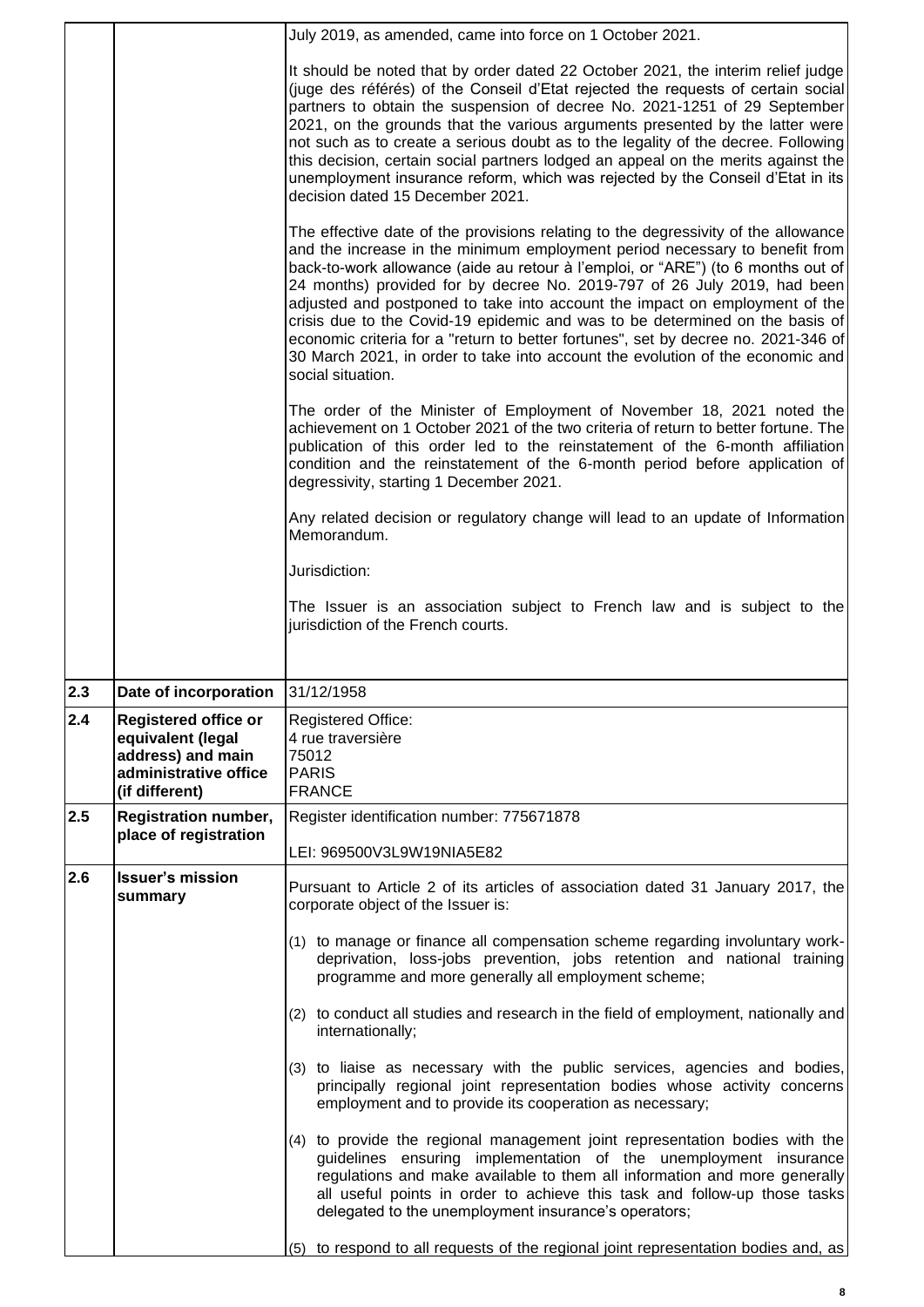|     |                                                   | the case may be, take all necessary follow-up measures;                                                                                                                                                                                                                                                                                                                                                                                                                                                                                                                                                                                                            |
|-----|---------------------------------------------------|--------------------------------------------------------------------------------------------------------------------------------------------------------------------------------------------------------------------------------------------------------------------------------------------------------------------------------------------------------------------------------------------------------------------------------------------------------------------------------------------------------------------------------------------------------------------------------------------------------------------------------------------------------------------|
|     |                                                   | (6) in compliance with provisions of Law n°2008-126 of 13 February 2008<br>reforming the organisation of the public employment service, to take all<br>initiatives conducive to the return to employment of workers deprived of work<br>against their will;                                                                                                                                                                                                                                                                                                                                                                                                        |
|     |                                                   | (7) to defend, with respect to any person not having the capacity of a member,<br>the interests of the unemployment insurance scheme before any jurisdiction;                                                                                                                                                                                                                                                                                                                                                                                                                                                                                                      |
|     |                                                   | (8) to ensure that all public employment service members correctly apply all<br>devices entrusted for implementation by Unédic;                                                                                                                                                                                                                                                                                                                                                                                                                                                                                                                                    |
|     |                                                   | (9) to promote the quality of the services provided to workers deprived of<br>employment against their will and to businesses;                                                                                                                                                                                                                                                                                                                                                                                                                                                                                                                                     |
|     |                                                   | (10) to access to all personal information collected by all public agencies and<br>bodies entrusted by Unedic with a mandate or a delegation for management,<br>statistical and control purposes;                                                                                                                                                                                                                                                                                                                                                                                                                                                                  |
|     |                                                   | (11) to contribute expertise to all other members of the employment public<br>services, particularly in all fields referred to by the present article,                                                                                                                                                                                                                                                                                                                                                                                                                                                                                                             |
|     |                                                   | (12) to manage any plan or funds necessary to the performance of the missions<br>that have been or will be assigned to it by law, by order or by an agreement<br>between the social partners or by any agreement with another entity and of<br>which it undertakes to comply with the regulation. For that effect, it provides<br>for the economical, legal and social unity of each of these schemes and of<br>the means deployed.                                                                                                                                                                                                                                |
| 2.7 | <b>Brief description of</b><br>current activities | Pursuant to article L. 5227-1 of the French Labour Code, Unédic manages the<br>agreed compensation schemes for employees who are involuntarily deprived of<br>work in France, i.e., (i) the jointly managed Unemployment Insurance scheme,<br>which is financed by employer and employee contributions, and (ii) specific<br>indemnification or guarantee schemes (professional security contract and<br>insurance against the risk of non-payment of salaries on behalf of AGS).                                                                                                                                                                                  |
|     |                                                   | The Issuer manages (i) the contractual and jointly-managed unemployment<br>insurance scheme and (ii) other mechanisms provided under the agreements.                                                                                                                                                                                                                                                                                                                                                                                                                                                                                                               |
|     |                                                   | (1) The contractual unemployment insurance scheme                                                                                                                                                                                                                                                                                                                                                                                                                                                                                                                                                                                                                  |
|     |                                                   | Unemployment insurance                                                                                                                                                                                                                                                                                                                                                                                                                                                                                                                                                                                                                                             |
|     |                                                   | The unemployment insurance scheme introduced by the national inter-industry<br>agreement of 31 December 1958 is a contractual scheme of which the principles<br>are laid down by statute. The Issuer manages on a jointly-representative basis<br>the contractual provisions for compensating employees deprived of employment<br>in France against their will.                                                                                                                                                                                                                                                                                                    |
|     |                                                   | Under the scheme, unemployment benefit is paid to employees deprived of<br>employment against their will who fulfil the conditions of age and of previous<br>activity that has given rise to the payment of unemployment insurance<br>contributions. Unemployment insurance benefits are calculated on the basis of<br>the average gross salary for the last twelve (12) months of an employee<br>deprived of employment against his will. The period for which benefit is paid<br>depends on the length of the earlier activity having given rise to membership of<br>the unemployment insurance scheme and on the age of the employee deprived<br>of employment. |
|     |                                                   | At the outset, the unemployment insurance scheme concerned only businesses<br>that were members of a trade association. However, it was widened in<br>successive stages to all private-sector businesses and today has become an<br>inter-industry scheme. It is a compulsory basic scheme: all employers in the<br>private sector must subscribe to the unemployment insurance scheme to cover<br>all their employees <sup>4</sup> .                                                                                                                                                                                                                              |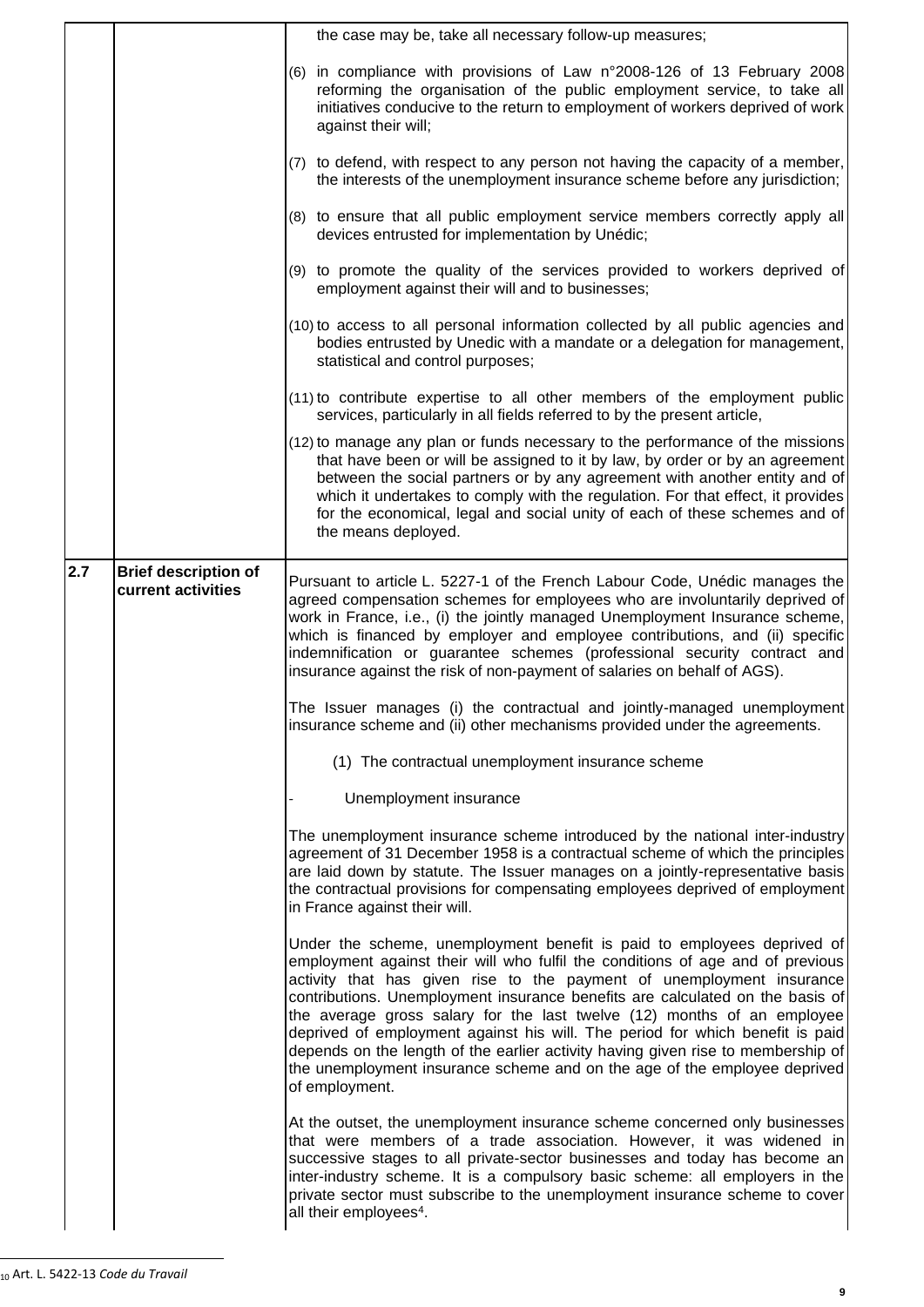|  | The unemployment insurance scheme is funded by compulsory contributions<br>from employers and employees in accordance with the principle of professional<br>solidarity. These contributions used to be collected by Pôle Emploi on behalf of<br>the Issuer. Since 1 January 2011, collecting contributions, on behalf of the<br>Issuer, is principally provided by Urssaf Caisse nationale and by the Urssaf<br>network <sup>5</sup> . These resources are managed by the Issuer. Their amount is laid<br>down by the social partners in the agreement of 14 April 2017 on unemployment<br>benefit, and changes in accordance with the expenditure to cover. |
|--|--------------------------------------------------------------------------------------------------------------------------------------------------------------------------------------------------------------------------------------------------------------------------------------------------------------------------------------------------------------------------------------------------------------------------------------------------------------------------------------------------------------------------------------------------------------------------------------------------------------------------------------------------------------|
|  | The contributions are used to finance the benefits paid to employees who are<br>deprived of employment and have paid sufficient contributions. Pursuant to<br>Article L. 5422-24 of the French Code du Travail, 10% of these contributions are<br>paid to Pôle emploi for its operating expenses and investment costs, and its<br>assistance in finding employment for workers deprived of employment. The<br>decree of 26 July 2019 increased the Issuer's rate of contribution to Pôle<br>emploi's financing to 11%.                                                                                                                                       |
|  | The contribution rates were set by the unemployment insurance agreement of 14<br>April 2017 at 6.40% (4% shouldered by employers and 2.40% by employees),<br>plus an exceptional 0.05% contribution (perpetuated by Decree of 26 July 2019)<br>borne exclusively by employers for the term of the agreement. The decree of 26<br>July 2019 set the rate of the employer contributions referred to in paragraph 1 of<br>article L. 5422-9 of the French Labour Code at 4.05%.                                                                                                                                                                                 |
|  | The 2019 social security budget law eliminated employee contributions to the<br>unemployment insurance system commencing 1 January 2019, which were<br>replaced by a fraction of the employment income based general social<br>contribution (CSG activité). 13.2 billion euros were thus recorded in 2020 for the<br>CSG on earned income.                                                                                                                                                                                                                                                                                                                   |
|  | In order to secure the financing for these eliminations and reductions and to<br>guarantee that the Issuer is financed, the members of the Issuer's Executive<br>Committee approved the execution of the following agreements:                                                                                                                                                                                                                                                                                                                                                                                                                               |
|  | an agreement with Urssaf Caisse nationale and Pôle Emploi to provide a<br>framework for the payment of the employment income based general<br>social contribution replacing employee contributions and the monitoring<br>of wage bill data, dated 23 January 2019; and                                                                                                                                                                                                                                                                                                                                                                                       |
|  | an agreement with Urssaf Caisse nationale, the Caisse Central de la<br>MSA (CCMSA) and Pôle Emploi regarding the financing of the general<br>relief arrangements, dated 23 January 2019.                                                                                                                                                                                                                                                                                                                                                                                                                                                                     |
|  | The framework surrounding the State's financial compensation regarding specific<br>exemptions of employer contributions to the unemployment insurance system<br>was formalised in an agreement entered into on 30 March 2019 with the relevant<br>ministerial departments.                                                                                                                                                                                                                                                                                                                                                                                   |
|  | In order to enable Pôle Emploi to carry on the missions previously performed by<br>the unemployment insurance institutions, two service agreements were entered<br>into on 19 December 2008 between the Issuer and Pôle Emploi concerning the<br>payment of unemployment insurance benefit and the collection of contributions<br>on a transitional basis.                                                                                                                                                                                                                                                                                                   |
|  | Under these terms, the Issuer prescribes, particularly to Pôle Emploi, the rules<br>payment of unemployment benefit, and<br>concerning<br>implements<br>the<br>unemployment insurance financial policy defined by the social partners. For this<br>purpose, the Issuer drafts instructions and disseminates, among others,<br>circulars, instructions, printed material and operating forms nationwide. In<br>addition, it monitors disputes on questions of principle and manages the finances<br>and cash of the unemployment insurance scheme.                                                                                                            |
|  | With a view to simplifying formalities by employers in the context of payment of<br>unemployment benefit insurance contributions, by reducing specifically the<br>number of declarations and interlocutors, these service agreements were<br>subsequently incorporated in the context of a quadri-partite agreement dated of<br>17 December 2010 entered into by the Issuer, Pôle Emploi, AGS and Urssaf                                                                                                                                                                                                                                                     |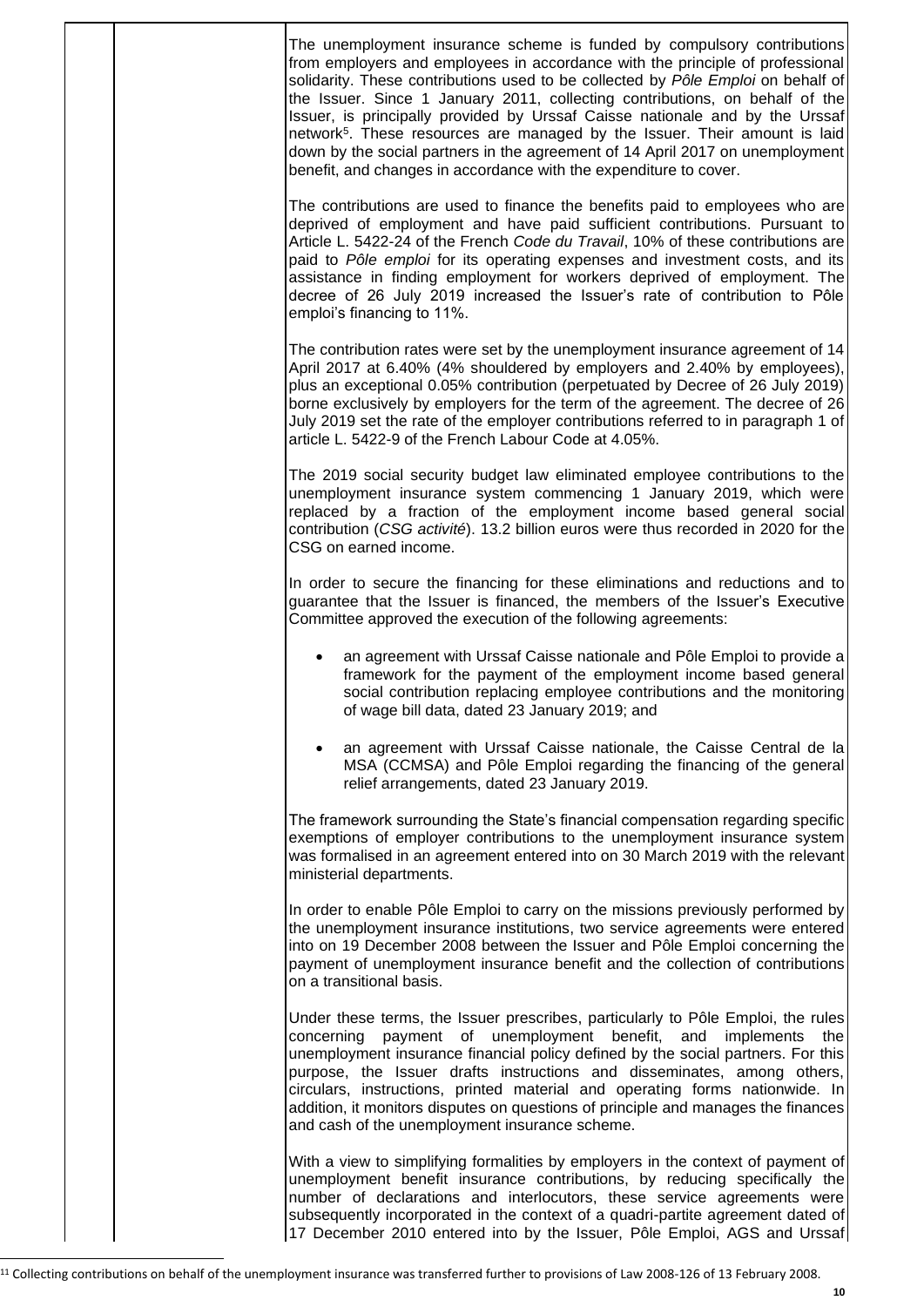|                        | Caisse nationale regarding the collection of contributions and subscriptions due<br>from employers. The missions of the Issuer as referred to in the previous<br>paragraph are incorporated and detailed in this new agreement.                                                                                                                                                                                                                                                                                                                                                                                                                                                                                                                                                                                          |
|------------------------|--------------------------------------------------------------------------------------------------------------------------------------------------------------------------------------------------------------------------------------------------------------------------------------------------------------------------------------------------------------------------------------------------------------------------------------------------------------------------------------------------------------------------------------------------------------------------------------------------------------------------------------------------------------------------------------------------------------------------------------------------------------------------------------------------------------------------|
|                        | The agreement also describes in detail the conditions according to which Pôle<br>Emploi and Urssaf Caisse nationale collect on behalf of the Issuer contributions<br>due for unemployment insurance and subscriptions to guarantee employees'<br>claims, as well as payment of unemployment benefit to jobseekers.                                                                                                                                                                                                                                                                                                                                                                                                                                                                                                       |
|                        | The Contrat de sécurisation professionnelle (career safeguarding<br>contract)                                                                                                                                                                                                                                                                                                                                                                                                                                                                                                                                                                                                                                                                                                                                            |
|                        | In the context of the national inter-professional agreement of 31 May 2011 and<br>Law n°2011-893 of 28 July 2011 for the development of work-study contracts<br>and safeguarding of careers contracts, social partners adopted the agreement of<br>19 July 2011 for the career safeguarding contract ("contrat de sécurisation<br>professionnelle" or "CSP") (which duration had been extended to 31 December<br>2014), in replacement of the individualised return-to-work agreement<br>("convention de reclassement personnalisé") and the professional transition<br>agreement ("contrat de transisition professionnelle"). The CSP is intended to<br>assist and pay a specific allowance to the employees who are made redundant<br>for economic reasons in order to promote their accelerated job-reclassification. |
|                        | The social partners agreed, within the framework of the national inter-industry<br>agreement ("accord national interprofessionnel") dated 8 December 2014<br>concluded for two years, to renew and adapt the measures regarding career<br>safeguarding contract ("contrat de sécurisation professionnelle").                                                                                                                                                                                                                                                                                                                                                                                                                                                                                                             |
| their workforce).      | The CSP applies to all redundancy procedures for economic reasons by all<br>companies which are not submitted to the reclassification leave (i.e. all<br>companies, consisting of all their businesses branches, with a workforce of less<br>than 1,000 employees or those in receivership or judicial liquidation regardless of                                                                                                                                                                                                                                                                                                                                                                                                                                                                                         |
| careers<br>employment. | The amendments relate, in particular, to the reduction of the safeguarding of<br>indemnity ("allocation de sécurisation professionnelle"), the<br>establishment of a re-employment premium and of a "CSP-glissant" to take into<br>account the periods of work and the broadening of the conditions of the return to                                                                                                                                                                                                                                                                                                                                                                                                                                                                                                     |
| 2019.                  | The national inter-industry agreement ("accord national interprofessionnel") has<br>been implemented in a new agreement on the CSP dated 26 January 2015,<br>entered into force on 1 February 2015. On 31 May 2018, the social partners<br>concluded an amendment (Amendment no. 3) providing for an extension to the<br>agreement of 26 January 2015, which will therefore remain in force until 30 June                                                                                                                                                                                                                                                                                                                                                                                                                |
|                        | On 8 January 2020, the social partners (other than the CGT) signed amendment<br>no. 5 to the agreement dated 26 January 2015 relating to the safeguarding of<br>careers contracts in order to render this agreement compliant with applicable<br>unemployment insurance regulations. However, safeguarding of careers<br>contracts continue to have certain specificities (i.e., affiliation conditions are not<br>aligned with those of the ARE, nor the methods for calculating the daily<br>reference salary or the degressivity measure).                                                                                                                                                                                                                                                                            |
| also postponed.        | Taking into account the deferral of the implementation of the new unemployment<br>insurance regulation, the bringing into conformity of the agreement on the CSP is                                                                                                                                                                                                                                                                                                                                                                                                                                                                                                                                                                                                                                                      |
|                        | (2) The other schemes                                                                                                                                                                                                                                                                                                                                                                                                                                                                                                                                                                                                                                                                                                                                                                                                    |
|                        | The Issuer also carries out other missions on behalf of third parties under<br>management agreements with the State and the AGS (Association pour la<br>Gestion du régime d'assurance des créanciers des Salariés - Association<br>managing the scheme insuring amounts owed to employees).                                                                                                                                                                                                                                                                                                                                                                                                                                                                                                                              |
|                        | The Unédic-AGS agreement                                                                                                                                                                                                                                                                                                                                                                                                                                                                                                                                                                                                                                                                                                                                                                                                 |
|                        | The AGS is the employers' organisation financed by businesses, created in early                                                                                                                                                                                                                                                                                                                                                                                                                                                                                                                                                                                                                                                                                                                                          |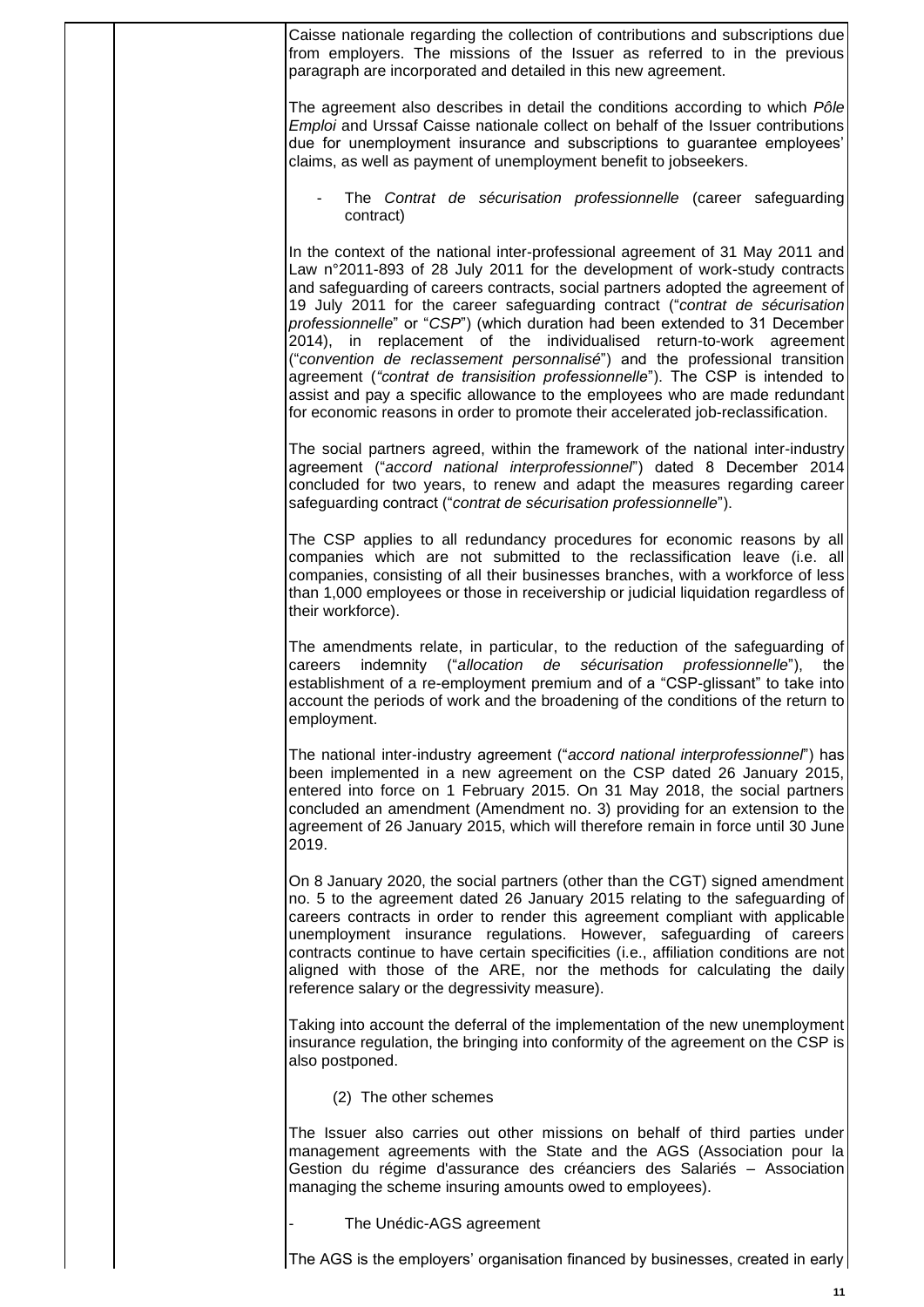| 1974; it pays the debts arising from the employment contract in the event of a<br>business going into receivership or judicial liquidation. On 18 December 1993, a<br>management agreement was concluded between AGS and the Issuer; the latter<br>is responsible for collecting the contributions, making the necessary funds<br>available to the appointed agents and judicial administrators, recovering sums<br>advanced and keeping accounts of the transactions involved.                                                                                                                                                                                                                                                                                                                                                                                                                                                                                                                                                                                                                                                                                                                                                                                                                                                                                                |
|--------------------------------------------------------------------------------------------------------------------------------------------------------------------------------------------------------------------------------------------------------------------------------------------------------------------------------------------------------------------------------------------------------------------------------------------------------------------------------------------------------------------------------------------------------------------------------------------------------------------------------------------------------------------------------------------------------------------------------------------------------------------------------------------------------------------------------------------------------------------------------------------------------------------------------------------------------------------------------------------------------------------------------------------------------------------------------------------------------------------------------------------------------------------------------------------------------------------------------------------------------------------------------------------------------------------------------------------------------------------------------|
| The agreement was terminated on 27 June 2019 by AGS, effective 31<br>December 2019. As negotiations commenced for the purpose of entering into a<br>new agreement were still in progress, several extension agreements relating to<br>the management agreement have been entered into between AGS and the<br>Issuer.                                                                                                                                                                                                                                                                                                                                                                                                                                                                                                                                                                                                                                                                                                                                                                                                                                                                                                                                                                                                                                                           |
| The members of the Issuer's Executive Committee, by decisions taken on 22<br>October 2021, validated a new extension of the current agreement until 31<br>December 2022 at the latest (extension agreement n°6 dated 22 October 2021).                                                                                                                                                                                                                                                                                                                                                                                                                                                                                                                                                                                                                                                                                                                                                                                                                                                                                                                                                                                                                                                                                                                                         |
| The State-Unédic agreement on compensation for short-time working                                                                                                                                                                                                                                                                                                                                                                                                                                                                                                                                                                                                                                                                                                                                                                                                                                                                                                                                                                                                                                                                                                                                                                                                                                                                                                              |
| In response to the economic difficulties encountered by businesses, an<br>alternative to short-time working has been instituted, turned "activité partielle à<br>longue durée" (long-term part-time working). This scheme may provide for the<br>payment, under a part-time working agreement, of additional benefits for short-<br>time working to employees whose working time is reduced below the legal or<br>contractual period for a long period, with counterpart job-maintenance and<br>training guarantees. These benefits are funded jointly by the business, the State<br>and the unemployment insurance scheme. The scheme contributes to the<br>financing of the arrangement up to a maximum of €150 million (to which an<br>additional envelope of €80 million had been added in 2012), with the aim of<br>avoiding as many redundancies as possible, for which it would have to assume<br>financial responsibility. Beyond 31 December 2012, long-term part-time working<br>("activité partielle à longue durée") was funded by the balance of the previous<br>envelope. The State's participation is in addition to its existing participation in the<br>special short-time working benefit. Since the creation of the new part-time<br>scheme referred to below, the scheme has been financed one-third (33%) by<br>Unédic and two-thirds (67%) by the State. |
| Temporary part-time scheme named "activité réduite pour le maintien de<br><i>l'emploi</i> " (part-time working for employment preservation)                                                                                                                                                                                                                                                                                                                                                                                                                                                                                                                                                                                                                                                                                                                                                                                                                                                                                                                                                                                                                                                                                                                                                                                                                                    |
| Article 53 of law No. 2020-734 of 17 June 2020 providing "various provisions<br>related to the sanitary crisis, to other urgent measures and the withdrawal of the<br>United Kingdom from the European Union" created, from 1 July 2020, a new<br>temporary specific part-time scheme named "activité réduite pour le maintien de<br>l'emploi" (part-time working for employment preservation), for companies<br>undergoing a lasting decline in activity but whose business continuity is not<br>threatened. Decree n°2020-926 of 28 July 2020 in relation to said specific part-<br>time scheme provides that the implementation of this scheme is subject to:                                                                                                                                                                                                                                                                                                                                                                                                                                                                                                                                                                                                                                                                                                               |
| the conclusion of a collective agreement, providing especially the<br>starting date and duration of the specific scheme, the activities and<br>employees concerned by the scheme, the maximum reduction in<br>working hours, employment and training commitments and the<br>procedures for informing the signatory employee trade union<br>organisations and staff representative institutions; This agreement must<br>be approved by the préfet of the location of the concerned<br>establishment.                                                                                                                                                                                                                                                                                                                                                                                                                                                                                                                                                                                                                                                                                                                                                                                                                                                                            |
| commitments for employment preservation.                                                                                                                                                                                                                                                                                                                                                                                                                                                                                                                                                                                                                                                                                                                                                                                                                                                                                                                                                                                                                                                                                                                                                                                                                                                                                                                                       |
| This scheme is applicable for a period of 24 months, consecutive or not, over a<br>reference period of 36 consecutive months and is limited to agreements<br>transmitted for approval to the administrative authority, no later than 30 June<br>2022.                                                                                                                                                                                                                                                                                                                                                                                                                                                                                                                                                                                                                                                                                                                                                                                                                                                                                                                                                                                                                                                                                                                          |

In this context, the reduction in employees' working time is limited to 40% of the legal duration and compensation is increased to 70% of the gross hourly reference pay (limited to 4.5 *Smic "salaire minimum de croissance"(*French minimum wage*)*). The part-time activity allowance reimbursed to the employer is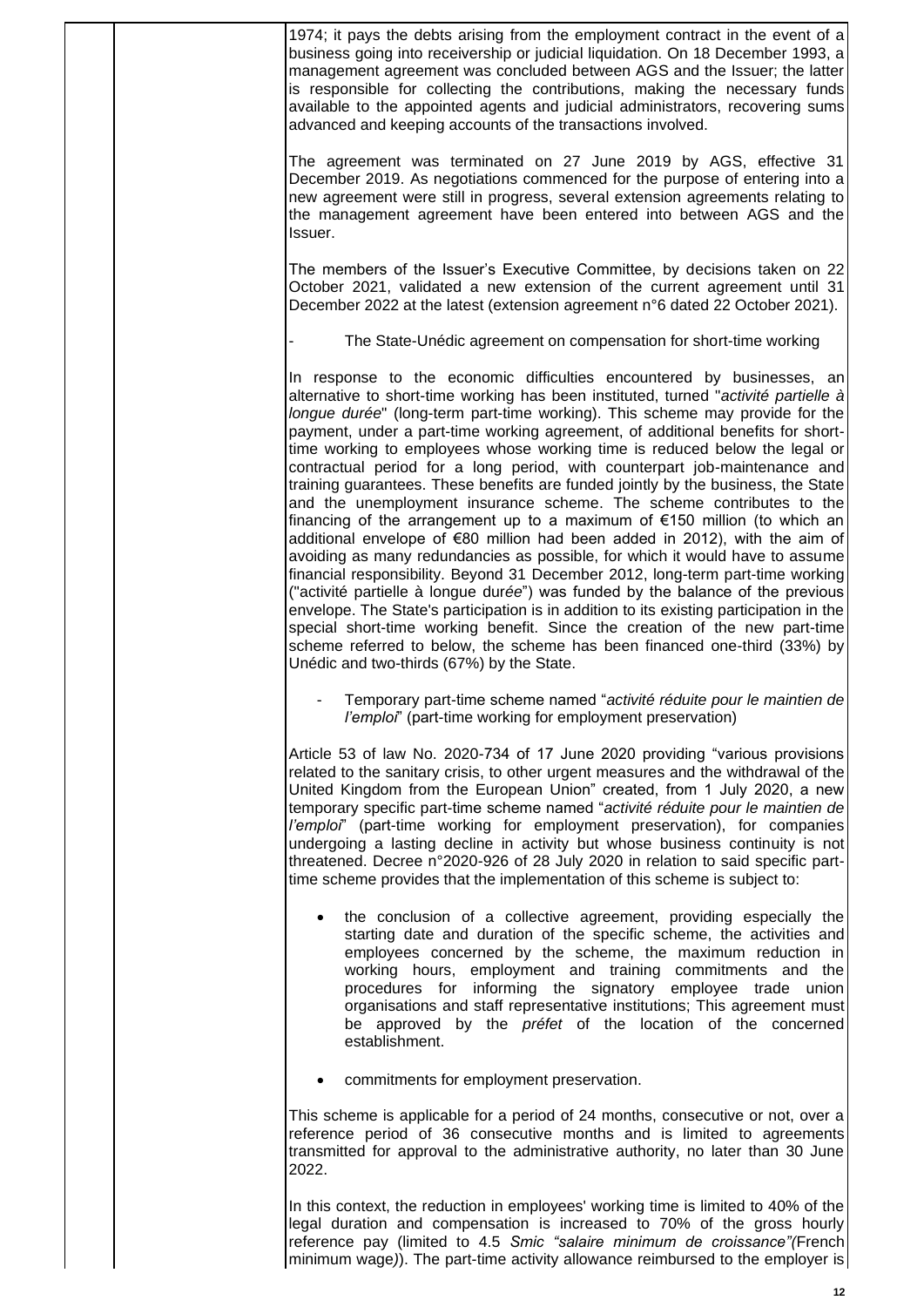|       |                                                                              | fixed, depending on the case, to 60% (agreements transmitted to the<br>administration before 1 October 2020) or 56% (agreements transmitted to the<br>administration after 1 October 2020) of the gross hourly reference salary (limited<br>to 4.5 Smic).                                                                                                                                                                                                                                                                                                                                              |
|-------|------------------------------------------------------------------------------|--------------------------------------------------------------------------------------------------------------------------------------------------------------------------------------------------------------------------------------------------------------------------------------------------------------------------------------------------------------------------------------------------------------------------------------------------------------------------------------------------------------------------------------------------------------------------------------------------------|
|       |                                                                              | An amendment n° 1 dated 18 December 2020, to the State-Unédic agreement of<br>1 November 2014, determines the terms and conditions for financing the part-<br>time scheme in the context of Covid-19 and its consequences on the labour<br>market.                                                                                                                                                                                                                                                                                                                                                     |
|       |                                                                              | Unédic is responsible for 33% of the partial activity allowance, with the remaining<br>67% borne by the State.                                                                                                                                                                                                                                                                                                                                                                                                                                                                                         |
|       |                                                                              | The social security budget law No. 2020-1576 of 14 December 2020 extends for<br>2021, as from 1 January 2021, the social security regime for the legal<br>contribution (art. 8, III and VII) and the supplementary contribution paid by<br>employers to employees in part-time activity for periods of employment in 2021<br>only (art. 8, IV). The social security budget law No. 2021-1754 of 23 December<br>2021 on the financing of social security for 2022 extended the application of the<br>social regime of the complementary partial activity allowance until 31 December<br>2022 (art. 15). |
| 2.8   | Share capital                                                                | N/A                                                                                                                                                                                                                                                                                                                                                                                                                                                                                                                                                                                                    |
| 2.8.1 | <b>Amount of capital</b><br>subscribed and fully<br>paid                     | N/A                                                                                                                                                                                                                                                                                                                                                                                                                                                                                                                                                                                                    |
| 2.8.2 | <b>Amount of capital</b><br>subscribed and not<br>fully paid                 | N/A                                                                                                                                                                                                                                                                                                                                                                                                                                                                                                                                                                                                    |
| 2.9   | <b>Share capital</b><br>distribution                                         | N/A                                                                                                                                                                                                                                                                                                                                                                                                                                                                                                                                                                                                    |
| 2.10  | <b>Regulated markets on</b><br>which the shares or<br>debt securities of the | Regulated market on which the shares or debt securities of the issuer are listed:<br><b>Euronext Paris</b>                                                                                                                                                                                                                                                                                                                                                                                                                                                                                             |
|       | issuer are listed                                                            | Longest maturity date for debt securities listed on the regulated market:<br>25/05/2036                                                                                                                                                                                                                                                                                                                                                                                                                                                                                                                |
| 2.11  | Composition of<br>governing bodies                                           | Description & composition of the Issuer's administrative and management bodies                                                                                                                                                                                                                                                                                                                                                                                                                                                                                                                         |
|       |                                                                              | The Issuer is a jointly managed institution featuring equal representation on its<br>management bodies between the representatives of national organisations<br>representing employers and the representations of inter-industry organisations<br>representing employees. It is administered by a Board of Directors and an<br>Executive Committee. The Issuer's general management functions are<br>performed by a Managing Director.                                                                                                                                                                 |
|       |                                                                              | А.<br>Description of the Issuer's administration and management bodies                                                                                                                                                                                                                                                                                                                                                                                                                                                                                                                                 |
|       |                                                                              | (1) The Board of Directors                                                                                                                                                                                                                                                                                                                                                                                                                                                                                                                                                                             |
|       |                                                                              | The Board of Directors has joint and even-handed representation of a panel of<br>employers and a panel of employees each consisting of twenty-five (25)<br>representatives.                                                                                                                                                                                                                                                                                                                                                                                                                            |
|       |                                                                              | The panel of employers is composed of the Mouvement des Entreprises de<br>France (MEDEF), the Confédération des PME (CPME) and the Union des<br>entreprises de proximité (U2P).                                                                                                                                                                                                                                                                                                                                                                                                                        |
|       |                                                                              | The employees' panel is composed of the Confédération Française<br>Démocratique du Travail (CFDT), the Confédération Française de l'Encadrement<br>- Confédération Générale des Cadres (CFE-CGC), the Confédération Française<br>des Travailleurs Chrétiens (CFTC), the Confédération Générale du Travail<br>(CGT), and the Confédération Générale du Travail - Force Ouvrière (CGT-FO).                                                                                                                                                                                                               |
|       |                                                                              | The Board of Directors enjoys the widest powers for operations in keeping with<br>the Issuer's corporate object. In particular, it may draw up all internal regulations<br>for implementing the issuer's articles of association, make any amendments to<br>the articles of association, enforce those articles of association and regulations<br>in particular cases that may arise, manage the resources of the Association and                                                                                                                                                                      |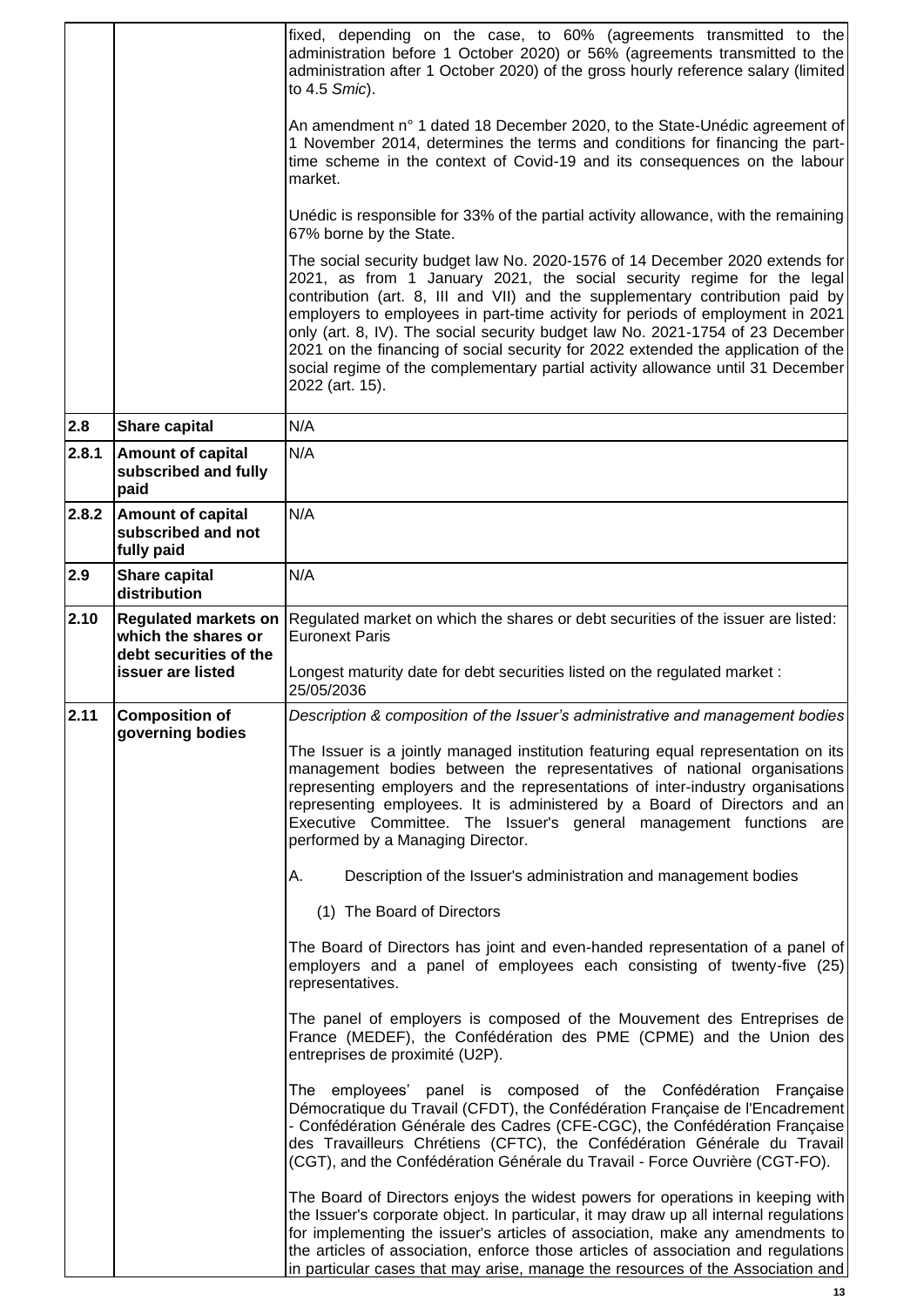any fund to aid workers deprived of employment. The Board of Directors, pursuant to the Articles and Memorandum of Association, also performs the duties ordinarily incumbent on the General Meetings. (2) The Executive Committee The Executive Committee is composed with equal representation of the social partners of a maximum of ten (10) members chosen by the Board of Directors from among its members every two (2) years. It is chaired in the framework of alternating 2-year terms by a representative of the national employers' organisations and the representation of the employees' national trade union organisations. The Chairman, failing whom a second or a third Deputy Chairman belonging to the same panel, ensures the smooth running of the Issuer, in accordance with the articles of association and its regulations and chairs the meetings of the Executive Committee and the Board of Directors, signs all the instruments, deliberations or agreements and represents the Issuer before the courts and in the acts of civil society. The Executive Committee takes all the measures necessary for the smooth running of the Issuer's administrative affairs, sees to the due dispatch of its ordinary business, exercises any powers delegated to it by the Board of Directors and appoints the Managing Director. (3) The Managing Director The Issuer's Managing Director, appointed by the Executive Committee, is in charge of the proper operation of the Issuer's services. He performs his duties and represents the Issuer under powers delegated to him by the Executive Committee. He concludes collective labour agreements for application to all categories of staff covered by the unemployment insurance scheme and chairs the meetings of the staff representative bodies. (4) The State supervisor The Issuer is supervised by a State supervisor who sits on the Issuer's Board of Directors and Executive Committee in a consultative capacity. B. Composition of the Issuer's administrative and management bodies (1) Board of Directors Panel of employers sitting on the Board of Directors MEDEF Incumbent Panel Members **Alternate Panel Members** M. Henri BEDIER M. Xavier CAROFF Mme Florence BUISSON-VINCENT M. Nicolas CUVIER Mme Sophie SEBAH M. Pierre-Yves DULAC M. Xavier THOMAS M. Charles DUPONT Mme Monique FILLON M. Stephan GALY M. Pierre MARIN M. Frédéric LLORCA M. Hubert MONGON M. Thibault PIRONNEAU M. François MIGAYROU M. Pierre-Matthieu JOURDAN Mme Elisabeth TOME-GERTHEINRICHS M. Jacques VESSAUD M. Olivier KLOTZ M. Yannick PELLETIER M. Jean-Eudes TESSON Mme Magali SAGNY CPME Incumbent Panel Members Alternate Panel Members M. Eric CHEVEE M. Sebastien ARCHI Mme Gwendoline DELAMARE- M. Amir REZA-TOFIGHI DEBOUTTEVILLE MONIER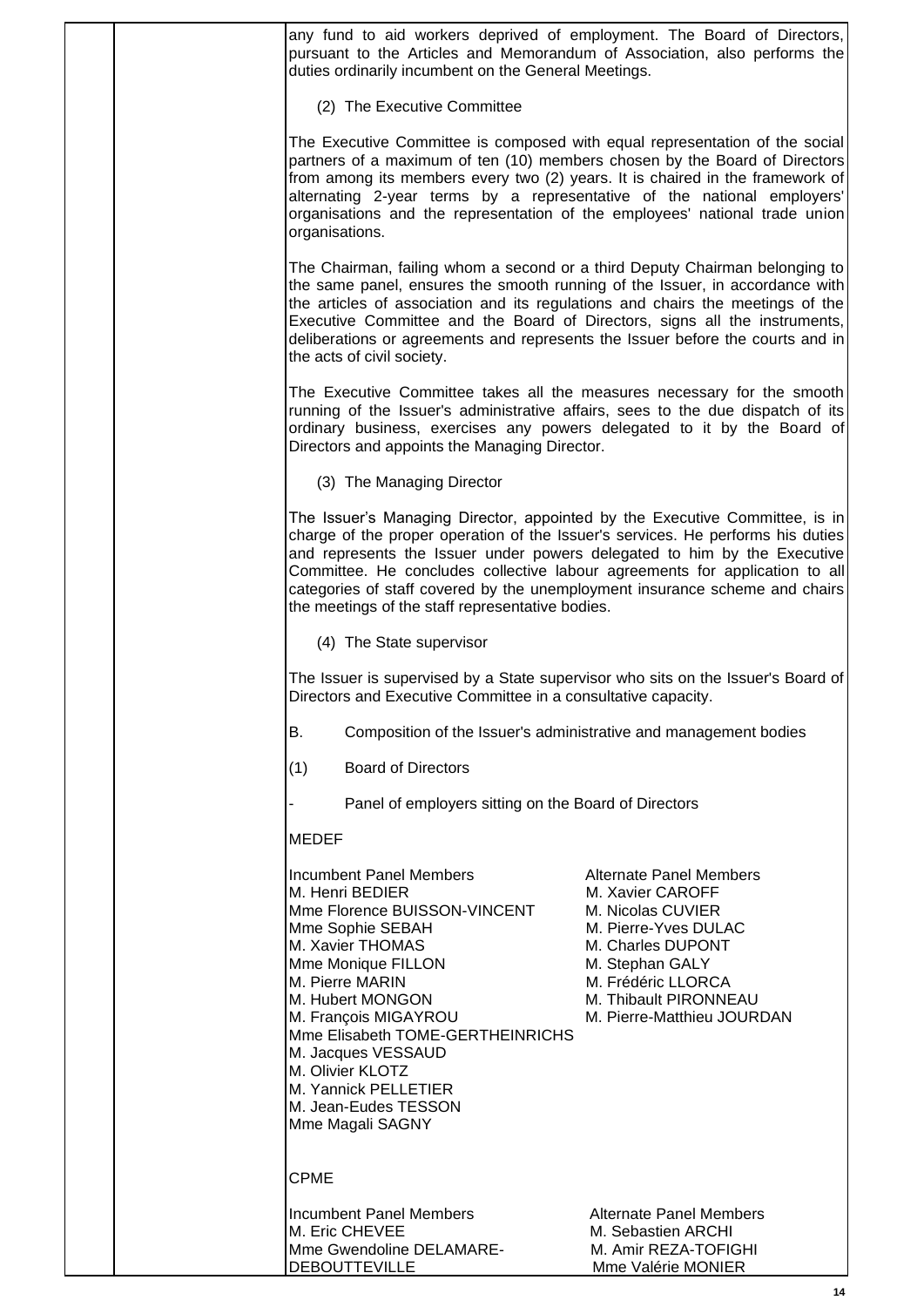|  | M. Jean-Michel POTTIER<br>M. Loys GUYONNET<br>M. Jean- Michel GAUTHERON<br>M. Xavier DOUAIS<br>M. Stéphane HEIT<br>M. Constant PORCHER                       | Mme Manon LEDEZ<br>M. Thierry GREGOIRE                                                               |
|--|--------------------------------------------------------------------------------------------------------------------------------------------------------------|------------------------------------------------------------------------------------------------------|
|  | U <sub>2</sub> P                                                                                                                                             |                                                                                                      |
|  | Incumbent Panel Members<br>M. Christophe DESMEDT<br>M. Michel PICON<br>Mme Isabelle BRICARD                                                                  | Alternate Panel Members<br>M. Pierre BURBAN<br>Mme Corine POSTEL                                     |
|  | Panel of employees sitting on the Board of Directors                                                                                                         |                                                                                                      |
|  | <b>CFDT</b>                                                                                                                                                  |                                                                                                      |
|  | <b>Incumbent Panel Members</b><br>Mme Marylise LEON<br>Mme Patricia FERRAND<br>M. Jean-Luc MICHEL<br>Mme Géraldine CORNETTE<br>Mme Séverine GARANDEAU-MARTIN | <b>Alternate Panel Members</b><br>M. Amor GHOUMA<br><b>Mme Chantal RICHARD</b><br>M. Thierry BAILLEU |
|  | CFE-CGC                                                                                                                                                      |                                                                                                      |
|  | <b>Incumbent Panel Members</b><br>M. Didier DERNONCOURT<br>M. Jean-Marie LAMOITTE<br>M. Jean-François FOUCARD<br>M. Paul HOUSSMANN<br>M. Bertrand MAHE       | <b>Alternate Panel Members</b><br>M. Michel DAVRIL<br>M. Paul-Henri LUTZ<br>M. Richard MARY          |
|  | <b>CFTC</b>                                                                                                                                                  |                                                                                                      |
|  | <b>Incumbent Panel Members</b><br>M. Martial GALOUZEAU DE VILLEPIN<br>M. Eric COURPOTIN<br>M. Yves RAZZOLI<br>M. Claude GRATEAU<br>M. Eric ALLER             | <b>Alternate Panel Members</b><br>Mme Dominique BERNARD<br>Mme Audrey IACINO<br>Mme Noëlle BRISINGER |
|  | <b>CGT</b>                                                                                                                                                   |                                                                                                      |
|  | <b>Incumbent Panel Members</b><br>M. Stéphane FUSTEC<br>M. Denis GRAVOUIL<br>Mme Laurence DUBEY<br>M. Yohan THIEBAUX<br>Mme Muriel WOLFERS                   | <b>Alternate Panel Members</b><br>Mme Léa WALKOWIAK<br>Mme Claire LALANNE<br>M. Jeannick LADERVAL    |
|  | <b>FO</b>                                                                                                                                                    |                                                                                                      |
|  | <b>Incumbent Panel Members</b><br>M. Michel BEAUGAS<br>Mme. Nathalie CAPART<br>Mme Laurence GILBERT<br>M. Arnaud PICHOT<br>Jacques TECHER                    | <b>Alternate Panel Members</b><br>Mme Myriam BARNEL<br>Mme Laure DOUCIN<br>M. Christian DORVILMA     |
|  | Patricia FERRAND is the Chairperson of Unédic's Board of Directors.                                                                                          |                                                                                                      |
|  | Jean-Eudes TESSON is the 1st Deputy Chairperson of Unédic's Board of<br>Directors.                                                                           |                                                                                                      |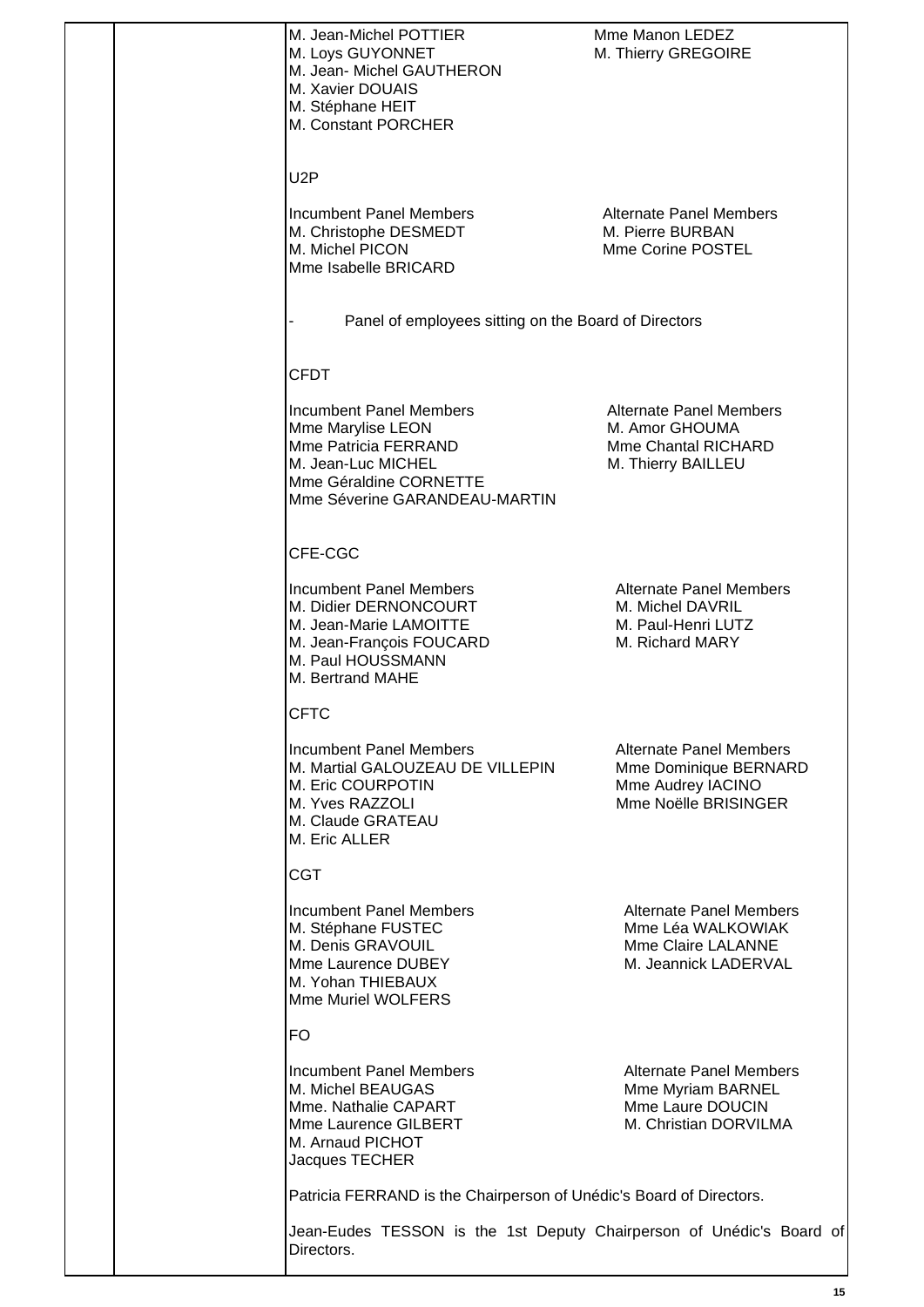|  | The members of the Issuer's Board of Directors can be contacted at the Issuer's<br>registered office: 4 rue Traversière, 75012 Paris, France.                                                                                                                                                                                                                                                                                                 |                                                                                                                                                                                       |
|--|-----------------------------------------------------------------------------------------------------------------------------------------------------------------------------------------------------------------------------------------------------------------------------------------------------------------------------------------------------------------------------------------------------------------------------------------------|---------------------------------------------------------------------------------------------------------------------------------------------------------------------------------------|
|  | The Executive Committee<br>(2)                                                                                                                                                                                                                                                                                                                                                                                                                |                                                                                                                                                                                       |
|  | Mme Patricia FERRAND - CFDT<br>M. Jean-Eudes TESSON - MEDEF<br>M. Eric COURPOTIN - CFTC<br>M. Jean-Michel POTTIER - CPME<br>M. Michel PICON - U2P<br>M. Jean-François FOUCARD - CFE-CGC<br>Michel BEAUGAS - FO<br>Denis GRAVOUIL - CGT<br>Elisabeth TOMÉ-GERTHEINRICHS - MEDEF<br><b>Hubert MONGON - MEDEF</b>                                                                                                                                | Chairperson<br>1st Deputy Chairperson<br>2 <sup>nd</sup> Deputy Chairperson<br>3rdDeputy Chairperson<br>Treasurer<br>Deputy Treasurer<br>Assessor<br>Assessor<br>Assessor<br>Assessor |
|  | (3)<br>General management                                                                                                                                                                                                                                                                                                                                                                                                                     |                                                                                                                                                                                       |
|  | The Executive Committee members meeting of 26 March 2020 appointed<br>Christophe VALENTIE as Unédic's new Managing Director. Pursuant to the<br>decisions of the Executive Committee's members as of 28 April 2020,<br>Christophe VAENTIE took up his duties on 15 June 2020.                                                                                                                                                                 |                                                                                                                                                                                       |
|  | Rémy MAZZAOCCHI is the Issuer's Deputy Managing Director.                                                                                                                                                                                                                                                                                                                                                                                     |                                                                                                                                                                                       |
|  | The members of the Issuer's Executive Committee and Board of Directors can<br>be contacted at the Issuer's registered office: 4 rue Traversière, 75012 Paris,<br>France.                                                                                                                                                                                                                                                                      |                                                                                                                                                                                       |
|  | <b>State Supervisor</b><br>(4)                                                                                                                                                                                                                                                                                                                                                                                                                |                                                                                                                                                                                       |
|  | The Issuer is under the supervision of Laurent MOQUIN.                                                                                                                                                                                                                                                                                                                                                                                        |                                                                                                                                                                                       |
|  | Overall remuneration of the members of the Issuer's management and control<br>bodies                                                                                                                                                                                                                                                                                                                                                          |                                                                                                                                                                                       |
|  | The members of the Issuer's management and control bodies, and more<br>generally the members of the Executive Committee and of the Board of<br>Directors, do not receive any remuneration for the duties they perform for the<br>Issuer. The organisations to which they belong receive an indemnity to offset the<br>costs incurred while fulfilling their mandates on behalf of the public<br>unemployment benefits service.                |                                                                                                                                                                                       |
|  | Offices held by members of the Issuer's management and control bodies in other<br>businesses                                                                                                                                                                                                                                                                                                                                                  |                                                                                                                                                                                       |
|  | With the exception notably of Eric Le Jaouen, its first vice-president, founder and<br>managing director of human resources consulting firm Ginkgo, most of the<br>members of the Executive Committee conduct their main activities within the<br>organisations that they represent in the management and administration bodies<br>of the Issuer, within the contractual scheme and according to the rules defined<br>by the social partners. |                                                                                                                                                                                       |
|  | Conflicts of interest – agreements between the Issuer and any legal entity having<br>common senior managers with the Issuer                                                                                                                                                                                                                                                                                                                   |                                                                                                                                                                                       |
|  | The Issuer has not identified any person who is a member of its administrative<br>and management bodies who may have a conflict of interest between (i) its<br>duties to the Issuer and (ii) that person's private interests among others.                                                                                                                                                                                                    |                                                                                                                                                                                       |
|  | It should be noted that the Issuer has issued internal regulations governing<br>procurement and other contracts in order to prevent any conflict of interest<br>particularly within its administrative and management bodies. These internal<br>regulations contain a number of recommendations and specify a number of<br>incompatibilities for purposes of the award by the Issuer of procurement and<br>other contracts.                   |                                                                                                                                                                                       |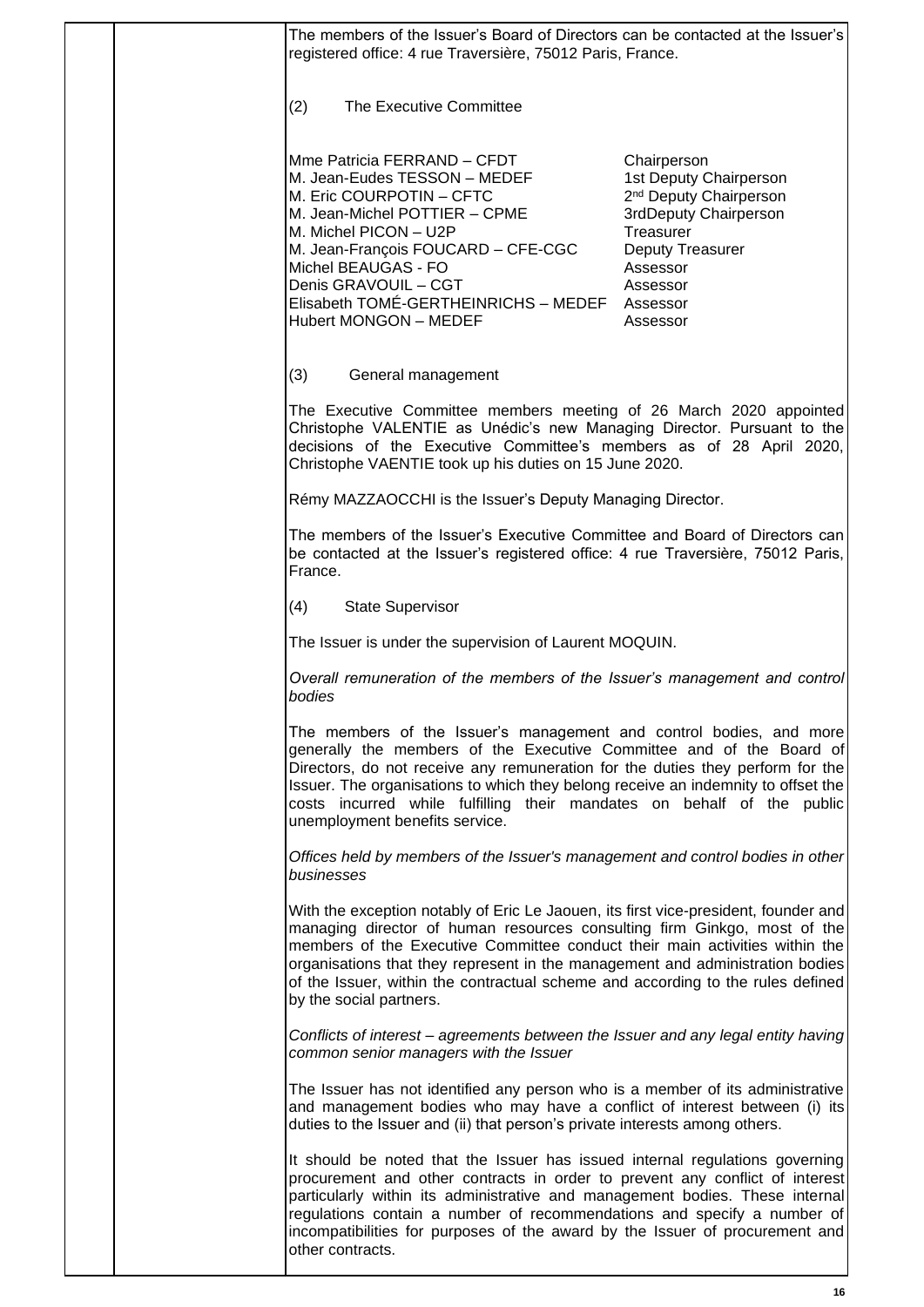|      |                                                                                                                                                                                                        | Expenses under agreements relating to the Issuer's financial contribution to<br>trade and employer unions' costs arising from their employees' participation in<br>the management of the unemployment insurance system were renewed in<br>respect of 2021 during a Board of Directors' meeting held on 26 January 2022.                                                                                                                                                                                                                             |
|------|--------------------------------------------------------------------------------------------------------------------------------------------------------------------------------------------------------|-----------------------------------------------------------------------------------------------------------------------------------------------------------------------------------------------------------------------------------------------------------------------------------------------------------------------------------------------------------------------------------------------------------------------------------------------------------------------------------------------------------------------------------------------------|
|      |                                                                                                                                                                                                        | The Issuer has not entered into any agreement with the companies/enterprises<br>listed in the above-mentioned paragraph.                                                                                                                                                                                                                                                                                                                                                                                                                            |
| 2.12 | <b>Accounting Method</b>                                                                                                                                                                               | French accounting standards.                                                                                                                                                                                                                                                                                                                                                                                                                                                                                                                        |
|      |                                                                                                                                                                                                        | The Issuer's accounting principles, rules and methods are more fully described<br>in the Issuer's financial report.                                                                                                                                                                                                                                                                                                                                                                                                                                 |
|      |                                                                                                                                                                                                        | Accounting standards used for social data:                                                                                                                                                                                                                                                                                                                                                                                                                                                                                                          |
|      |                                                                                                                                                                                                        | Accounting plan for unemployment insurance agencies approved by the National<br>Accounting Council on January 9, 1995.                                                                                                                                                                                                                                                                                                                                                                                                                              |
| 2.13 | <b>Accounting year</b>                                                                                                                                                                                 | The Issuer's accounting year commences on 1 January and ends on 31<br>December of each calendar year.                                                                                                                                                                                                                                                                                                                                                                                                                                               |
|      | 2.13.1 Date of the last<br><b>General Annual</b><br><b>Meeting (or its</b><br>equivalent) which<br>approved the annual<br>financial statements<br>for the most recently<br>completed financial<br>year | 29/06/2021                                                                                                                                                                                                                                                                                                                                                                                                                                                                                                                                          |
| 2.14 | <b>Financial year</b>                                                                                                                                                                                  | The Issuer's financial year commences on 1 January and ends on 31 December<br>of each calendar year.                                                                                                                                                                                                                                                                                                                                                                                                                                                |
| 2.15 | <b>Issuer's statutory</b><br>auditors who have<br>audited the issuer's<br>annual accounts                                                                                                              |                                                                                                                                                                                                                                                                                                                                                                                                                                                                                                                                                     |
|      | 2.15.1 Statutory auditors                                                                                                                                                                              | Principal statutory auditors:                                                                                                                                                                                                                                                                                                                                                                                                                                                                                                                       |
|      |                                                                                                                                                                                                        | FCN, 83/85, boulevard de Charonne<br>75011 Paris                                                                                                                                                                                                                                                                                                                                                                                                                                                                                                    |
|      |                                                                                                                                                                                                        | Grant Thornton, 29 rue du Pont<br>92200 Neuilly-sur-Seine                                                                                                                                                                                                                                                                                                                                                                                                                                                                                           |
|      | 2.15.2 Statutory auditor<br>reports                                                                                                                                                                    | The Issuer's statutory auditors verified and issued audit reports in respect of the<br>Issuer's annual financial statements for the financial years ended 31 December<br>2019 and 2020.                                                                                                                                                                                                                                                                                                                                                             |
|      |                                                                                                                                                                                                        | Such reports are incorporated by reference into this Financial Documentation<br>(see Section 3).                                                                                                                                                                                                                                                                                                                                                                                                                                                    |
|      |                                                                                                                                                                                                        | They may be consulted at the following address:                                                                                                                                                                                                                                                                                                                                                                                                                                                                                                     |
|      |                                                                                                                                                                                                        | https://www.unedic.org/investors                                                                                                                                                                                                                                                                                                                                                                                                                                                                                                                    |
|      |                                                                                                                                                                                                        | The audit report on the Issuer's annual accounts for the year ended 31<br>December 2020 contains two reservations: the first relates to the inability of the<br>auditors to verify the absence of material misstatements in the annual financial<br>statements with respect to the income, expenses, receivables and liabilities<br>management income, expenses, receivables and payables communicated by the<br>Urssaf National Fund, and the second relates to the audit of the payment of<br>partial activity allowances carried out by the ASP. |
|      |                                                                                                                                                                                                        | At its meeting on 29 June 2021, the Board of Directors of the Issuer noted this<br>decision of the statutory auditors to certify the annual financial statements of<br>Unédic for the year ended 31 December 2020, with two reservations.                                                                                                                                                                                                                                                                                                           |
|      |                                                                                                                                                                                                        | In this context, it should be noted that Unédic's accounts are prepared in part on<br>the basis of financial information produced by State operators: the Urssaf Caisse                                                                                                                                                                                                                                                                                                                                                                             |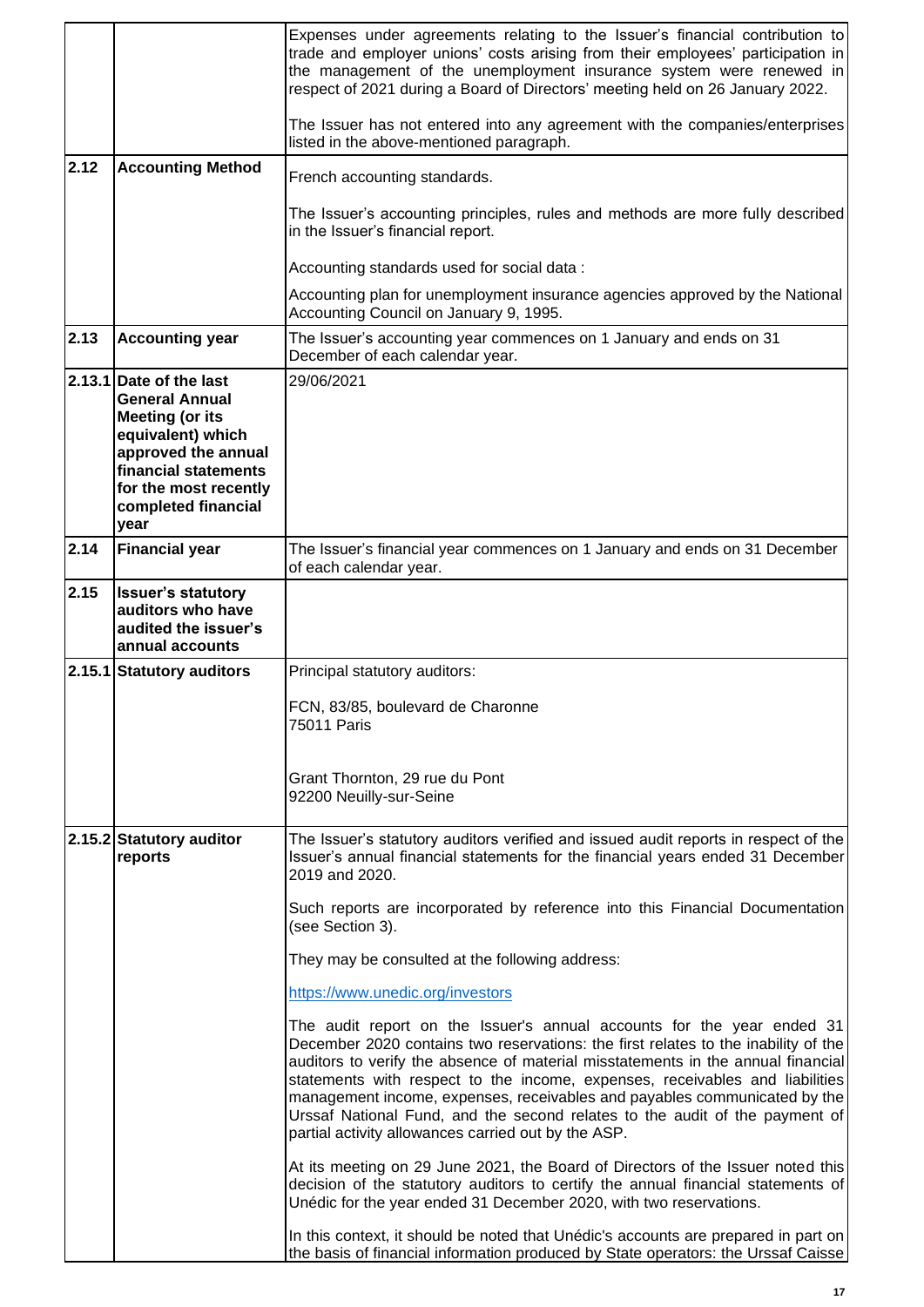|      |                                                                           | Nationale, for the collection of the contributions, and the ASP for the payment of<br>partial activity allowances on behalf of the State and the Unedic.                                                                                                                                                                                                                                                                                                                                                                                                                                                                                                                                                                                                                                                     |
|------|---------------------------------------------------------------------------|--------------------------------------------------------------------------------------------------------------------------------------------------------------------------------------------------------------------------------------------------------------------------------------------------------------------------------------------------------------------------------------------------------------------------------------------------------------------------------------------------------------------------------------------------------------------------------------------------------------------------------------------------------------------------------------------------------------------------------------------------------------------------------------------------------------|
|      |                                                                           | The first reservation results from the fact that the Cour des comptes is unable to<br>certify the accounts of the Social Security collection branch (Urssaf National<br>Fund) for the 2020 financial year, in particular because of the deffered payment<br>of contributions granted to companies and self-employed workers. Similarly, the<br>second reservation arises from the incompatibility of the ASP system with<br>complex operational issues due to the massive use of the partial activity system<br>following the health crisis. The ASP is currently working on the implementation of<br>numerous processes a priori and a posteriori control of the financial flows related<br>to the compensation of partial activity in order to achieve a sincere and realistic<br>vision of all the flows. |
|      |                                                                           | Except these two reservations, which are not directly related to Unédic's<br>operational scope, the auditors have obtained reasonable assurance on the core<br>activities of the unemployment insurance: the compensation of jobseekers<br>operated by Pôle emploi and the financial management of the scheme by<br>Unedic.                                                                                                                                                                                                                                                                                                                                                                                                                                                                                  |
|      |                                                                           | The opinion expressed by Unédic's Board of Statutory Auditors should allow to<br>conduct and continue the work that is necessary to secure the accounts of the<br>unemployment insurance scheme, in collaboration with the State departments,<br>while respecting the normative requirements and continuing the rigorous<br>management historically provided by the social partners.                                                                                                                                                                                                                                                                                                                                                                                                                         |
| 2.16 | Other foreign<br>programmes of the<br><b>Issuer of the same</b><br>nature | N/A                                                                                                                                                                                                                                                                                                                                                                                                                                                                                                                                                                                                                                                                                                                                                                                                          |
| 2.17 | <b>Ratings of the Issuer</b>                                              | MOODY'S:<br>moodys.com/credit-ratings/UNEDIC-credit-rating-600012665                                                                                                                                                                                                                                                                                                                                                                                                                                                                                                                                                                                                                                                                                                                                         |
|      |                                                                           | <b>FITCH RATINGS:</b><br>fitchratings.com/gws/en/esp/issr/88233466                                                                                                                                                                                                                                                                                                                                                                                                                                                                                                                                                                                                                                                                                                                                           |
| 2.18 | <b>Additional information</b><br>on the Issuer                            | The unemployment insurance scheme is a protection scheme with rules adopted<br>by the social partners. The Issuer has been put in charge of administering these<br>contractual rules.                                                                                                                                                                                                                                                                                                                                                                                                                                                                                                                                                                                                                        |
|      |                                                                           | The Issuer is joint-representation body managing the unemployment insurance<br>scheme; on behalf of the social partners, it also performs the role of research<br>and expertise in subjects related to employment and unemployment. For this<br>purpose, it provides to the social partners or to its management bodies analytical<br>information required by them to develop their projects and conduct their activities<br>(using indicators, studies, surveys, simulations, estimates, underwriting balance<br>and assessments, benefit forecasts, etc.).                                                                                                                                                                                                                                                 |
|      |                                                                           | (A) The Issuer and Urssaf Caisse nationale (former Acoss)                                                                                                                                                                                                                                                                                                                                                                                                                                                                                                                                                                                                                                                                                                                                                    |
|      |                                                                           | In the framework of Law No. 2008-126 of 13 February 2008 reforming the<br>organisation of the public employment service, Urssaf Caisse nationale and<br>Urssaf network were entrusted, on behalf of Unédic and AGS, with the collection<br>of unemployment insurance's contributions and subscriptions.                                                                                                                                                                                                                                                                                                                                                                                                                                                                                                      |
|      |                                                                           | The implementation phase was endorsed by a quadri-partite agreement<br>concluded on 17 December 2010 by the Issuer, Pôle emploi, AGS and Urssaf<br>Caisse nationale, which provides the practical terms pursuant to which Urssaf<br>Caisse nationale and all services of the recovery branch collect, on behalf of the<br>Issuer and AGS, contributions and subscriptions.                                                                                                                                                                                                                                                                                                                                                                                                                                   |
|      |                                                                           | (B) The Issuer and Pôle Emploi                                                                                                                                                                                                                                                                                                                                                                                                                                                                                                                                                                                                                                                                                                                                                                               |
|      |                                                                           | Law No. 2008-126 of 13 February 2008 organised the merging of the Agence<br>nationale pour l'emploi (ANPE - National employment agency) and the<br>unemployment insurance operating network (the Assédic and Garp agencies)<br>and provided for the creation of a new public corporation called Pôle emploi. This                                                                                                                                                                                                                                                                                                                                                                                                                                                                                            |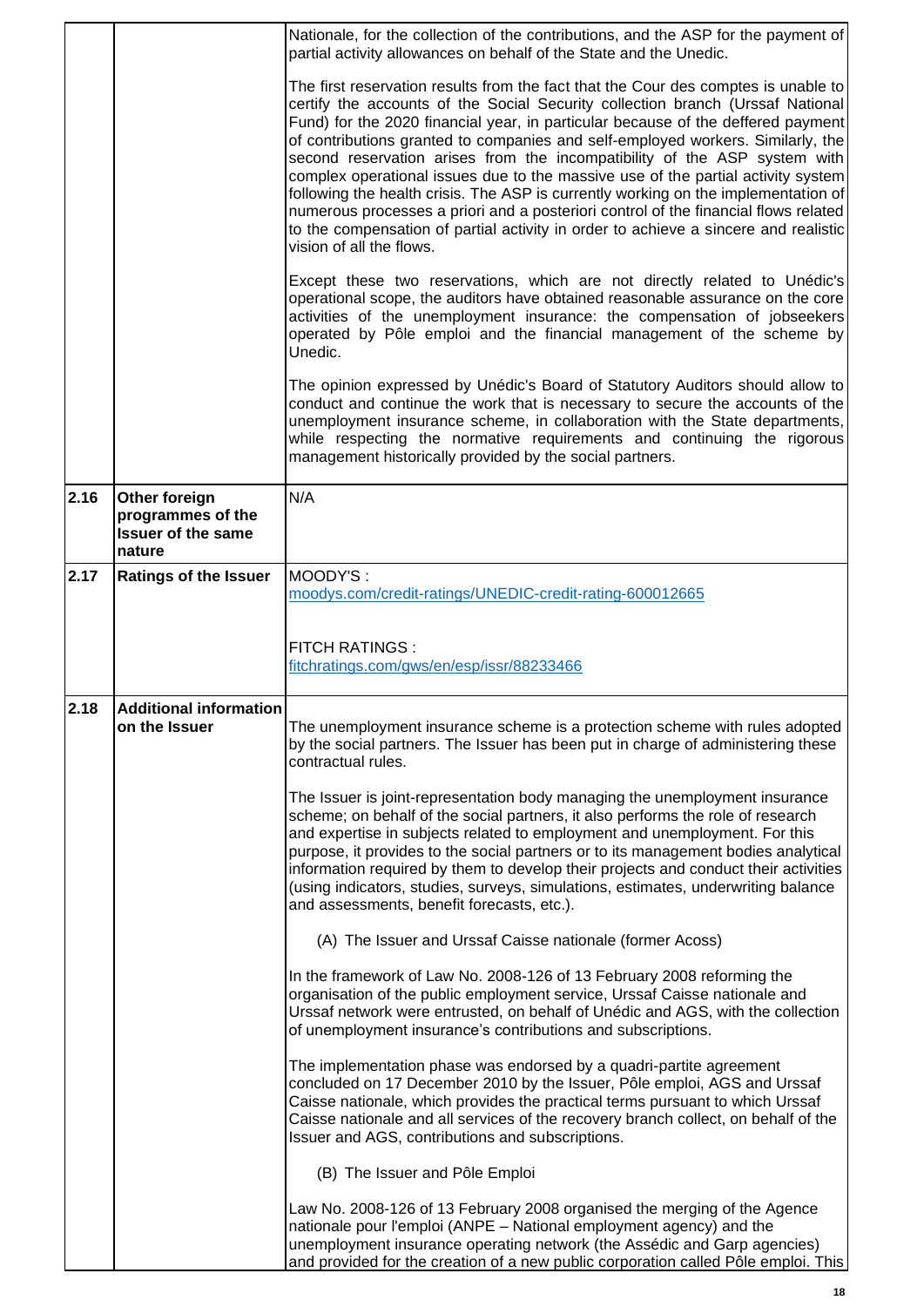|  |            | new institution was created on 19 December 2008.                                                                                                                                                                                                                                                                                                                                                                                                                                                                                                     |
|--|------------|------------------------------------------------------------------------------------------------------------------------------------------------------------------------------------------------------------------------------------------------------------------------------------------------------------------------------------------------------------------------------------------------------------------------------------------------------------------------------------------------------------------------------------------------------|
|  | following: | Pôle emploi enjoys legal personality and financial independence. On behalf of<br>the issuer, it is responsible for carrying out the missions of the public<br>employment service including placement, payment of benefit, job finding,<br>training, support and advice for job seekers. In accordance with Article L. 5312-1<br>of the French Code du Travail, the six (6) missions of Pôle emploi consist of the                                                                                                                                    |
|  |            | 1) prospecting the labour market, developing expertise in trends in the job<br>market and in skills, collecting job offers, assisting and advising<br>businesses in their recruitment, matching job offers with jobseekers and<br>participating actively in combating hiring discrimination and in<br>campaigning for professional equality;                                                                                                                                                                                                         |
|  | 2)         | receiving, informing, guiding, supporting and advising persons<br>regardless of whether they are in work, who are seeking work, training or<br>professional advice, prescribing all actions conducive to developing their<br>professional skills and improving their employability, facilitating their<br>return to work and professional betterment, facilitating their geographical<br>and professional mobility and contributing to their finding work and a<br>place in society;                                                                 |
|  |            | 3) taking registrations on the list of jobseekers, keeping that list up-to-date<br>and ascertaining whether jobseekers are duly seeking work;                                                                                                                                                                                                                                                                                                                                                                                                        |
|  | 4)         | on the Issuer's behalf, paying the unemployment insurance benefit and<br>on behalf of the State or the Solidarity fund, paying the Solidarity<br>benefits, return-to-work bonus, the lump-sum bonus and any other<br>benefit or assistance the state requires it to pay under contract;                                                                                                                                                                                                                                                              |
|  | 5)         | collecting, processing, disseminating and making available to the<br>relevant State and Issuer services, data concerning the labour market<br>and payment of benefits to jobseekers; and                                                                                                                                                                                                                                                                                                                                                             |
|  | 6)         | implementing all actions entrusted to it by the State, local and regional<br>government and the Issuer of relevance to its mission.                                                                                                                                                                                                                                                                                                                                                                                                                  |
|  |            | Pôle emploi collected contributions as a transitional measure; this task is now<br>handed over to the urssaf (see above).                                                                                                                                                                                                                                                                                                                                                                                                                            |
|  |            | The Issuer prescribes the rules concerning payment of unemployment benefit<br>and any assistance negotiated by the social partners. The relevant instructions<br>are transmitted to Pôle emploi for payment on the Issuer's behalf of benefits to<br>jobseekers who have been subscribed to the unemployment insurance scheme.<br>The Issuer also defines, specifies and forwards the necessary instructions for<br>collection of employers' and employees' contributions and participates in the<br>implementation of other contractual mechanisms. |
|  |            | The Issuer ensures that Pôle Emploi is compliant in fulfilling its instructions,<br>pursuant to the tripartite, multi-year agreement signed between Unédic, the State<br>and Pôle Emploi on 18 December 2014.                                                                                                                                                                                                                                                                                                                                        |
|  |            | A new tripartite agreement was signed on 20 December 2019 for the purpose<br>enabling the State and the Issuer to define Pôle Emploi's strategic orientations<br>for the upcoming years (2019-2022).                                                                                                                                                                                                                                                                                                                                                 |
|  |            | These orientations respond to a strong desire on the part of the State, Unédic<br>and the social partners to accelerate company recruitments and to promote<br>jobseekers' access to sustainable employment by responding more reactively to<br>their needs and by focusing on skills development in order to prevent sustained<br>absence from the job market and recurring unemployment. Three strategic<br>orientations were therefore defined for Pôle Emploi in this framework:                                                                 |
|  |            | accelerate and facilitate jobseekers' return to sustainable employment<br>by adapting the personalisation and intensity of support initiatives to the<br>needs of each individual through his/her career path;                                                                                                                                                                                                                                                                                                                                       |
|  |            | fight more effectively against companies' difficulties with recruitment by<br>responding in a personalised and reactive way to companies' needs,                                                                                                                                                                                                                                                                                                                                                                                                     |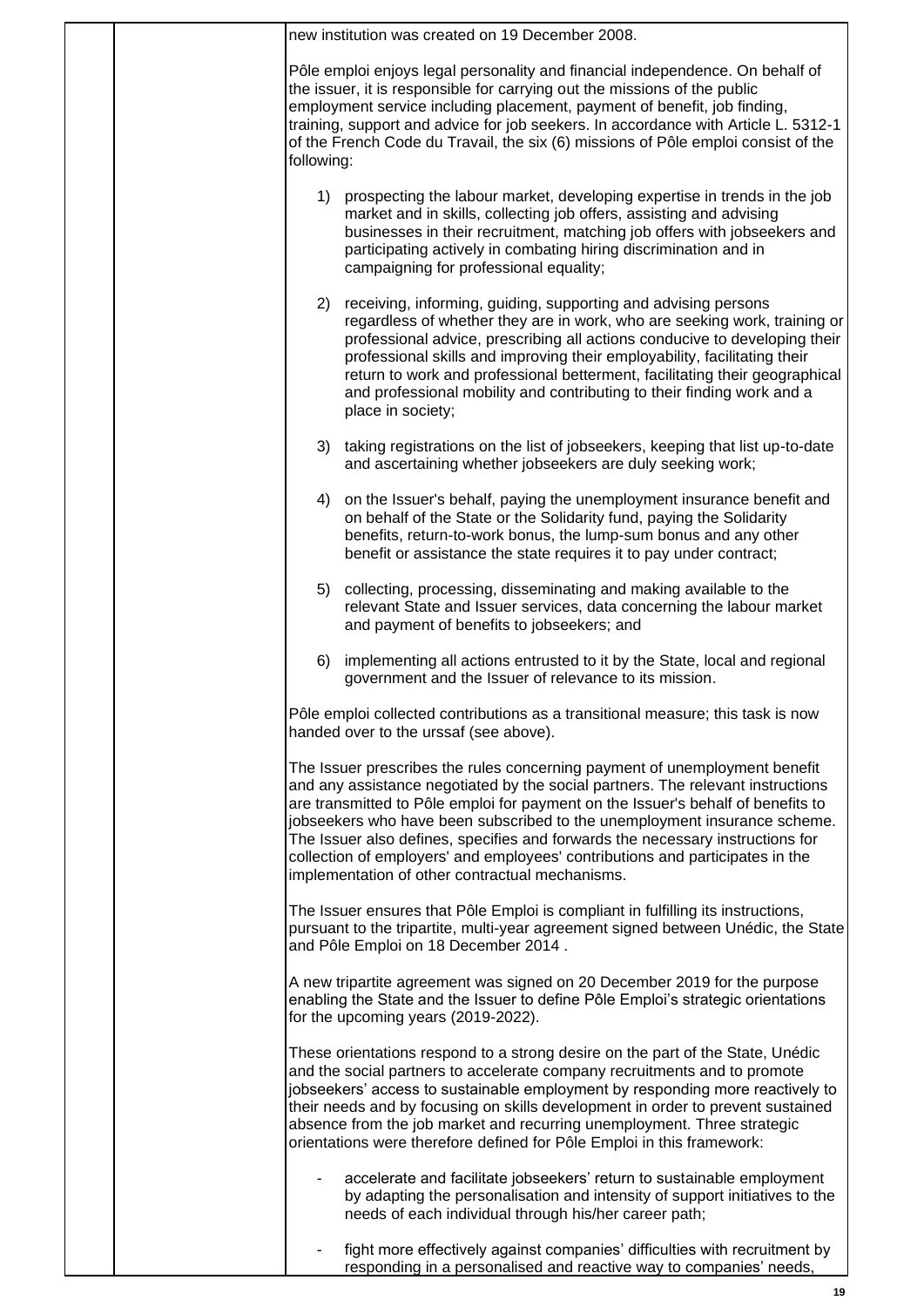|  | and in particular small and medium sized companies (VSE-SME); and                                                                                                                                                                                                                                                                                                                                                                                                                                                                                                                                                                                                                                                                                                                                                                                                                                                                                                        |
|--|--------------------------------------------------------------------------------------------------------------------------------------------------------------------------------------------------------------------------------------------------------------------------------------------------------------------------------------------------------------------------------------------------------------------------------------------------------------------------------------------------------------------------------------------------------------------------------------------------------------------------------------------------------------------------------------------------------------------------------------------------------------------------------------------------------------------------------------------------------------------------------------------------------------------------------------------------------------------------|
|  | developing and promoting jobseekers' skills and qualifications in order to<br>foster recruitments, notably by offering more relevant, more<br>personalised, more comprehensible and more rapidly accessible<br>training.                                                                                                                                                                                                                                                                                                                                                                                                                                                                                                                                                                                                                                                                                                                                                 |
|  | The Issuer is also the main contributor to Pôle emploi's budget, with financing<br>amounting to 10% of contributions received (of around €3.419 billion in 2018,<br>3.521 billion in 2019 and 4.075 billion in 2020). Decree no 2019-797 of 26 July<br>2019 relating to the unemployment insurance system increased this contribution<br>by one point (increased to 11%) for the purpose of enhancing the support<br>provided to jobseekers.                                                                                                                                                                                                                                                                                                                                                                                                                                                                                                                             |
|  | At its meeting on 25 February 2020, the Issuer's Executive Committee approved<br>the draft annual treasury agreement between the Issuer and Pôle emploi. This<br>agreement defines the amount and payment terms applicable to the Issuer's<br>contribution to Pôle emploi's budget for 2020. The contribution should amount to<br>approximately €4 billion in 2020, i.e., 500 million euros more than in 2019. This<br>allocation corresponds to 11% of contributions collected, in accordance with<br>article 3 of decree no. 2019-798 relating to the unemployment insurance system.                                                                                                                                                                                                                                                                                                                                                                                   |
|  | (C) The Issuer and the regional joint bodies                                                                                                                                                                                                                                                                                                                                                                                                                                                                                                                                                                                                                                                                                                                                                                                                                                                                                                                             |
|  | Article L. 5312-10 of the French Code du Travail, in its drafting as arising<br>pursuant to Act No. 2008-126 of 13 February 2008 reforming the organisation of<br>the public employment service, institutes regional joint bodies within the regional<br>management entities of Pôle Emploi. Those bodies have the following missions:                                                                                                                                                                                                                                                                                                                                                                                                                                                                                                                                                                                                                                   |
|  | Delivering an opinion on programming of Pôle Emploi action at the<br>(1)<br>relevant territorial level; and<br>Overseeing the implementation of the unemployment insurance<br>(2)<br>agreement.                                                                                                                                                                                                                                                                                                                                                                                                                                                                                                                                                                                                                                                                                                                                                                          |
|  | The multi-year agreement provided in Article L. 5312-3 of the French Code du<br>Travail, signed between the State, Unédic and Pôle Emploi on 18 December<br>2014 provides for the regional joint bodies to exercise a role of alerting the Issuer<br>as part of their remit of overseeing due implementation of the unemployment<br>insurance agreement. Moreover, the regional joint bodies may consult the<br>Unédic technical services "in the event of difficulty in interpreting the<br>unemployment insurance regulations and of its implementing agreements".                                                                                                                                                                                                                                                                                                                                                                                                     |
|  | The regional joint bodies, regarded as the local or regional arm of the social<br>partners managing the unemployment insurance scheme, had their terms of<br>reference specified by the agreements of 19 February 2009, 6 May 2011 and 14<br>May 2014 (as amended) concerning unemployment benefit and their<br>implementing instruments. The regional joint bodies are thus partly substituted<br>for the joint boards (commissions paritaires) and local offices of the Assédic<br>unemployment benefit agencies.                                                                                                                                                                                                                                                                                                                                                                                                                                                      |
|  | The Issuer coordinates the action of the regional joint bodies, supporting and<br>advising them in the fulfilment of their mission.                                                                                                                                                                                                                                                                                                                                                                                                                                                                                                                                                                                                                                                                                                                                                                                                                                      |
|  | Recent events specific to the Issuer and significantly influencing assessment of<br>its solvency                                                                                                                                                                                                                                                                                                                                                                                                                                                                                                                                                                                                                                                                                                                                                                                                                                                                         |
|  | The number of salaried jobs affiliated with the unemployment insurance system<br>has decreased significantly from -332.000 jobs in 2020, after a rise in 2019<br>(+266.000. Meanwhile, the evolution of the number of jobseekers indemnified by<br>the unemployment has in increased due to the crisis and also due to the<br>extension of the end of entitlements for unemployed persons affiliated to the<br>general scheme and, to a lesser extent, the extension of the duration of<br>compensation for beneficiaries covered by Annexes 8 and 10. In total, the<br>number of jobseekers receiving back to work allowances (ARE), back to work<br>training allowances (AREF), professional security allowances (ASP), back to<br>work (ASP), return to work project allowance (AREP) and allowances for the<br>self-employed (ATI) under the unemployment insurance system increased by<br>+222,000 people between December 2019 and December 2020; this brought the |
|  | number of compensated unemployed persons to 2.948.000 in December<br>2020. Each month, approximately 2.9 million jobseekers on average received                                                                                                                                                                                                                                                                                                                                                                                                                                                                                                                                                                                                                                                                                                                                                                                                                          |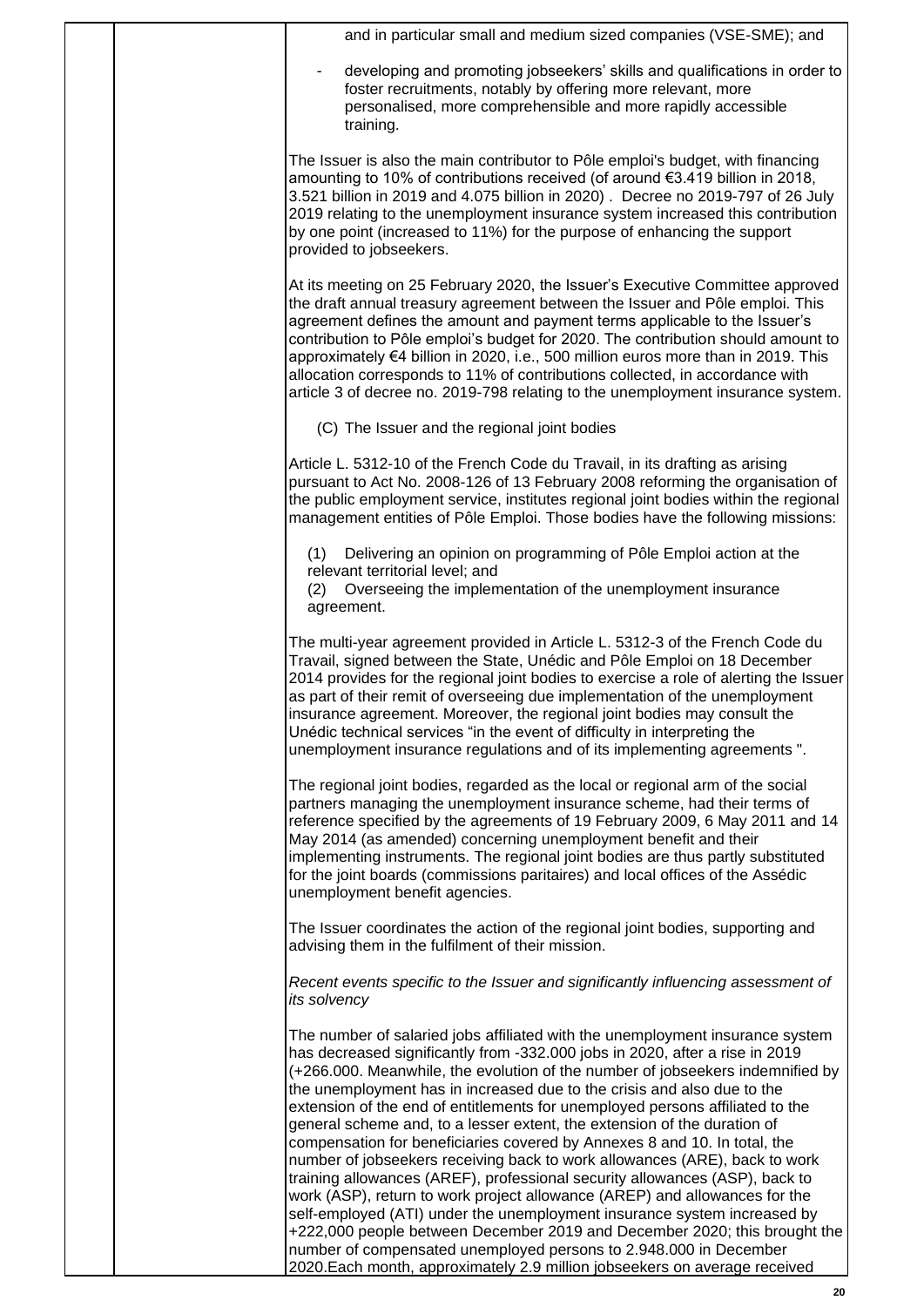| benefits from the unemployment insurance system in 2020 (source: Pôle emploi,<br>CVS data at end of month, all of France).                                                                                                                                                                                                                                                                                                                                                                                                                                                                                                                                                                                            |
|-----------------------------------------------------------------------------------------------------------------------------------------------------------------------------------------------------------------------------------------------------------------------------------------------------------------------------------------------------------------------------------------------------------------------------------------------------------------------------------------------------------------------------------------------------------------------------------------------------------------------------------------------------------------------------------------------------------------------|
| The financing of partial activity, the deferral of contributions and other<br>emergency measures                                                                                                                                                                                                                                                                                                                                                                                                                                                                                                                                                                                                                      |
| related to Covid-19, as well as the decrease in the affiliated payroll (masse<br>salariale) in 2020 (-5,7%) and the increase in the average number of jobseekers<br>receiving compensation (+5,46%) have pushed the unemployment insurance<br>deficit to €19.155 billion (vs. €2 billion in 2019):                                                                                                                                                                                                                                                                                                                                                                                                                    |
| - Benefit expenditure increased by 12,8 % in one year:                                                                                                                                                                                                                                                                                                                                                                                                                                                                                                                                                                                                                                                                |
| +12,89% for the "back-to-work" allowance (Allocation d'aide au retour à<br>l'emploi -ARE);                                                                                                                                                                                                                                                                                                                                                                                                                                                                                                                                                                                                                            |
| + 11,66% for other benefits.                                                                                                                                                                                                                                                                                                                                                                                                                                                                                                                                                                                                                                                                                          |
| - The major contributions and financing decreased by 6,7% in 2020, mainly<br>under the effects of the decrease in the affiliated wage bill in 2020 (-5.7%)<br>combined with a decrease of the general social contribution (CSG activité) on<br>earned income of -8.3%.                                                                                                                                                                                                                                                                                                                                                                                                                                                |
| After including the contribution of the unemployment insurance to the financing<br>of the supplementary pension for beneficiaries and to the operation of Pôle<br>emploi (€4,075 billion) and to the unprecedented financing of partial activity<br>(€9,049 billion), the change in technical management charges rose by +35.4%<br>between 2019 and 2020. The technical management result remains at a deficit<br>of €18,813 billion for 2020, a sharp degradation compared to the 2019 deficit,<br>i.e., €1,614 billion euros <sup>6</sup> due to the impact of the Covid-19 epidemic, both on<br>expenses (exceptional partial activity scheme and increase in benefits paid) and<br>on the level of contributions. |
| <b>Issuer Rating</b>                                                                                                                                                                                                                                                                                                                                                                                                                                                                                                                                                                                                                                                                                                  |
| The Issuer is rated by Moody's Investors Service Limited and by Fitch France<br>S.A.S.                                                                                                                                                                                                                                                                                                                                                                                                                                                                                                                                                                                                                                |
| Financial information concerning the Issuer's net assets, financial position and<br>results                                                                                                                                                                                                                                                                                                                                                                                                                                                                                                                                                                                                                           |
| Date of latest financial information                                                                                                                                                                                                                                                                                                                                                                                                                                                                                                                                                                                                                                                                                  |
| The latest elapsed financial year of the Issuer for which the annual financial<br>statements and annual financial statements have been audited by the statutory<br>auditors is the year ended 31 December 2020.                                                                                                                                                                                                                                                                                                                                                                                                                                                                                                       |
| Amount of net worth not carried forward from the end of the last financial year                                                                                                                                                                                                                                                                                                                                                                                                                                                                                                                                                                                                                                       |
| The amount of net worth not carried forward at the end of the Issuer's last<br>financial year consists solely of its global loss carried forward of €37.20 billion as<br>at 31 December 2020.                                                                                                                                                                                                                                                                                                                                                                                                                                                                                                                         |
| The total outstanding benefits due from the Public Unemployment Benefits<br>Service to eligible beneficiaries registered at the end of the 2020 financial year<br>has been evaluated by Unédic's Department of Studies and Analysis to be<br>€36,492 billion. This amount does not include benefits due to those who are<br>beneficiaries of a compensation maintenance scheme until their retirement.                                                                                                                                                                                                                                                                                                                |
| Outstanding benefits due from Public Unemployment Benefits Service to<br>beneficiaries entitled to retain indemnification concern jobseekers who may<br>under certain circumstances, continue receiving benefits until retirement age.<br>The total benefits due to these beneficiaries registered at the end of the 2020<br>financial year have been evaluated by Unédic's Department of Studies and<br>Analysis to be €752 million.                                                                                                                                                                                                                                                                                 |

 $6$  The items above relate to the 2019 financial year and do not take into account the subsequent impacts related to the Covid-19 pandemic (see section "Recent Developments" below).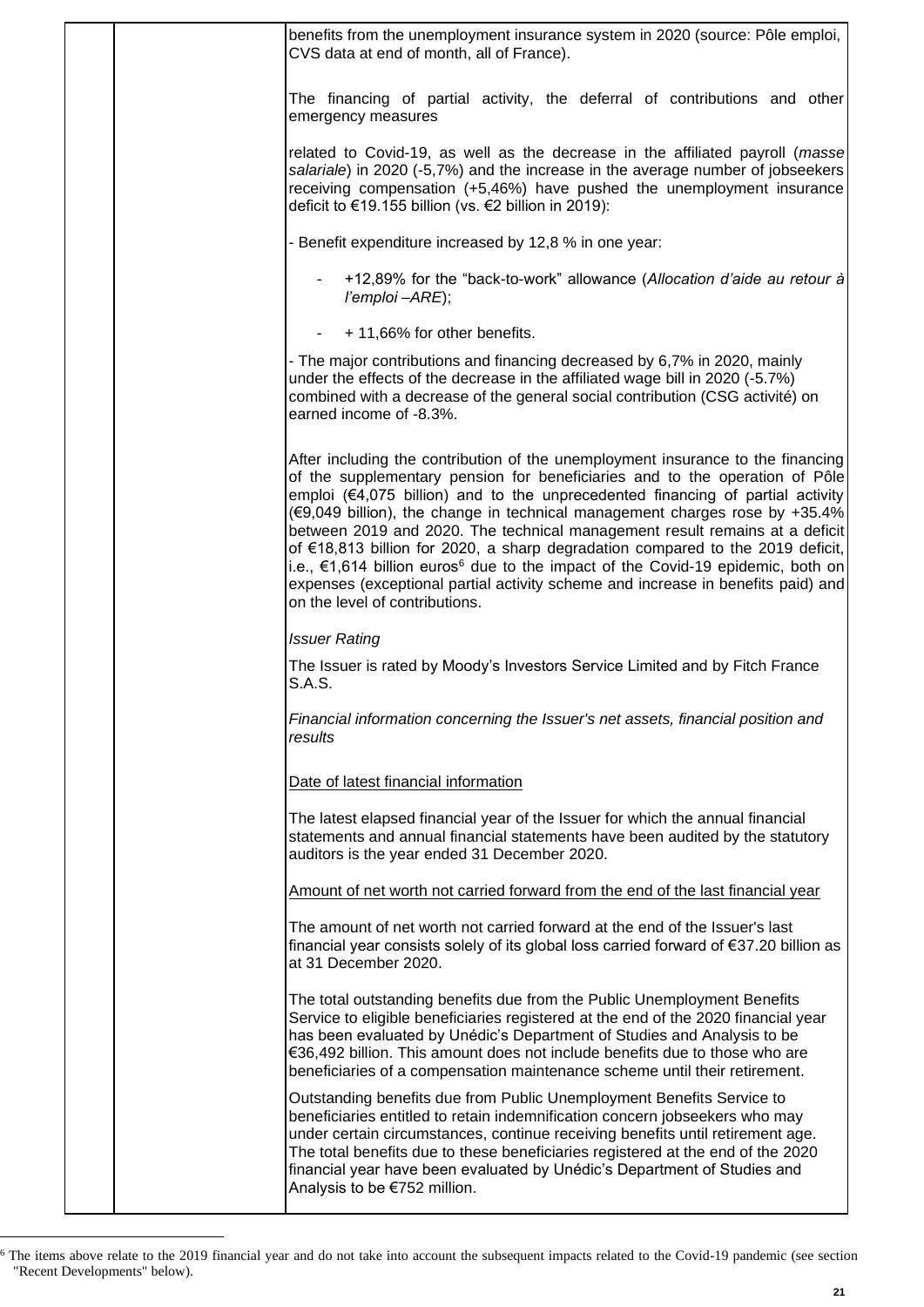|  | Collateral provided for securities previously issued by the Issuer                                                                                                                                                                                                                                                                                                                                                                                                                                                                                                                                                                                                                                                              |
|--|---------------------------------------------------------------------------------------------------------------------------------------------------------------------------------------------------------------------------------------------------------------------------------------------------------------------------------------------------------------------------------------------------------------------------------------------------------------------------------------------------------------------------------------------------------------------------------------------------------------------------------------------------------------------------------------------------------------------------------|
|  | No debt instruments outstanding as of the date of this Financial Documentation<br>are the subject of any guarantees; it being specified that the bond issues carried<br>out since 2012 benefit from a guarantee by the French State.                                                                                                                                                                                                                                                                                                                                                                                                                                                                                            |
|  | Significant information extracted from the issuer's provisional financial<br>statements                                                                                                                                                                                                                                                                                                                                                                                                                                                                                                                                                                                                                                         |
|  | The Issuer does not prepare provisional financial statements.                                                                                                                                                                                                                                                                                                                                                                                                                                                                                                                                                                                                                                                                   |
|  | Significant changes in the Issuer's financial or commercial situation                                                                                                                                                                                                                                                                                                                                                                                                                                                                                                                                                                                                                                                           |
|  | With the exception of what is set out in the Financial Documentation, and in<br>particular regarding the impact of Covid-19, there has been no significant change<br>in the Issuer's financial situation since 31 December 2020. It should nevertheless<br>be recalled that, in France, the Issuer is a unique institution responsible for<br>managing the unemployment insurance scheme. Consequently, the Issuer is<br>permanently affected by national and even international macroeconomic trends.<br>The Issuer is directly affected by French general economic trends. Since 31<br>December 2020 (the date of its latest audited and published financial<br>statements), the trends affecting the Issuer were as follows: |
|  | The reduction in the French unemployment rate to 8.0% at the end of<br>2020 following a reduction at the end of 2019 (INSEE data, February<br>2021, all of France) and the decrease in the number of jobseekers<br>(categories A, B, C) by -1.3% in the last quarter of 2020 and an increase<br>by 4.5% over one year (Pôle emploi data, April 2021, all of France);                                                                                                                                                                                                                                                                                                                                                            |
|  | the economic growth rate, -7,9% in France in 2020, after +1.8% in 2019<br>(INSEE data, May 2021), and hence decrease in the amount of<br>contributions paid to the Issuer.                                                                                                                                                                                                                                                                                                                                                                                                                                                                                                                                                      |
|  | finance for supplementary needs generated by these developments,<br>which required:                                                                                                                                                                                                                                                                                                                                                                                                                                                                                                                                                                                                                                             |
|  | (i)<br>maintaining the Issuer's Titres Négociables à Court Terme<br>(Short-Term Negotiable Notes) programme (details of<br>applications at 31 December 2020 shown hereunder), which is<br>capped at 18 billion euros (pursuant to the decisions of the<br>Issuer's Board of Directors on 26 January 2022);                                                                                                                                                                                                                                                                                                                                                                                                                      |
|  | maintaining the Issuer's Titres Négociables à Moyen Terme<br>(ii)<br>(formerly called bons à moyen term négociables (Medium-Term<br>Negotiable Notes) programme (details of applications at 31<br>December 2020 shown hereunder), it being specified that during<br>the meeting held on 26 January 2022, the Issuer's Board of<br>Directors confirmed the limit on this amount to be 10 billion<br>euros:                                                                                                                                                                                                                                                                                                                       |
|  | bonds issues issued under the Programme (cf. paragraph<br>(iii)<br>"Significant agreements").                                                                                                                                                                                                                                                                                                                                                                                                                                                                                                                                                                                                                                   |
|  | Significant agreements                                                                                                                                                                                                                                                                                                                                                                                                                                                                                                                                                                                                                                                                                                          |
|  | The following are the significant agreements (other than agreements concluded<br>in the normal course of business) to which the Issuer is a party and that may<br>confer on the Issuer a right or obligation with significant incidence on the Issuer's<br>capacity to fulfil the obligations incumbent on it under this Financial<br>Documentation:                                                                                                                                                                                                                                                                                                                                                                            |
|  | <b>EMTN</b> programme for the issuance of securities for the employment service                                                                                                                                                                                                                                                                                                                                                                                                                                                                                                                                                                                                                                                 |
|  | The Issuer has a Euro Medium Term Note programme. The maximum amount<br>that may be outstanding under that programme is 60 billion euros (in accordance<br>with the decisions of the Bord of Directors dated 26 January 2022). The net<br>proceeds of issuance of notes is attributed to financing the Issuer's activities,<br>which consist of monitoring the performance of the Unemployment Insurance                                                                                                                                                                                                                                                                                                                        |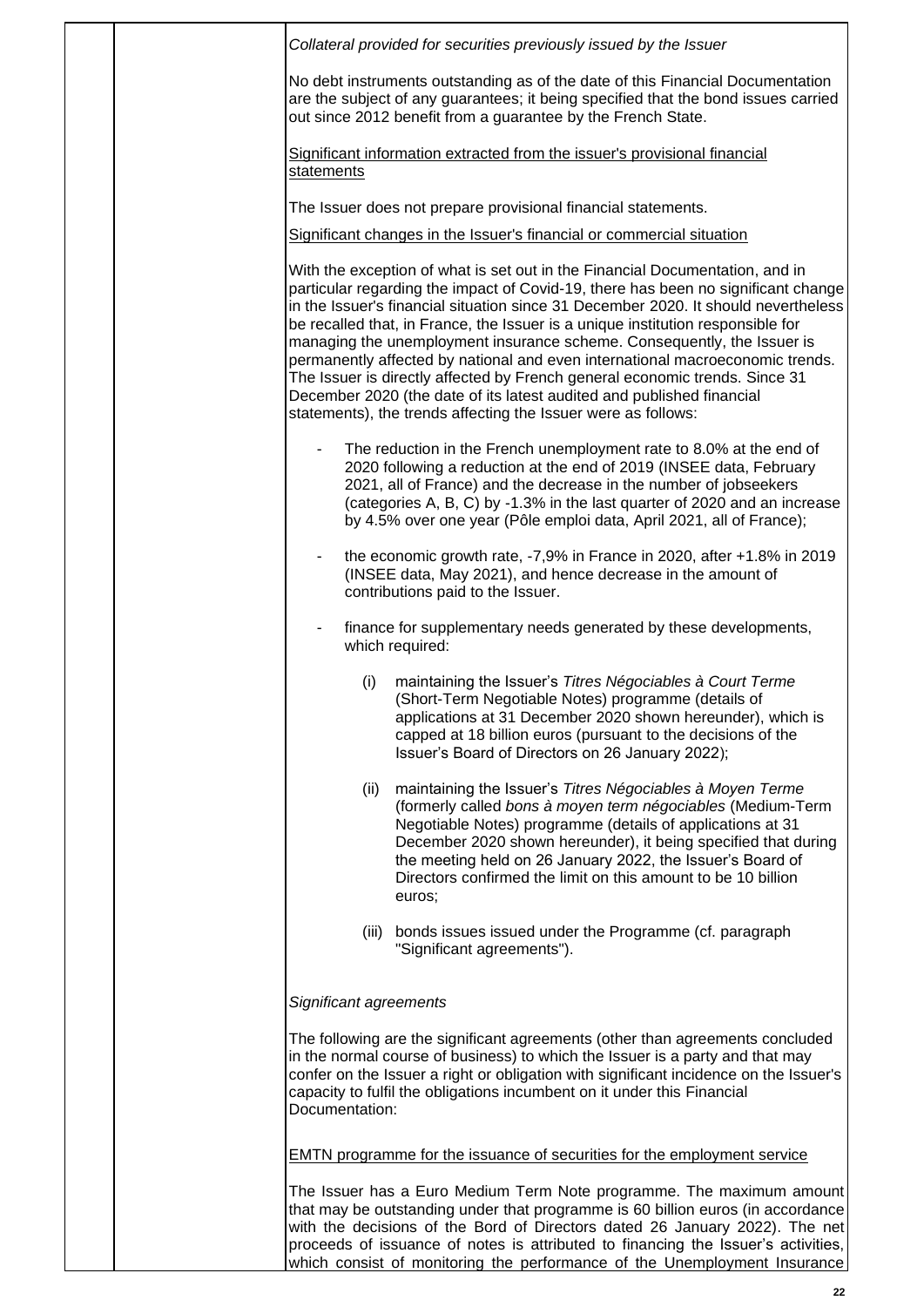| <b>Credit facility agreements</b><br>No credit line is currently opened.<br><b>NEU CP (Short-Term Negotiable Notes)</b><br>The Issuer has a NEU CP programme whose limit for outstanding amount is of<br>to an amount of €11,825 billion and, as at 31 December 2021, up to an amount<br>of €7,877 billion. As required by the regulations, annual updates regarding this<br>programme have been supplied to the Banque de France.<br>Negotiable Medium-Term Notes (Titres Négociables à Moyen Terme, formerly<br>called Bons à Moyen Terme Négociables)<br>The Issuer's NEU MTN programme was used, as at 31 December 2021, up to<br>an amount of €7,100 billion.<br><b>Trend information</b><br>Subject to the information contained in this Financial Documentation, in<br>particular concerning the impacts of the Covid 19 epidemic, no significant<br>deterioration has affected the Issuer's outlook since 31 December 2020.<br>Subject to the information contained in this Financial Documentation, in<br>particular concerning the impacts of the Covid 19 epidemic, there has been no<br>significant change in the Issuer's financial or commercial situation since 31<br>December 2020.<br>Governmental, judicial or arbitration proceedings<br>The Issuer is not and has not been involved in any governmental, legal or<br>arbitration proceedings and is not aware of similar proceedings which are<br>pending or threatened, within a period covering the twelve (12) months<br>preceding this Financial Documentation, which may have, or have had in the<br>recent past, significant effects on the financial position or profitability of the<br>Issuer or its business.<br>Documents accessible by the public<br>So long as Notes are outstanding under this Programme, copies of the following<br>documents will, when published, be available, without charge, during normal<br>business hours on any weekday (Saturdays, Sundays and public holidays<br>excepted), at the registered office of the Domiciliary Agent:<br>a copy of the statuts of the Issuer;<br>(i)<br>(ii) the audited financial statements of the Issuer in respect of the financial<br>years ended 31 December 2018, 2019 and 2020;<br>(iii) a copy of this Financial Documentation, any updates to the Information<br>Document and any new Financial Documentation;<br>(iv) the Final Terms with respect to Notes admitted to trading on Euronext<br>Paris or on any other Regulated Market; and<br>(v) all reports, letters and other documents, historical financial information,<br>valuations and statements prepared by any expert at the Issuer's<br>request any part of which is included or referred to in this Financial<br>Documentation. |  |                                                                                                                                                                                                                                                                                                                                                                                                                                                                                                  |
|-------------------------------------------------------------------------------------------------------------------------------------------------------------------------------------------------------------------------------------------------------------------------------------------------------------------------------------------------------------------------------------------------------------------------------------------------------------------------------------------------------------------------------------------------------------------------------------------------------------------------------------------------------------------------------------------------------------------------------------------------------------------------------------------------------------------------------------------------------------------------------------------------------------------------------------------------------------------------------------------------------------------------------------------------------------------------------------------------------------------------------------------------------------------------------------------------------------------------------------------------------------------------------------------------------------------------------------------------------------------------------------------------------------------------------------------------------------------------------------------------------------------------------------------------------------------------------------------------------------------------------------------------------------------------------------------------------------------------------------------------------------------------------------------------------------------------------------------------------------------------------------------------------------------------------------------------------------------------------------------------------------------------------------------------------------------------------------------------------------------------------------------------------------------------------------------------------------------------------------------------------------------------------------------------------------------------------------------------------------------------------------------------------------------------------------------------------------------------------------------------------------------------------------------------------------------------------------------------------------------------------------------------------------------------------------------------------------------------------------------------|--|--------------------------------------------------------------------------------------------------------------------------------------------------------------------------------------------------------------------------------------------------------------------------------------------------------------------------------------------------------------------------------------------------------------------------------------------------------------------------------------------------|
|                                                                                                                                                                                                                                                                                                                                                                                                                                                                                                                                                                                                                                                                                                                                                                                                                                                                                                                                                                                                                                                                                                                                                                                                                                                                                                                                                                                                                                                                                                                                                                                                                                                                                                                                                                                                                                                                                                                                                                                                                                                                                                                                                                                                                                                                                                                                                                                                                                                                                                                                                                                                                                                                                                                                                 |  | system to the benefit of employees, companies and jobseekers by ensuring that<br>the system's operators properly apply the rules and arrangements approved by<br>the social partners in close collaboration with those operators, all with a view of<br>managing the Unemployment Insurance system in an socially responsible way.<br>The nominal outstanding amount under the Issuer's EMTN programme is 43,4<br>billion euros at 31 December 2020 and 52,75 billion euros at 31 December 2021. |
|                                                                                                                                                                                                                                                                                                                                                                                                                                                                                                                                                                                                                                                                                                                                                                                                                                                                                                                                                                                                                                                                                                                                                                                                                                                                                                                                                                                                                                                                                                                                                                                                                                                                                                                                                                                                                                                                                                                                                                                                                                                                                                                                                                                                                                                                                                                                                                                                                                                                                                                                                                                                                                                                                                                                                 |  |                                                                                                                                                                                                                                                                                                                                                                                                                                                                                                  |
|                                                                                                                                                                                                                                                                                                                                                                                                                                                                                                                                                                                                                                                                                                                                                                                                                                                                                                                                                                                                                                                                                                                                                                                                                                                                                                                                                                                                                                                                                                                                                                                                                                                                                                                                                                                                                                                                                                                                                                                                                                                                                                                                                                                                                                                                                                                                                                                                                                                                                                                                                                                                                                                                                                                                                 |  |                                                                                                                                                                                                                                                                                                                                                                                                                                                                                                  |
|                                                                                                                                                                                                                                                                                                                                                                                                                                                                                                                                                                                                                                                                                                                                                                                                                                                                                                                                                                                                                                                                                                                                                                                                                                                                                                                                                                                                                                                                                                                                                                                                                                                                                                                                                                                                                                                                                                                                                                                                                                                                                                                                                                                                                                                                                                                                                                                                                                                                                                                                                                                                                                                                                                                                                 |  |                                                                                                                                                                                                                                                                                                                                                                                                                                                                                                  |
|                                                                                                                                                                                                                                                                                                                                                                                                                                                                                                                                                                                                                                                                                                                                                                                                                                                                                                                                                                                                                                                                                                                                                                                                                                                                                                                                                                                                                                                                                                                                                                                                                                                                                                                                                                                                                                                                                                                                                                                                                                                                                                                                                                                                                                                                                                                                                                                                                                                                                                                                                                                                                                                                                                                                                 |  | €18 billion (according to the decisions of the Issuer's Board of Directors dated 26<br>January 2022). The NEU CP programme was used, as at 31 December 2020, up                                                                                                                                                                                                                                                                                                                                  |
|                                                                                                                                                                                                                                                                                                                                                                                                                                                                                                                                                                                                                                                                                                                                                                                                                                                                                                                                                                                                                                                                                                                                                                                                                                                                                                                                                                                                                                                                                                                                                                                                                                                                                                                                                                                                                                                                                                                                                                                                                                                                                                                                                                                                                                                                                                                                                                                                                                                                                                                                                                                                                                                                                                                                                 |  |                                                                                                                                                                                                                                                                                                                                                                                                                                                                                                  |
|                                                                                                                                                                                                                                                                                                                                                                                                                                                                                                                                                                                                                                                                                                                                                                                                                                                                                                                                                                                                                                                                                                                                                                                                                                                                                                                                                                                                                                                                                                                                                                                                                                                                                                                                                                                                                                                                                                                                                                                                                                                                                                                                                                                                                                                                                                                                                                                                                                                                                                                                                                                                                                                                                                                                                 |  |                                                                                                                                                                                                                                                                                                                                                                                                                                                                                                  |
|                                                                                                                                                                                                                                                                                                                                                                                                                                                                                                                                                                                                                                                                                                                                                                                                                                                                                                                                                                                                                                                                                                                                                                                                                                                                                                                                                                                                                                                                                                                                                                                                                                                                                                                                                                                                                                                                                                                                                                                                                                                                                                                                                                                                                                                                                                                                                                                                                                                                                                                                                                                                                                                                                                                                                 |  |                                                                                                                                                                                                                                                                                                                                                                                                                                                                                                  |
|                                                                                                                                                                                                                                                                                                                                                                                                                                                                                                                                                                                                                                                                                                                                                                                                                                                                                                                                                                                                                                                                                                                                                                                                                                                                                                                                                                                                                                                                                                                                                                                                                                                                                                                                                                                                                                                                                                                                                                                                                                                                                                                                                                                                                                                                                                                                                                                                                                                                                                                                                                                                                                                                                                                                                 |  |                                                                                                                                                                                                                                                                                                                                                                                                                                                                                                  |
|                                                                                                                                                                                                                                                                                                                                                                                                                                                                                                                                                                                                                                                                                                                                                                                                                                                                                                                                                                                                                                                                                                                                                                                                                                                                                                                                                                                                                                                                                                                                                                                                                                                                                                                                                                                                                                                                                                                                                                                                                                                                                                                                                                                                                                                                                                                                                                                                                                                                                                                                                                                                                                                                                                                                                 |  |                                                                                                                                                                                                                                                                                                                                                                                                                                                                                                  |
|                                                                                                                                                                                                                                                                                                                                                                                                                                                                                                                                                                                                                                                                                                                                                                                                                                                                                                                                                                                                                                                                                                                                                                                                                                                                                                                                                                                                                                                                                                                                                                                                                                                                                                                                                                                                                                                                                                                                                                                                                                                                                                                                                                                                                                                                                                                                                                                                                                                                                                                                                                                                                                                                                                                                                 |  |                                                                                                                                                                                                                                                                                                                                                                                                                                                                                                  |
|                                                                                                                                                                                                                                                                                                                                                                                                                                                                                                                                                                                                                                                                                                                                                                                                                                                                                                                                                                                                                                                                                                                                                                                                                                                                                                                                                                                                                                                                                                                                                                                                                                                                                                                                                                                                                                                                                                                                                                                                                                                                                                                                                                                                                                                                                                                                                                                                                                                                                                                                                                                                                                                                                                                                                 |  |                                                                                                                                                                                                                                                                                                                                                                                                                                                                                                  |
|                                                                                                                                                                                                                                                                                                                                                                                                                                                                                                                                                                                                                                                                                                                                                                                                                                                                                                                                                                                                                                                                                                                                                                                                                                                                                                                                                                                                                                                                                                                                                                                                                                                                                                                                                                                                                                                                                                                                                                                                                                                                                                                                                                                                                                                                                                                                                                                                                                                                                                                                                                                                                                                                                                                                                 |  |                                                                                                                                                                                                                                                                                                                                                                                                                                                                                                  |
|                                                                                                                                                                                                                                                                                                                                                                                                                                                                                                                                                                                                                                                                                                                                                                                                                                                                                                                                                                                                                                                                                                                                                                                                                                                                                                                                                                                                                                                                                                                                                                                                                                                                                                                                                                                                                                                                                                                                                                                                                                                                                                                                                                                                                                                                                                                                                                                                                                                                                                                                                                                                                                                                                                                                                 |  |                                                                                                                                                                                                                                                                                                                                                                                                                                                                                                  |
|                                                                                                                                                                                                                                                                                                                                                                                                                                                                                                                                                                                                                                                                                                                                                                                                                                                                                                                                                                                                                                                                                                                                                                                                                                                                                                                                                                                                                                                                                                                                                                                                                                                                                                                                                                                                                                                                                                                                                                                                                                                                                                                                                                                                                                                                                                                                                                                                                                                                                                                                                                                                                                                                                                                                                 |  |                                                                                                                                                                                                                                                                                                                                                                                                                                                                                                  |
|                                                                                                                                                                                                                                                                                                                                                                                                                                                                                                                                                                                                                                                                                                                                                                                                                                                                                                                                                                                                                                                                                                                                                                                                                                                                                                                                                                                                                                                                                                                                                                                                                                                                                                                                                                                                                                                                                                                                                                                                                                                                                                                                                                                                                                                                                                                                                                                                                                                                                                                                                                                                                                                                                                                                                 |  |                                                                                                                                                                                                                                                                                                                                                                                                                                                                                                  |
|                                                                                                                                                                                                                                                                                                                                                                                                                                                                                                                                                                                                                                                                                                                                                                                                                                                                                                                                                                                                                                                                                                                                                                                                                                                                                                                                                                                                                                                                                                                                                                                                                                                                                                                                                                                                                                                                                                                                                                                                                                                                                                                                                                                                                                                                                                                                                                                                                                                                                                                                                                                                                                                                                                                                                 |  |                                                                                                                                                                                                                                                                                                                                                                                                                                                                                                  |
|                                                                                                                                                                                                                                                                                                                                                                                                                                                                                                                                                                                                                                                                                                                                                                                                                                                                                                                                                                                                                                                                                                                                                                                                                                                                                                                                                                                                                                                                                                                                                                                                                                                                                                                                                                                                                                                                                                                                                                                                                                                                                                                                                                                                                                                                                                                                                                                                                                                                                                                                                                                                                                                                                                                                                 |  |                                                                                                                                                                                                                                                                                                                                                                                                                                                                                                  |
|                                                                                                                                                                                                                                                                                                                                                                                                                                                                                                                                                                                                                                                                                                                                                                                                                                                                                                                                                                                                                                                                                                                                                                                                                                                                                                                                                                                                                                                                                                                                                                                                                                                                                                                                                                                                                                                                                                                                                                                                                                                                                                                                                                                                                                                                                                                                                                                                                                                                                                                                                                                                                                                                                                                                                 |  |                                                                                                                                                                                                                                                                                                                                                                                                                                                                                                  |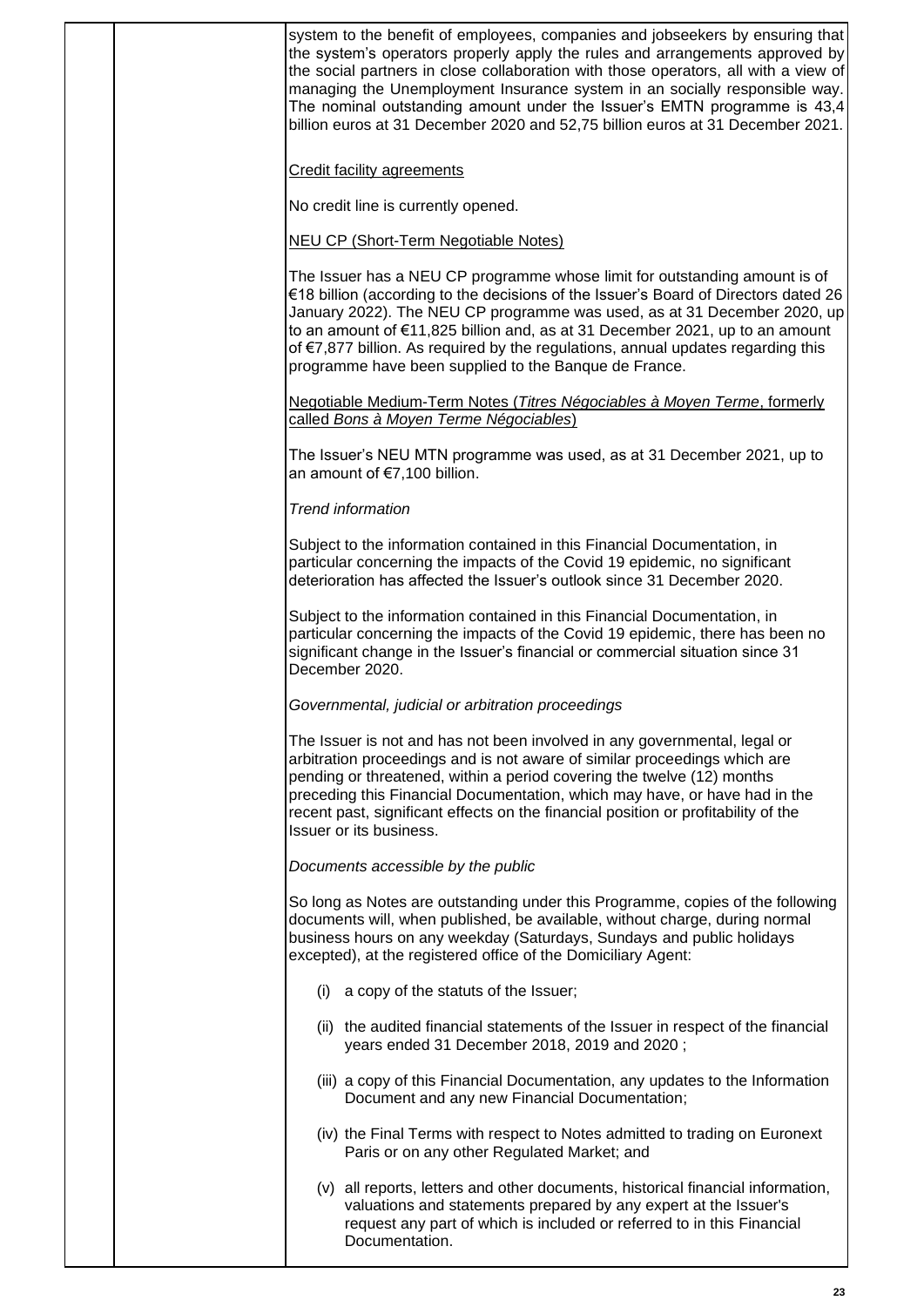At various meetings held during the year 2020 (on 26 March, 28 April, 18 June, 21 October 2020) and held on 24 February 2021, 17 June 2021, 22 October 2021 and 24 February 2022, the members of the Executive Committee presented the regulatory and operating measures taken in the context of Covid-19 with respect to the unemployment insurance system and, at their last meetings, the effects of such measures at the end of 2024, activity having returned at its pre-crisis level.

The principal measures relate to (i) the scope of wage subsidies (*activité partielle*) and unemployment benefits (ARE), and (ii) collection of contributions and the organisation of the benefit payment service.

The Executive Committee also assessed the arrangements seeking to maintain the sustainability of the financing for the unemployment insurance system and the secured steering of its financial trajectory in order to allow the unemployment insurance system to continue to fully play its role as an economic and social shock absorber.

At a meeting held on 24 February 2022, the members of the Executive Committee presented the financial forecasts of the unemployment insurance system for 2022-2024. The absence of any reference in economic history and the lack of hindsight to analyse and forecast the economic consequences of a crisis of this magnitude explains the particularly high level of uncertainty surrounding the financial year. Although the first half of 2021 was still marked by a deteriorated economic situation compared to the pre-crisis situation, due to the strong rebound in activity and employment and the entry into force of the unemployment insurance reform on 1 October 2021, the return to pre-crisis level was faster than expected. According to the February 2022 Economists' Consensus, increases in activity would be less important in 2022, with most of the catching up taking place in 2021. Thus, after two years of strong growth in relation with the end of the health crisis (+7.0% in 2021 and +3.8% in 2022, respectively), Unédic anticipates a decline in growth to +2.1% in 2023 and then +1.6% in 2024, i.e., activity trends close to those observed before the health crisis.

#### **(i) Regulatory measures**

#### Wage-subsidies (*activité partielle*)

In order to facilitate the continued employment of employees suffering from the consequences of the health crisis, the public authorities decided to (i) simplify the steps for benefiting from the wage subsidy program, (ii) improve the financial burden with State/Unédic co-financing arrangements and (iii) extend the benefit of the arrangements to new populations.

In the context of the Covid-19 crisis, the existing part-time scheme was modified. In particular, the Order No. 2020-346 of 27 March 2020 as amended by Order No. 2020-460 of 22 April 2020 and Order No. 2020-1639 of 21 December 2020, set up a temporary social scheme for part-time allowance paid to employees as from the employment periods from March until a date set by decree and no later than 31 May 2021. As of 31 May 2021, pursuant to decrees No. 2020-1316 and 2020-1319 of 30 October 2020 and No. 2021-674 of 28 May 2021, the amounts of part-time activity scheme have been progressively reduced.

The scheme is financed 33% by Unédic and 67% by the State.

The social security budget law No. 2020-1576 of 14 December 2020 for 2021 extends, as of 1 January 2021, the social security regime for the legal contribution (art. 8, III and VII) and the supplementary contribution paid by employers to employees in part-time for periods of employment in 2021 only (art. 8, IV). The social security budget law No. 2021-1754 of 23 December 2021 on the financing of social security for 2022 extended the application of the social regime of the complementary part-time activity allowance until 31 December 31 2022 (art. 15).

As a reminder, the expenditures related to the part-time activity scheme amounted to 11.4 billion euros between March 2020 and December 2021, i.e.,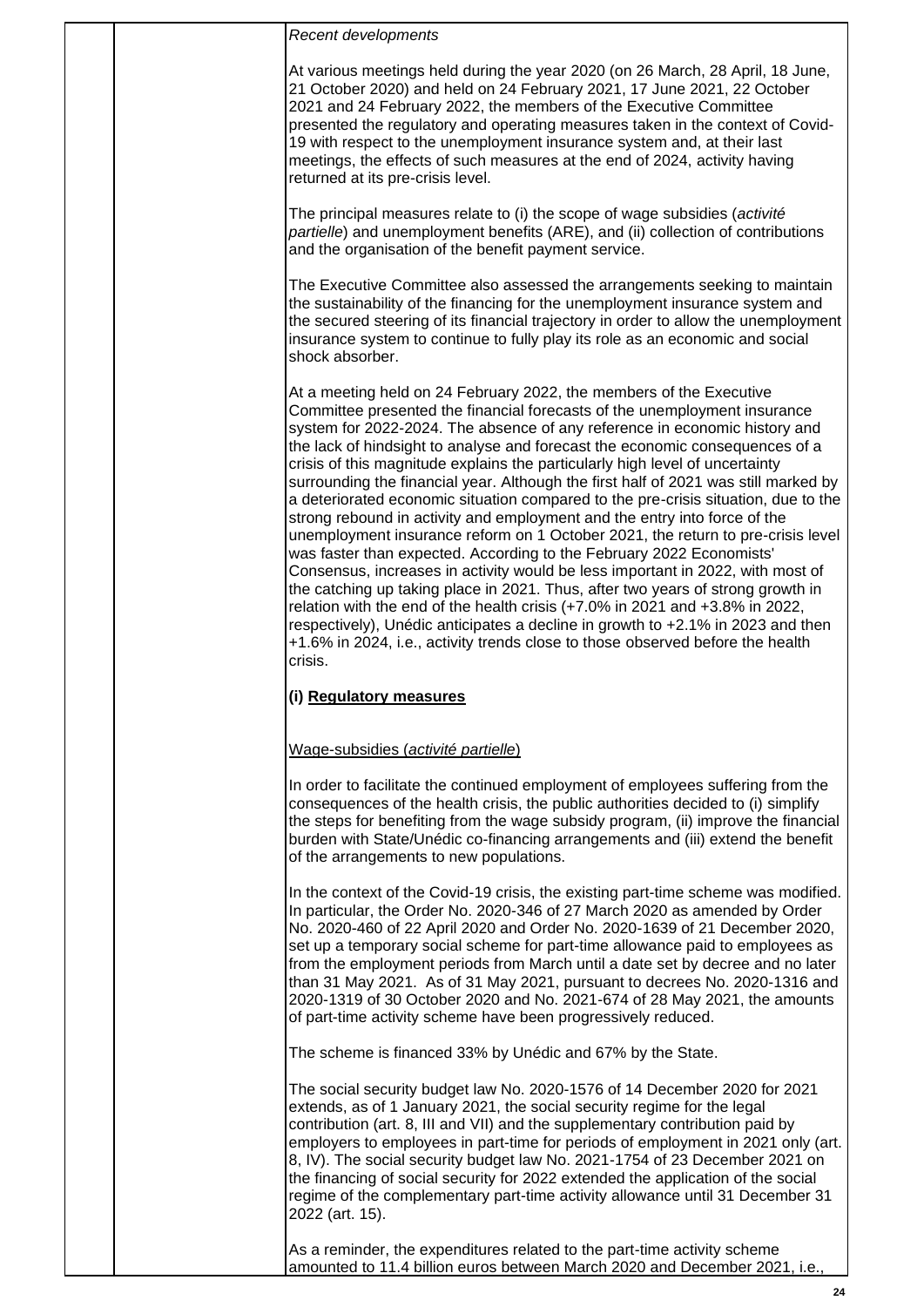|  | approximately 43% of the (negative) balance recorded by the scheme in 2020-<br>2021.                                                                                                                                                                                                                                                                                                                                                                                                                                                                                                                                                                                                                                    |
|--|-------------------------------------------------------------------------------------------------------------------------------------------------------------------------------------------------------------------------------------------------------------------------------------------------------------------------------------------------------------------------------------------------------------------------------------------------------------------------------------------------------------------------------------------------------------------------------------------------------------------------------------------------------------------------------------------------------------------------|
|  | After remaining high at the beginning of 2021, the expenditure on the part-time<br>activity scheme (standard part-time activity scheme and long-term part-time<br>activity scheme) sharply declined from June 2021 as the loosening of the health<br>restrictions led to the return of the activity to "normal" levels, thus making it less<br>necessary for employees to be operating part-time.                                                                                                                                                                                                                                                                                                                       |
|  | Thus, the successive epidemic waves had less and less recessive effects on the<br>activity and the appearance of the Omicron variant, which was accompanied by<br>few restrictive measures, resulted in a moderate increase in the use of the part-<br>time activity scheme. Unédic's expenditure in respect of the funding of the part-<br>time activity scheme is forecast to be $€3.9$ bn in 2021 and to be reduced to<br>€0.4bn in 2022.                                                                                                                                                                                                                                                                            |
|  | For 2023, with economic activity returning to its pre-crisis level, the use of the<br>part-time activity scheme is expected to return to a less exceptional level, albeit<br>much higher than before the crisis. It is estimated that expenditures will remain<br>higher than before the crisis (around €0.2bn in 2023 and 2024, compared with<br>€0.04bn in 2019) due to requests for long-term part-time activity scheme<br>("Activité partielle de longue durée" - APLD), which will run into 2023, and the<br>learning effect of companies that may use the mechanism more quickly than<br>before in the event of economic difficulties or temporary accidents affecting their<br>business: natural disasters, etc. |
|  | Unemployment benefits (ARE) and other replacement income                                                                                                                                                                                                                                                                                                                                                                                                                                                                                                                                                                                                                                                                |
|  | In light of the suspension of the effective date of the new methods for<br>determining eligibility for unemployment benefits (ARE) (duration, amount,<br>payment date) to 1 April 2021, the corresponding rules arising from the 14 April<br>2017 unemployment insurance agreement and its implementing texts remained<br>in force until 30 September 2021.                                                                                                                                                                                                                                                                                                                                                             |
|  | Orders No. 2020-324 of 25 March 2020, No. 2020-1442 of 25 November 2020<br>and No. 2021-136 of 10 February 2021 provided for two exceptional extensions<br>of ARE payments until 30 June 2021. This concerned jobseekers receiving the<br>"allocation d'aide au retour à l'emploi (ARE, ARE-Mayotte), who exhausted their<br>rights between 1 <sup>st</sup> March and 31 May 2020 and those who exhausted their rights<br>since 30 October 2020 and until 30 June 2021 (subject to an order setting an<br>end to the measure in case of improvement of the health situation). This<br>measure led to additional expenses of 0.7 billion euros in 2020 and 1.9 billion<br>euros in 2021.                                 |
|  | As part of a plan for culture, a special scheme (known as a "white year") has<br>been put in place for recipients of Annex VIII and X of the unemployment<br>insurance regulations until 31 December 2021. At the end of this period, a review<br>of the rights to the back-to-work allowance will be carried out under the<br>conditions of ordinary law, subject to certain adjustments. This extension of the<br>"white year" has led to an additional cost of 0.5 billion in 2020 and +0.5 billion in<br>2021 compared to a year without the health crisis.                                                                                                                                                         |
|  | <b>Contributions</b>                                                                                                                                                                                                                                                                                                                                                                                                                                                                                                                                                                                                                                                                                                    |
|  | Exceptional measures by the URSSAF network took place in order to help<br>employers by allowing them to defer the payment of social security contributions<br>for several months and by suspending enforced collection procedures. This<br>procedure also applies to unemployment insurance contributions and AGS<br>contributions collected by URSSAF and CGSS pursuant to article L. 5427-1 of<br>the French Labour Code.                                                                                                                                                                                                                                                                                             |
|  | After the first stay-at-home period, Article 65 of the amended budget law n°2020-<br>935 for 2020 as of 30 July 2020 provided, under certain conditions, a full<br>temporary exemption from employer's contributions mentioned in I of Article L.<br>241-13 of the Social Security Code, for micro-enterprises (less than 10<br>employees) and a partial release of employer's contribution debts for SMEs.                                                                                                                                                                                                                                                                                                             |
|  | Unédic must be compensated, by the collection agencies, for the contributions<br>from which employers are exempted:                                                                                                                                                                                                                                                                                                                                                                                                                                                                                                                                                                                                     |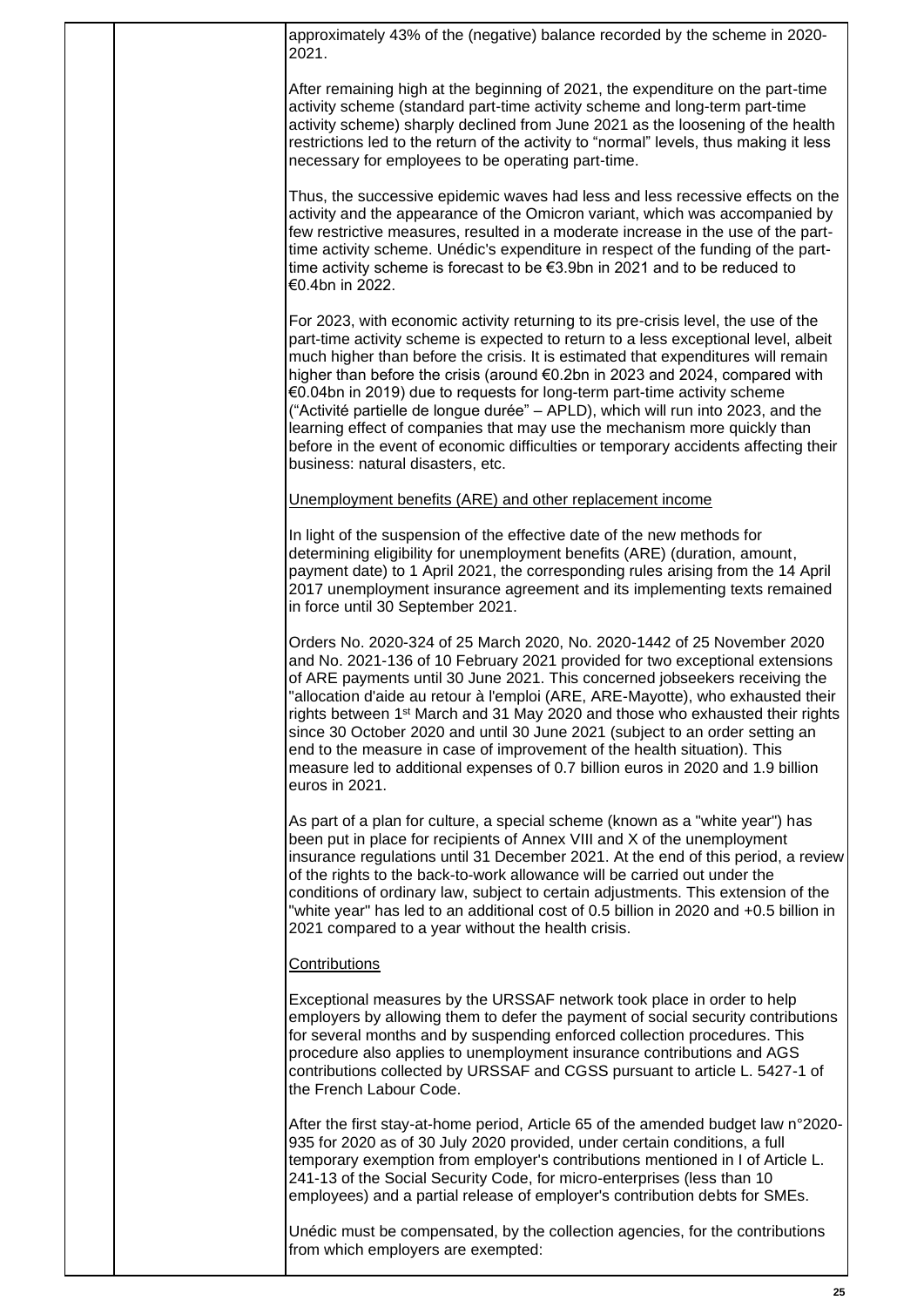|  | For Urssaf Caisse nationale and CCMSA, this compensation is provided                                                                                                                                                                                                                                                                                                                                                                                                                                                                                                                                                                                                                                                                                                                                                                                                                                                                                                                                                                                                                                                                                                                                                           |
|--|--------------------------------------------------------------------------------------------------------------------------------------------------------------------------------------------------------------------------------------------------------------------------------------------------------------------------------------------------------------------------------------------------------------------------------------------------------------------------------------------------------------------------------------------------------------------------------------------------------------------------------------------------------------------------------------------------------------------------------------------------------------------------------------------------------------------------------------------------------------------------------------------------------------------------------------------------------------------------------------------------------------------------------------------------------------------------------------------------------------------------------------------------------------------------------------------------------------------------------|
|  | for in an agreement,<br>for Pôle emploi services and the CPS, Unédic has been informed of the<br>exempted amounts for the year 2020, so that it can invoice the State.                                                                                                                                                                                                                                                                                                                                                                                                                                                                                                                                                                                                                                                                                                                                                                                                                                                                                                                                                                                                                                                         |
|  | Following the second stay-at-home period, article 9 of the social security budget<br>law n° 2020-1576 of 14 December 2020 for 2021 has introduced an exemption<br>system for specific sectors. These measures are similar to those implemented<br>under the first stay-at-home period.                                                                                                                                                                                                                                                                                                                                                                                                                                                                                                                                                                                                                                                                                                                                                                                                                                                                                                                                         |
|  | Finally, the contribution payment schemes instituted during the two stay-at-home<br>periods in order to support companies affected by the health crisis and<br>implemented by Urssaf Caisse nationale and CCMSA will be "compensated" to<br>Unédic by a full repayment of the amount of contributions paid according to the<br>payment scheme by these two bodies (art. 7 of the social security budget law for<br>2021).                                                                                                                                                                                                                                                                                                                                                                                                                                                                                                                                                                                                                                                                                                                                                                                                      |
|  | This exemption from social security contributions expired on 31 December 2021<br>and was not renewed by the social security budget law for 2022.                                                                                                                                                                                                                                                                                                                                                                                                                                                                                                                                                                                                                                                                                                                                                                                                                                                                                                                                                                                                                                                                               |
|  | The Executive Committee on 24 February 2022 presented the last financial<br>perspectives for 2022-2024.                                                                                                                                                                                                                                                                                                                                                                                                                                                                                                                                                                                                                                                                                                                                                                                                                                                                                                                                                                                                                                                                                                                        |
|  | After -17.4 billion euros in 2020, Unédic's annual financial balance has been<br>partially absorbed, reaching -9.3 billion euros at the end of 2021. The<br>unemployment insurance scheme would return to surplus as of 2022, with a<br>balance of +2.2 billion euros under the effect of three main factors, namely (i) for<br>60% of the end of the financing of emergency measures (extension of rights and<br>partial activity in particular), (ii) for 25% of the economic improvement (rebound<br>in employment resulting in an increase in revenues and a reduction in<br>expenses), and also (iii) for 15%, the ramp-up of the unemployment insurance<br>reform. In 2023 and 2024, the balance would be in greater surplus (+4.1 billion<br>euros and +5.4 billion euros respectively), due to the effect of the new<br>unemployment insurance regulations (+2 billion euros per year) and the<br>economic situation. Almost 70% of this improvement in the balance over the<br>2021-2024 horizon would come from a reduction in expenditure and 30% from<br>an improvement in revenue. Thus, the crisis would have delayed by one year the<br>return to surpluses that was expected before the pandemic. <sup>7</sup> |
|  | The deficit of 17.4 billion euros for 2020, related to an economic shock of<br>unprecedented magnitude in the history of the unemployment insurance system,<br>brought the debt to 54.6 billion euros at the end of 2020. The deficit of 9.3 billion<br>euros for 2021, brought the debt to 63.9 billion euros. The debt would then reach<br>almost 61.7 billion euros at the end of 2022, and then continue to fall to 57.6<br>billion euros at the end of 2023, reaching 52.2 billion euros at the end of 2024.                                                                                                                                                                                                                                                                                                                                                                                                                                                                                                                                                                                                                                                                                                              |
|  | Unédic assumes the following growth forecasts produced by the Economists'<br>Consensus, published each month. The current forecast is based on the last<br>publication of the Economists' Consensus of 10 February 2022.                                                                                                                                                                                                                                                                                                                                                                                                                                                                                                                                                                                                                                                                                                                                                                                                                                                                                                                                                                                                       |
|  | This amount may be reassessed as appropriate, depending on the measures<br>that may be taken by the public authorities in light of how the health situation<br>evolves and certain other factors that could darken the economic situation<br>(higher energy and raw material prices, supply constraints, new variant,<br>geopolitical environment), it being understood that the updating of such<br>estimates will be undertaken by the Issuer in the framework of its forecasting<br>work as the manager of the unemployment insurance system.                                                                                                                                                                                                                                                                                                                                                                                                                                                                                                                                                                                                                                                                               |
|  | (ii) Operating measures                                                                                                                                                                                                                                                                                                                                                                                                                                                                                                                                                                                                                                                                                                                                                                                                                                                                                                                                                                                                                                                                                                                                                                                                        |
|  | Organisation of the collection bodies                                                                                                                                                                                                                                                                                                                                                                                                                                                                                                                                                                                                                                                                                                                                                                                                                                                                                                                                                                                                                                                                                                                                                                                          |
|  | Pursuant to government guidelines and in light of the emergency situation, as of<br>March 2020, exceptional measures were put in place by the collection bodies:                                                                                                                                                                                                                                                                                                                                                                                                                                                                                                                                                                                                                                                                                                                                                                                                                                                                                                                                                                                                                                                               |

 $^7$  As a reminder, the memorandum from the Issuer's Executive Committee on the financial situation of the unemployment insurance system dated February 2020 contemplated a return to surplus beginning in 2021.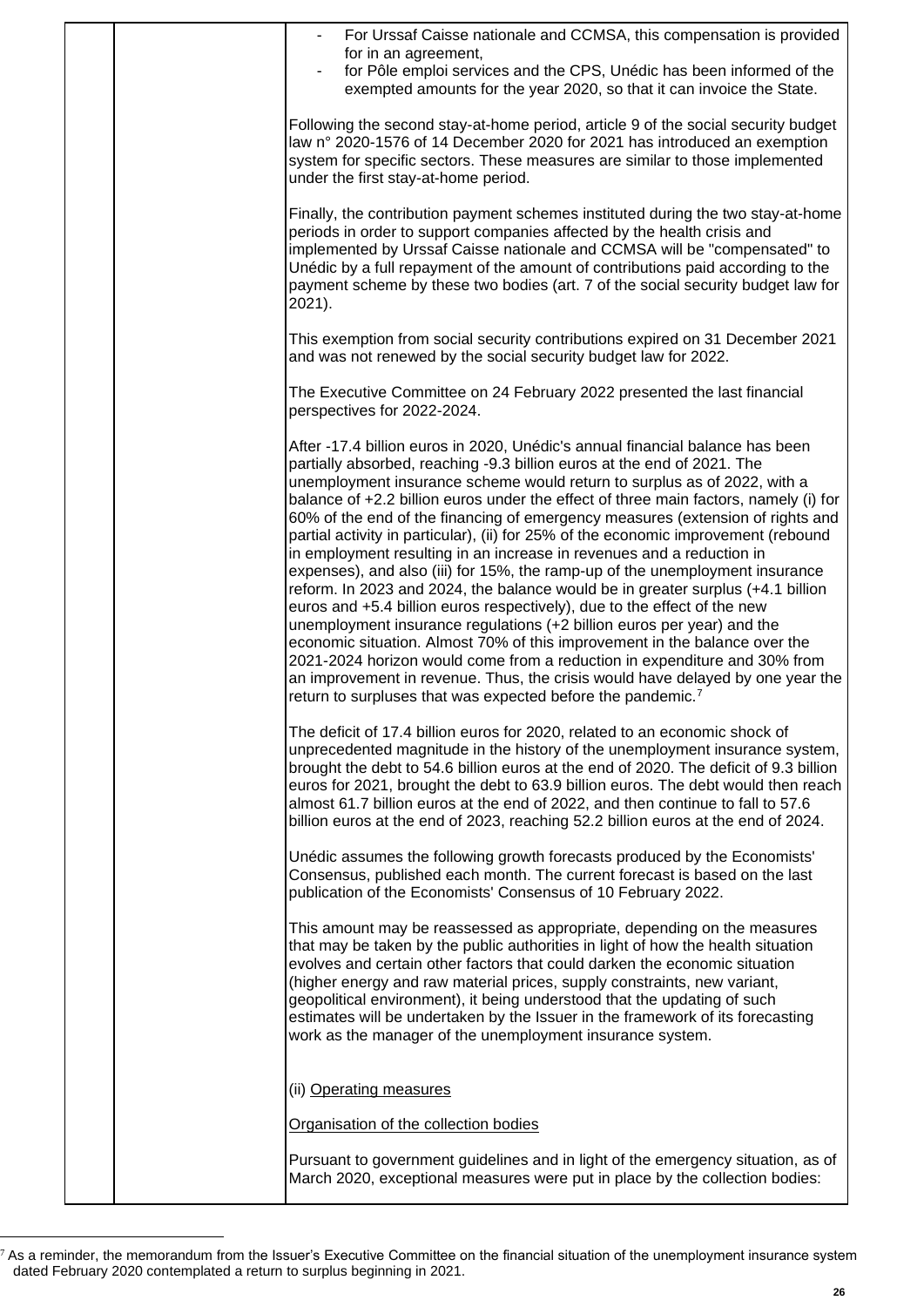| Urssaf Caisse nationale and the URSSAF network announced the<br>deferral of some or all unemployment insurance contributions due<br>between March and June 2020, the suspension of direct debits planned<br>during three months, the staggering of amounts due where instalment<br>payments were due by the employer, the suspension of all collection<br>proceedings and reminders preceding the month of March. Similar<br>measures were taken by the Caisse centrale de la MSA (CCMSA).<br>Pôle emploi requested to be able to apply the same decisions as those<br>implemented by Urssaf Caisse nationale and for an authorisation to<br>repay electronic payments carried out by companies which desired to be<br>reimbursed the amounts paid in view of the three-month deferral.                                                                                                                                                                                                                                                                                                                                                                                                                                                                                                                                                                                                                                                                                                                                                                                                                                                                                                                                          |
|----------------------------------------------------------------------------------------------------------------------------------------------------------------------------------------------------------------------------------------------------------------------------------------------------------------------------------------------------------------------------------------------------------------------------------------------------------------------------------------------------------------------------------------------------------------------------------------------------------------------------------------------------------------------------------------------------------------------------------------------------------------------------------------------------------------------------------------------------------------------------------------------------------------------------------------------------------------------------------------------------------------------------------------------------------------------------------------------------------------------------------------------------------------------------------------------------------------------------------------------------------------------------------------------------------------------------------------------------------------------------------------------------------------------------------------------------------------------------------------------------------------------------------------------------------------------------------------------------------------------------------------------------------------------------------------------------------------------------------|
| <b>Issuer's financial strategy in light of Covid-19</b>                                                                                                                                                                                                                                                                                                                                                                                                                                                                                                                                                                                                                                                                                                                                                                                                                                                                                                                                                                                                                                                                                                                                                                                                                                                                                                                                                                                                                                                                                                                                                                                                                                                                          |
| On 26 January 2022, the Issuer's Board of Directors approved the financial<br>strategy in anticipation of a positive economic cycle. Covid-19 and the political<br>decisions related to it seeking to curb its spread impacted the economy in<br>unprecedented proportions. Financing needs have thus evolved over the years<br>2020 and 2021 in order to cover the above-mentioned effects of the "emergency<br>plan" measures.<br>To face up to the situation, the Issuer possesses its financing tools (i.e., NEU<br>CP, NEU MTN and EMTN programmes) and a liquidity cushion.<br>In order to secure the needs, the Board of Directors of 26 January 2022<br>confirmed the maximumamount of this EMTN programme at €60 billion.                                                                                                                                                                                                                                                                                                                                                                                                                                                                                                                                                                                                                                                                                                                                                                                                                                                                                                                                                                                               |
| State/Unédic steering committee                                                                                                                                                                                                                                                                                                                                                                                                                                                                                                                                                                                                                                                                                                                                                                                                                                                                                                                                                                                                                                                                                                                                                                                                                                                                                                                                                                                                                                                                                                                                                                                                                                                                                                  |
| Starting 31 March 2020, the social partners who manage Unédic put in place a<br>steering committee, including representatives of the Délégation Générale à<br>l'Emploi et à la Formation Professionnelle (DGEFP), Pôle emploi and<br>representatives of the Minister of the Economy and even the Prime Minister's<br>office as necessary.                                                                                                                                                                                                                                                                                                                                                                                                                                                                                                                                                                                                                                                                                                                                                                                                                                                                                                                                                                                                                                                                                                                                                                                                                                                                                                                                                                                        |
| The purpose of this steering committee is to regularly monitor the wage-subsidy<br>programme and the payment of unemployment benefits, as well as to have<br>discussions on the development of the measures, notably in respect of the<br>financial impacts on the Issuer.                                                                                                                                                                                                                                                                                                                                                                                                                                                                                                                                                                                                                                                                                                                                                                                                                                                                                                                                                                                                                                                                                                                                                                                                                                                                                                                                                                                                                                                       |
| For more information, (i) the complete memorandum from the Issuer's Executive<br>Committee on the continuity and control of the steering of the unemployment<br>insurance system (points of reference on the Covid-19 measures and their<br>effects) dated 26 March 2020, (ii) the memorandum from the Issuer's Executive<br>Committee on the monitoring of Covid-19's effect on the unemployment<br>insurance system (first observed effects and estimates for the coming months)<br>dated 28 April 2020, (iii) the memorandum from the Issuer's Executive<br>Committee on the financial situation of the unemployment insurance system<br>presenting the 2020 forecast and the consequences of the Covid-19 crisis as of<br>18 June 2020, (iv) the memorandum from the Issuer's Executive Committee on<br>the financial situation of the unemployment insurance system for 2020-2021<br>dated 21 October 2020, and (v) the memorandum from the Issuer's Executive<br>Committee on the financial situation of the unemployment insurance system for<br>2021-2022 dated 24 February 2021, (vi) the memorandum from the Issuer's<br>Executive Committee on the financial situation of the unemployment insurance<br>system for 2021-2023 dated 17 June 2021, (vii) the memorandum from the<br>Issuer's Executive Committee on the financial situation of the unemployment<br>insurance system for 2021-2023 dated 22 October 2021 and (viii) the<br>memorandum from the Issuer's Executive Committee on the financial situation of<br>the unemployment insurance system for 2022-2024 dated 24 February 2022,<br>which are incorporated by reference to this Financial Documentation, are<br>available using the following links: |
| https://www.unedic.org/sites/default/files/2020-<br>04/Note%20Un%C3%A9dic%20Suivi%20effets%20COVID19%20-<br>%20Bureau%20du%2028%20avril%202020%20Vf.pdf<br>https://www.unedic.org/sites/default/files/2020-<br>06/PREV%202020%20COVID 18%2006%2020 %20Note%20VFINALE 0.PDF<br>https://www.unedic.org/sites/default/files/2020-10/UNEDIC_previsions-<br>financieres-octobre-2020_1.pdf<br>https://www.unedic.org/sites/default/files/2021-02/PREV%20UNEDIC%202021-                                                                                                                                                                                                                                                                                                                                                                                                                                                                                                                                                                                                                                                                                                                                                                                                                                                                                                                                                                                                                                                                                                                                                                                                                                                                |

**27**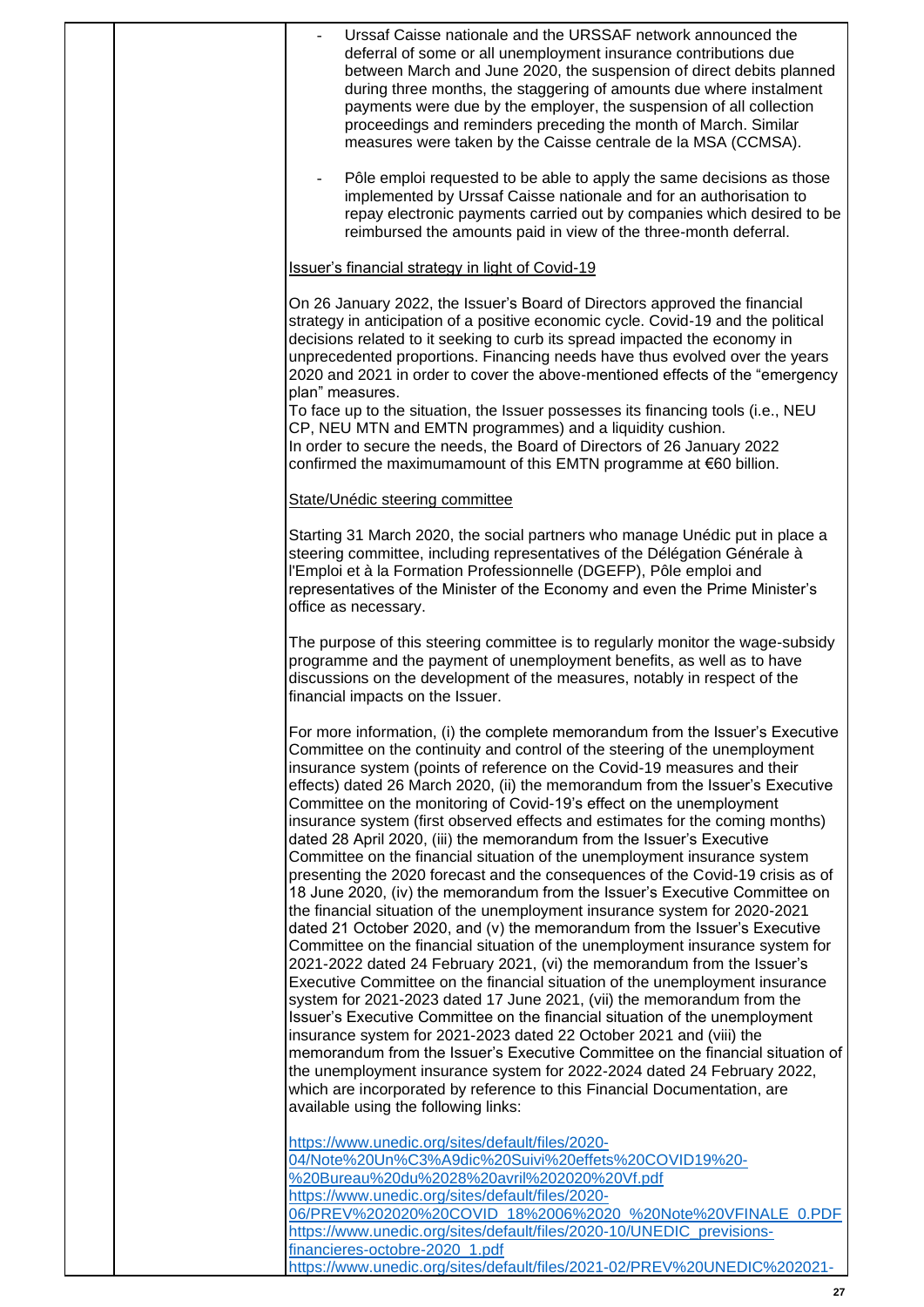| 2022%20du%2024%2002%2021 Note%20VF 0.pdf<br>https://www.unedic.org/sites/default/files/2021-06/PREV%20UNEDIC%202021-<br>2023%20du%2017%2006%2021_VDEF.pdf<br>https://www.unedic.org/sites/default/files/2021-<br>10/Note_pr%C3%A9vision_22_octobre_2021_VF.pdf<br>https://www.unedic.org/sites/default/files/2022-<br>03/Un%C3%A9dic%20Financial%20Forecast%202022-2024%20- |
|-----------------------------------------------------------------------------------------------------------------------------------------------------------------------------------------------------------------------------------------------------------------------------------------------------------------------------------------------------------------------------|
| %202022%2002%2024 0.pdf<br>Any decision relating to potential evolutions in the emergency measures that<br>would be liable to affect the Issuer's situation will be the subject matter of an<br>update to this Financial Documentation.                                                                                                                                     |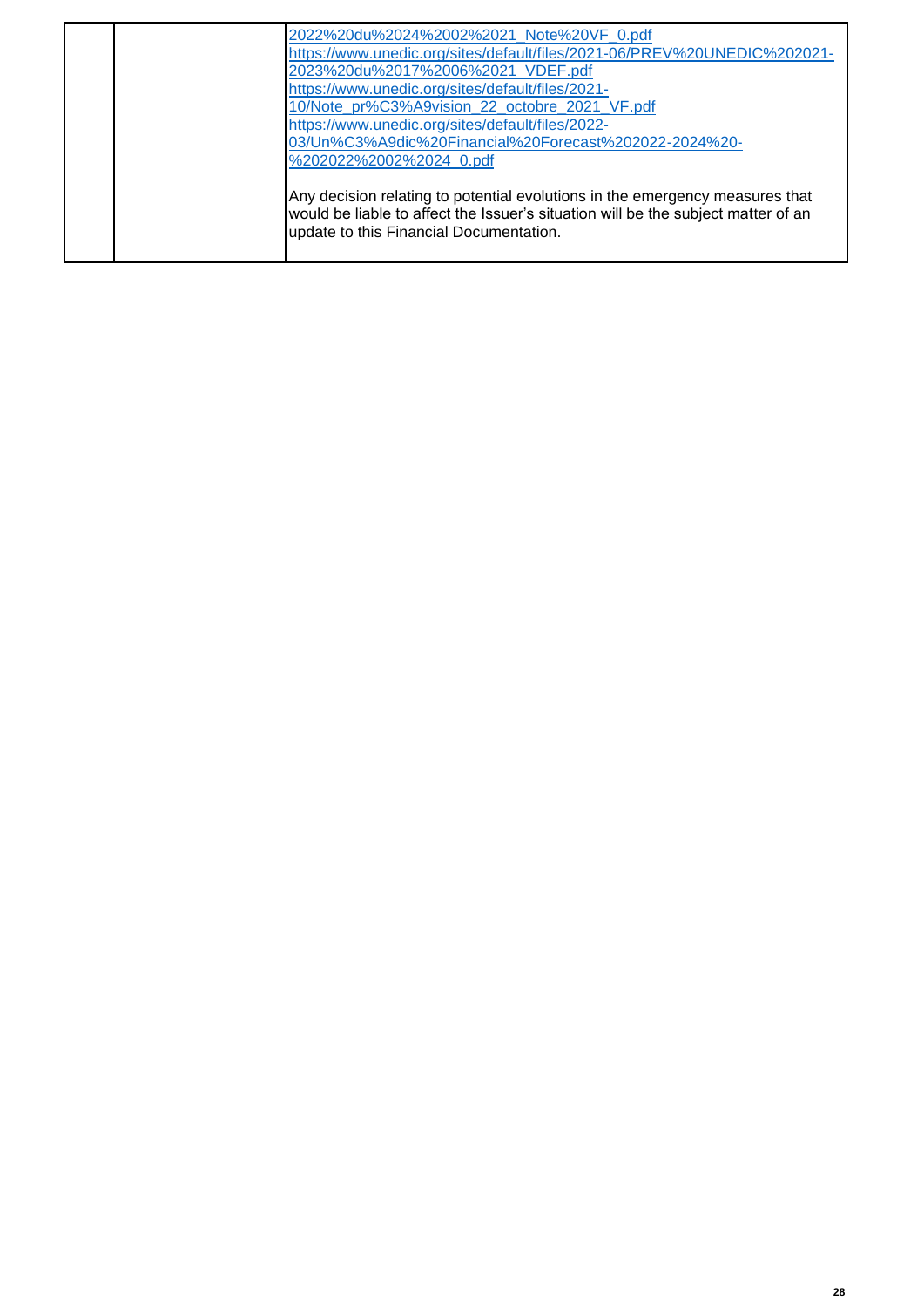# **3. RESPONSIBILITY**

**Articles D. 213-5 and D. 213-9, 4° of the French monetary and financial Code and subsequent amendments.**

| Certification des informations fournies pour l'émetteur UNEDIC |                                                                                                                      |                                                                                                                                                                                                                                                                                                             |  |
|----------------------------------------------------------------|----------------------------------------------------------------------------------------------------------------------|-------------------------------------------------------------------------------------------------------------------------------------------------------------------------------------------------------------------------------------------------------------------------------------------------------------|--|
| 3.1                                                            | Person(s) responsible for the<br><b>Financial Documentation</b><br>concerning the programme of NEU<br><b>CP</b>      | Mr - Christophe - Valentie - Managing Director - Unédic                                                                                                                                                                                                                                                     |  |
| 3.2                                                            | Declaration of the person(s)<br>responsible for the Financial<br>Documentation concerning the<br>programme of NEU CP | Having taken all reasonable care to ensure that such is the<br>case, I declare that the information contained in this<br>Documentation Financière, including translation (if any) is, to<br>the best of my knowledge, in accordance with the facts and<br>contains no omission likely to affect its import. |  |
| 3.3                                                            | Date (JJ/MM/AAAA), Place of signature,<br><b>Signature</b>                                                           | 11/03/2022, Paris                                                                                                                                                                                                                                                                                           |  |